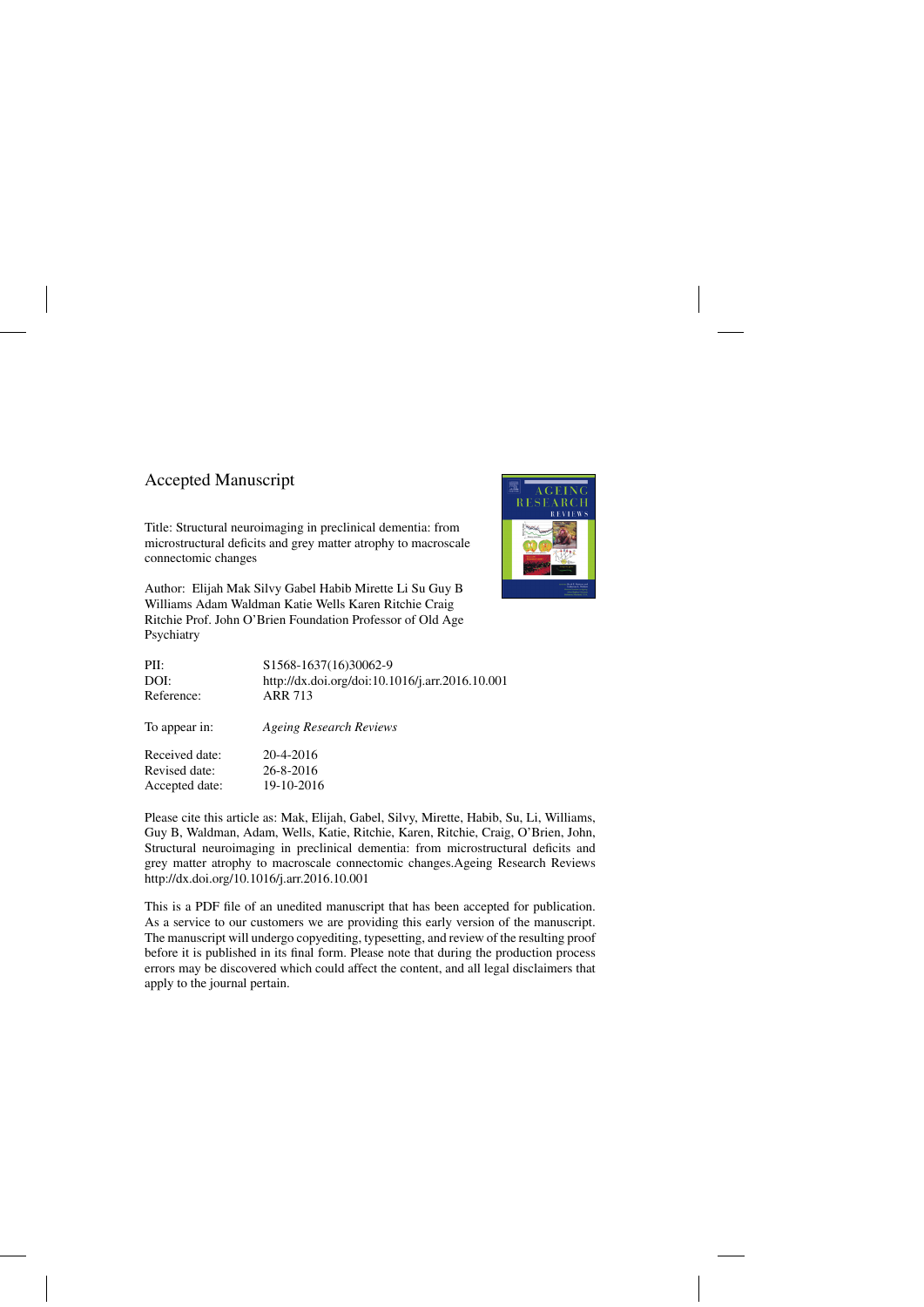## ED

# **Structural neuroimaging in preclinical dementia: from microstructural deficits and grey matter atrophy to macroscale connectomic changes**

Elijah Mak<sup>1</sup>, Silvy Gabel<sup>1</sup>, Habib Mirette<sup>2</sup>, Li Su<sup>1</sup>, Guy B Williams<sup>3</sup>, Adam Waldman<sup>4</sup>, Katie Wells<sup>2</sup>, Karen Ritchie<sup>5,6</sup>, Craig Ritchie<sup>4</sup>, John O'Brien<sup>1</sup>

<sup>1</sup> Department of Psychiatry, School of Clinical Medicine, Addenbrooke's Hospital, University of

Cambridge, UK., <sup>2</sup>Imperial College London<sup>3</sup>Wolfson Brain Imaging Centre, University of

Cambridge, UK. <sup>4</sup>Centre for Dementia Prevention, University of Edinburgh, <sup>5</sup> INSERM U1061

Neuropsychiatry, <sup>6</sup> Faculty of Medicine, University of Montpellier.

Corresponding author:

Prof John O"Brien Foundation Professor of Old Age Psychiatry Department of Psychiatry University of Cambridge School of Clinical Medicine Box 189, Level E4 Cambridge Biomedical Campus Cambridge CB2 0SP UK

Abstract word count: 216 Manuscript word count: 7504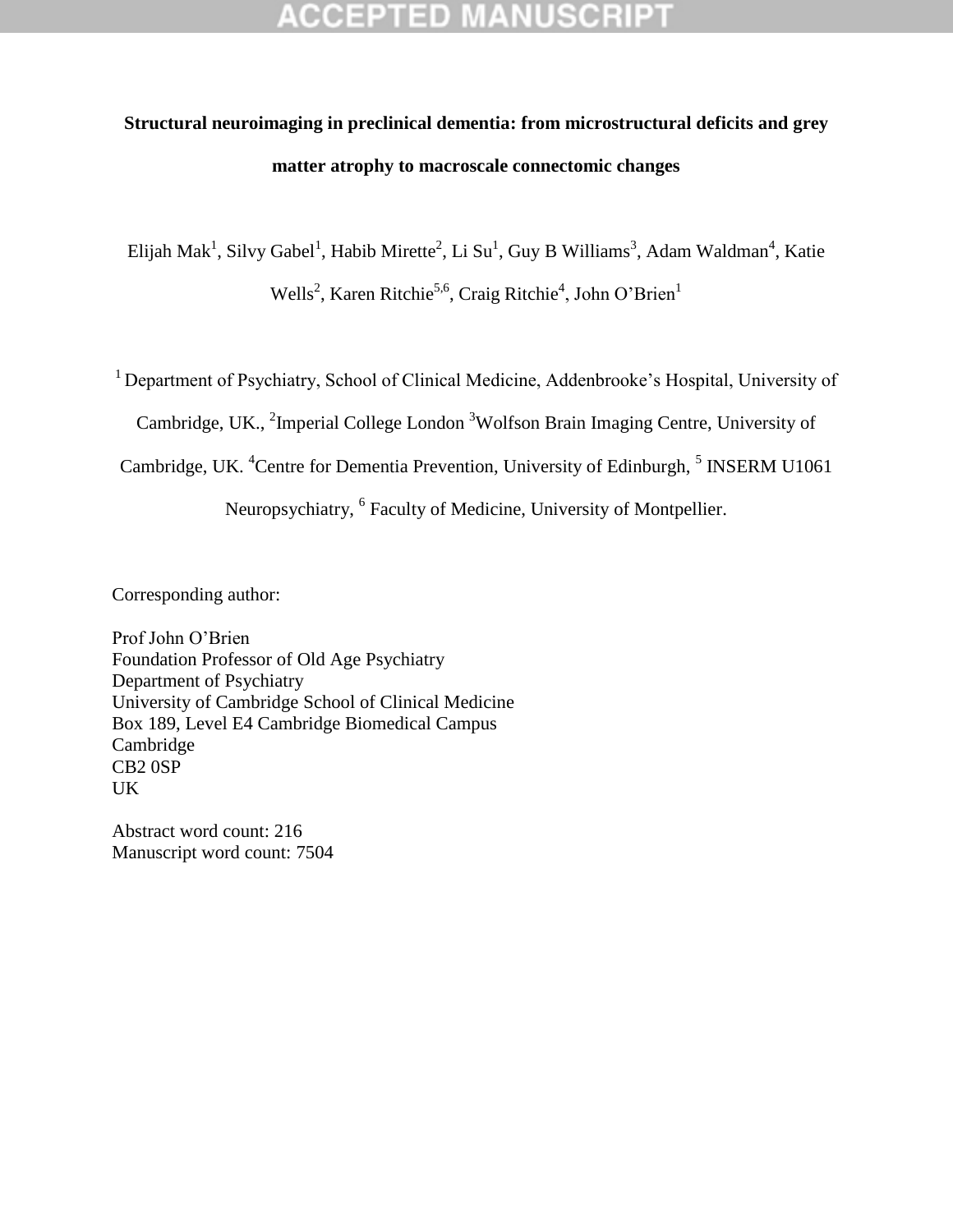Highlights

- We reviewed the literature of structural imaging changes in preclinical dementia.
- There was a high overlap of brain regions implicated in both preclinical and sporadic AD.
- The imaging literature in relation to AD risk factors was highly discrepant.
- More research and validation studies of structural imaging techniques are needed.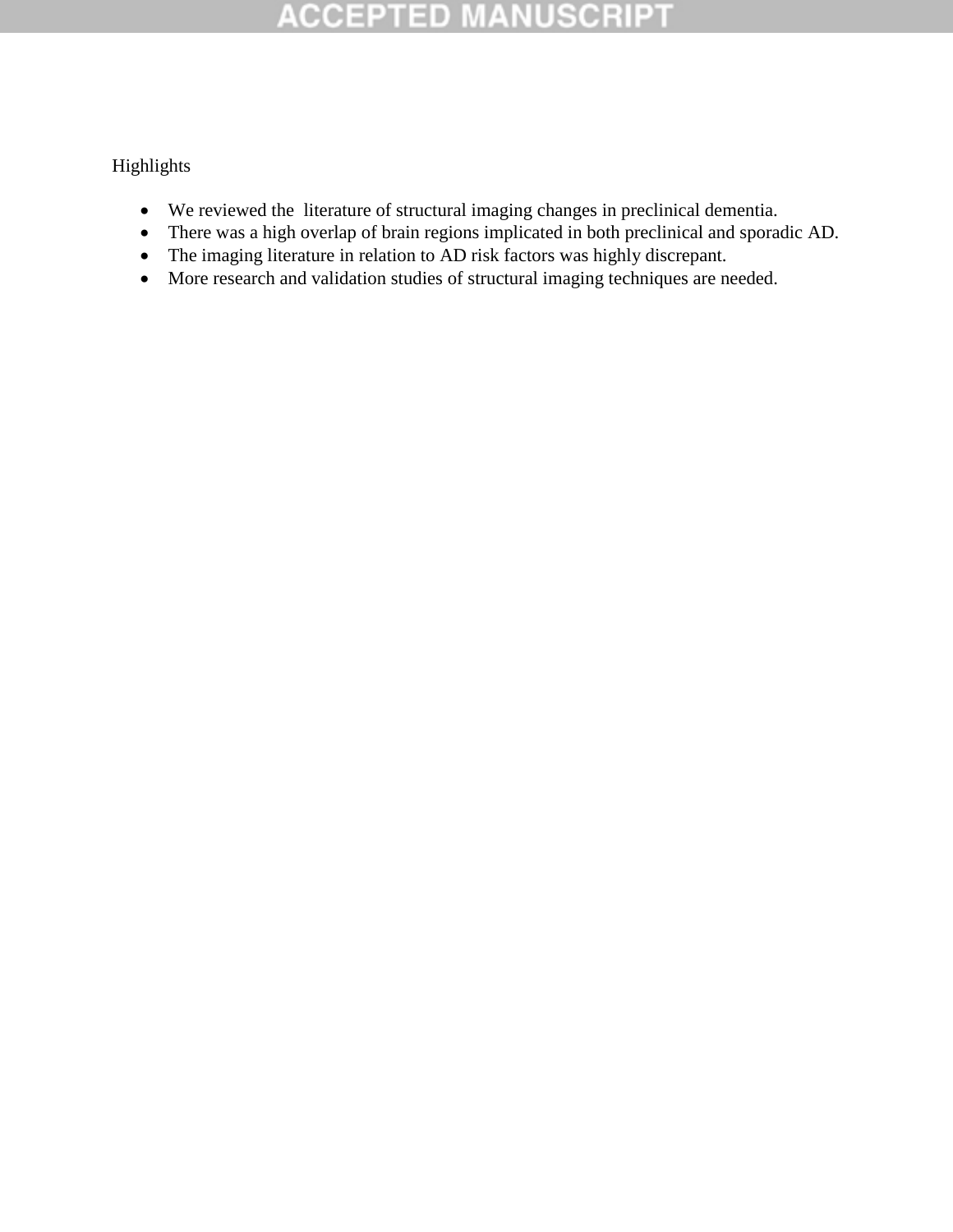#### **ABSTRACT**

The last decade has witnessed a proliferation of neuroimaging studies characterising brain changes associated with Alzheimer"s disease (AD), where both widespread atrophy and "signature" brain regions have been implicated. In parallel, a prolonged latency period has been established in AD, with abnormal cerebral changes beginning many years before symptom onset. This raises the possibility of early therapeutic intervention, even before symptoms, when treatments could have the greatest effect on disease-course modification. Two important prerequisites of this endeavour are (1) accurate characterisation or risk stratification and (2) monitoring of progression using neuroimaging outcomes as a surrogate biomarker in those without symptoms but who will develop AD, here referred to as preclinical AD. Structural neuroimaging modalities have been used to identify brain changes related to risk factors for AD, such as familial genetic mutations, risk genes (for example apolipoprotein epsilon-4 allele), and/or family history. In this review, we summarise structural imaging findings in preclinical AD. Overall, the literature suggests early vulnerability in characteristic regions, such as the medial temporal lobe structures and the precuneus, as well as white matter tracts in the fornix, cingulum and corpus callosum. We conclude that while structural markers are promising, more research and validation studies are needed before future secondary prevention trials can adopt structural imaging biomarkers as either stratification or surrogate biomarkers.

**Search terms:** Alzheimer's disease, neurodegeneration, preclinical dementia, magnetic resonance imaging, diffusion weighted imaging, neuroimaging, cognitive impairment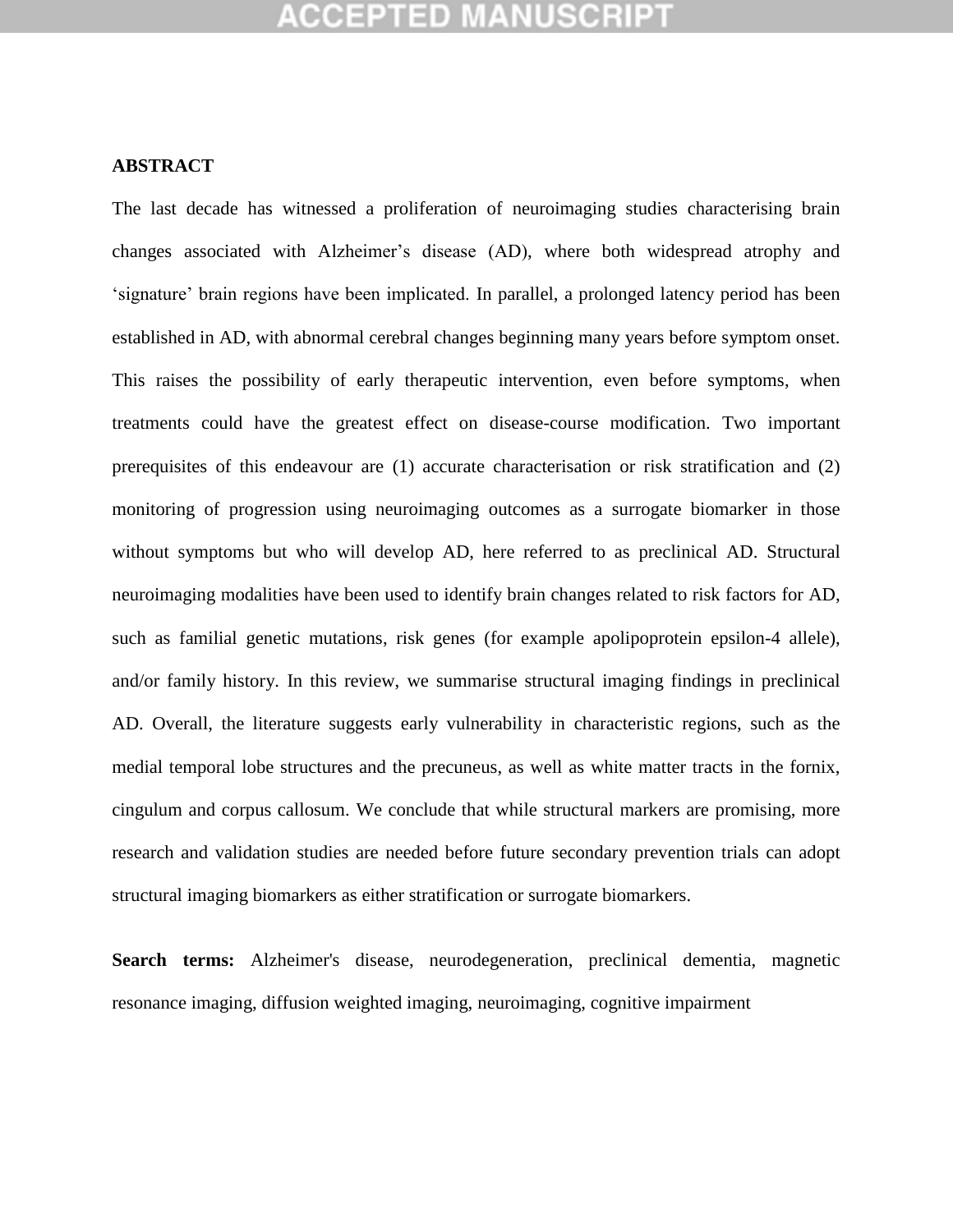#### **1. INTRODUCTION**

There are now 30 million people living with dementia, and the number is expected to rise to 115 million in 2050 (World Alzheimer Report 2010, www.alz.org). Current treatments are symptomatic and limited to Alzheimer's disease (AD). It is assumed that functional decline and dementia will be a relatively late feature in the pathophysiology of AD, with increasing evidence of an insidious latency period, with pathological changes beginning decades before symptom onset (Trojanowski et al., 2010). The 'amyloid cascade hypothesis' posits an initiating event of amyloidosis, with subsequent tau pathology and other downstream processes involving neurotoxicity and progressive cerebral atrophy (Hardy and Selkoe, 2002). This self-perpetuating mechanism of neurodegeneration is difficult to slow once established, and may partly account for the spate of notable clinical trial failures, particularly anti-amyloid therapy (Doody et al., 2014). Thus, recent proposals are urging the need to shift the focus to presymptomatic interventional trials in individuals at elevated risk for AD (Caselli and Reiman, 2013; Ritchie et al., 2015).

To facilitate this endeavour, biomarkers are mandatory prerequisites (a) to aid in the early presymptomatic detection of AD for recruitment to clinical trials and (b) to serve as surrogate markers for disease progression and to be used therein as intermediary phenotypes to assess the efficacy of potential disease-modifying treatments. In clinical trials of presymptomatic dementia, any disease-related changes would likely be subtle and therein lays the challenge of establishing the means to assess outcomes in clinical trials. Ideally, a biomarker should sensitively and specifically reflect the underlying pathology (i.e. amyloid / tau deposition, grey matter volume loss, etc.), be easily reproducible and accessible (i.e. available in standard clinical settings), and be non-invasive. In this regard, structural neuroimaging techniques – T1-MRI and diffusion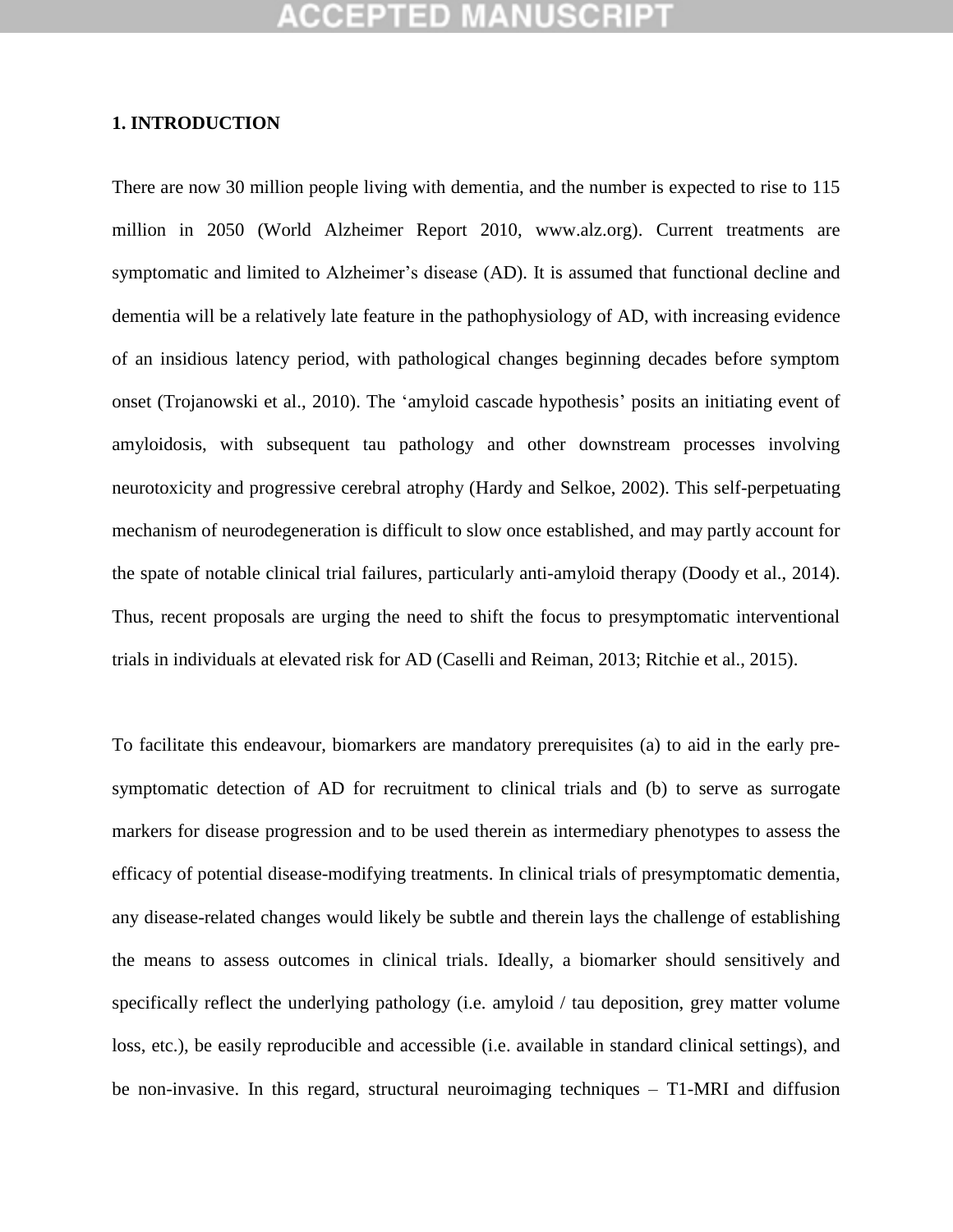weighted imaging (DTI) – that enable assessment of grey matter volume loss, cortical thinning, or white matter microstructural changes have contributed to the characterisation of diseaserelated changes in neurodegenerative conditions, such as AD (Braskie and Thompson, 2014), dementia with Lewy bodies (Mak et al., 2014a), and Parkinson's disease (Mak et al., 2015a). Similarly, evidence from structural neuroimaging studies have begun to reveal characteristic patterns of grey matter atrophy and white matter abnormalities in preclinical dementia, particularly involving individuals possessing (a) familial AD (FAD) genetic mutations (Ginestroni et al., 2009; Li et al., 2015; Quiroz et al., 2013; Reiman et al., 2012; Ridha et al., 2006; Ringman et al., 2007; Schott et al., 2003; Thordardottir et al., 2015), (b) one or two copies of the apolipoprotein epsilon-4 allele (ApoE4) (Burggren et al., 2008; Cherbuin et al., 2008; den Heijer et al., 2002; Desikan et al., 2013; Fan et al., 2010; Hashimoto et al., 2009; Lemaître et al., 2005; Shaw et al., 2007; Smith et al., 2010; Wishart et al., 2006), (c) a family history of AD (Berti et al., 2011; Fox et al., 1999; Honea et al., 2011, 2010; Mosconi et al., 2014).

The purpose of this review is to provide an exhaustive summary of the literature concerning grey and white matter abnormalities in presymptomatic individuals at high-risk of dementia: individuals with familial AD genetic mutations, carriers of ApoE4 and those with a positive family history of dementia. We first begin with a brief description of each risk factor before reviewing the literature of structural neuroimaging in preclinical AD: (a) macroscopic grey matter atrophy and cortical thinning, (b) hippocampal and other subcortical atrophy, (c) microstructural properties as measured by DTI, and (d) macroscale changes in the connectome. The potential influence of age on some of these risk factors will be discussed. Lastly, we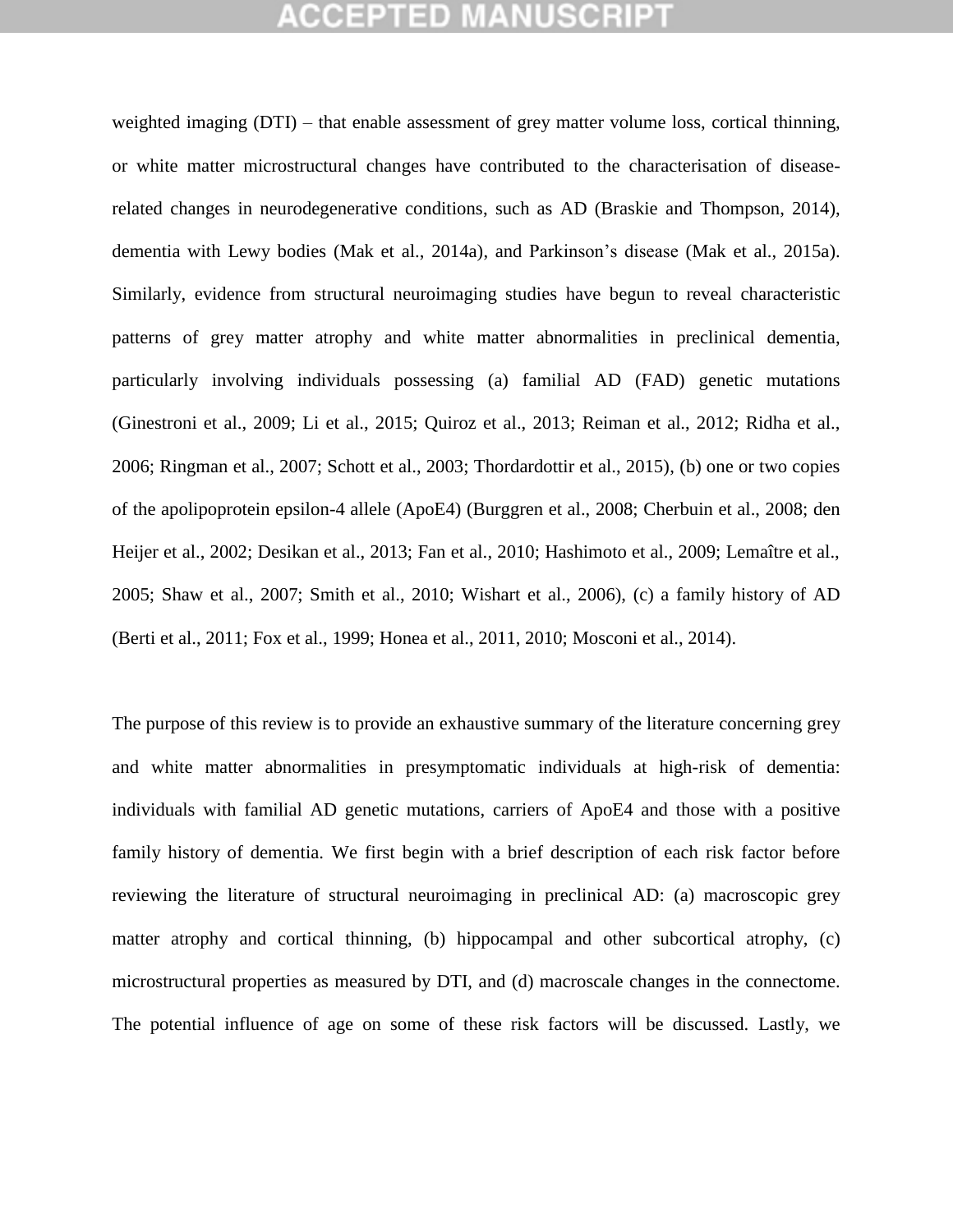conclude with future directions and provide a summary of structural neuroimaging in preclinical AD.

#### **2. RISK FACTORS IN ALZHEIMER'S DISEASE**

#### *Genetic mutations*

FAD is a rare and inheritable form of AD and it is typically associated with an early onset before the age of 65 (Ringman, 2005). Causative factors of FAD include autosomal-dominant inheritable mutations in the genes of presenilin 1 (PSEN1), presenilin 2 (PSEN2) and amyloid precursor protein (APP). Their effects are fully penetrant, implying a near certainty of developing AD in carriers, often at an earlier age  $(\sim 30 - 50$  years) as well as exhibiting a more aggressive disease course and shorter relative survival time compared to typical AD (Rossor et al., 2010; Seltzer, 2016).

Although FAD only accounts for 1% of all AD cases, presymptomatic FAD mutation carriers offer an opportunity to investigate the earliest clinical and biomarker substrates of the prodromal dementia stage. For instance, it is possible to estimate the age of onset in FAD mutation carriers, allowing enrolment into therapeutic trials years and even decades before the emergence of cognitive decline. Because the clinical (i.e. insidious onset of amnestic symptoms and progression of decline in multiple cognitive domains) and pathological features (i.e. neuronal loss, amyloid plaques and neurofibrillary tangles) of FAD are similar to sporadic AD, putative drugs that demonstrate high efficacy in the prevention or delay of dementia in FAD trials are likely to inform other disease modification trials in sporadic AD. The notion for FAD as a model to investigate the pathogenesis of sporadic AD has also received support from spatial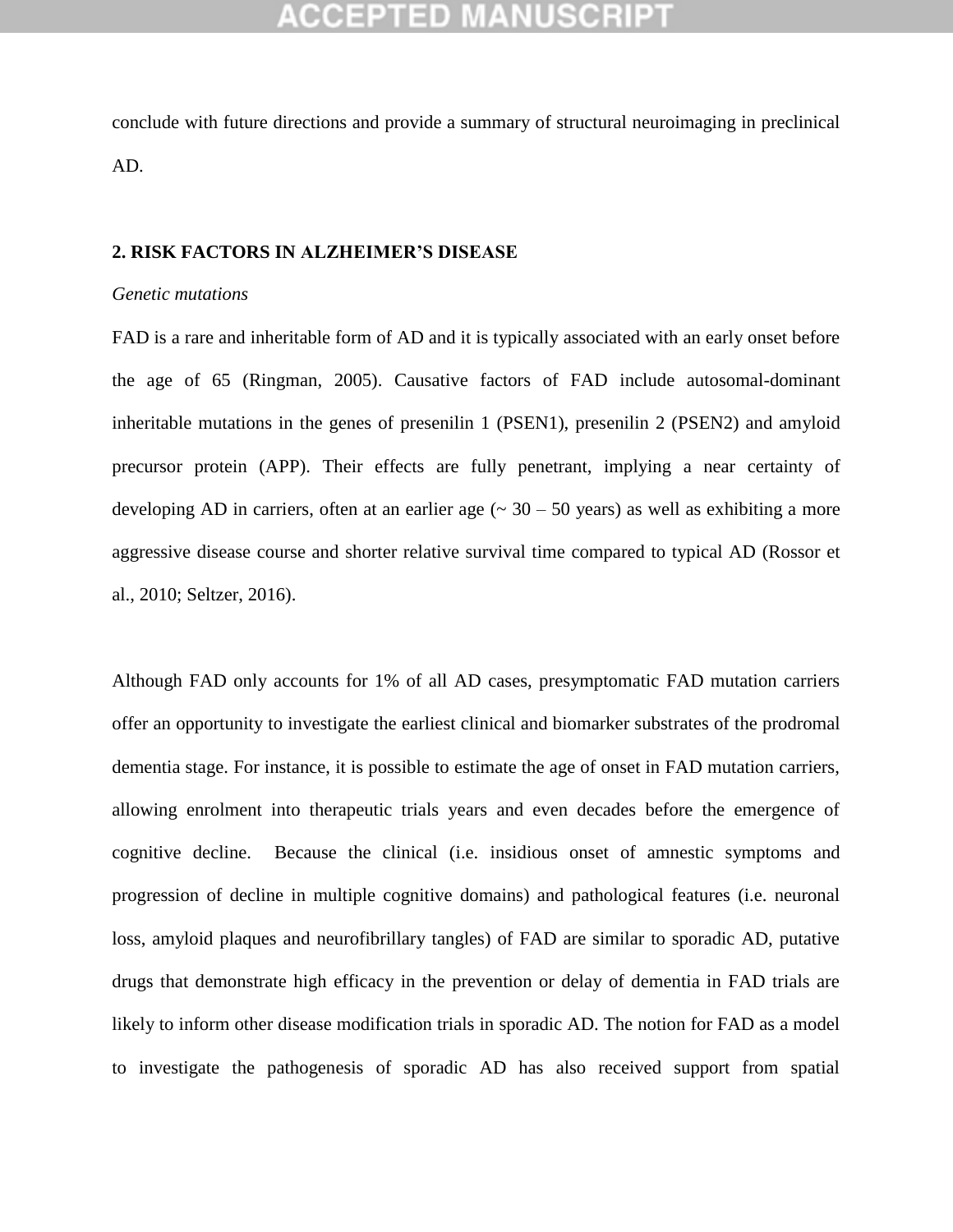overlapping of brain regions that are commonly implicated in sporadic AD (will be discussed in more detail later).

#### *Apolipoprotein epsilon-4*

While autosomal dominant mutations exist in AD, they are exceedingly rare as the majority of AD cases most likely involve a multifaceted interplay of genetic and environmental risk factors. Investigating the imaging characteristics of genotypes offers another opportunity to investigate morphological aberrations in the brain during preclinical AD. The ApoE gene exists as three polymorphic alleles – E2, E3, and E4 – which have a worldwide frequency of 8.4%, 77.9% and 13.7% respectively (Farrer, 1997). Inheritance of ApoE4 is established as the greatest genetic risk factor associated with AD with dose-dependent effects (Harold et al., 2009). The mechanisms by which ApoE4 influences the risk, onset and progression of neurodegeneration have been the subject of intense research (Farrer, 1997), revealing a range of influences including beta-amyloid metabolism, impaired clearance of beta-amyloid across the blood brain barrier, and increased oligomerization of beta-amyloid in the brain (Liu et al., 2013).

#### *Family history*

AD is highly heritable. Even in those without FAD, a family history of dementia is another significant risk factor for AD particularly of the late-onset type (LOAD). The risk for developing LOAD is 4-10 fold higher in first-degree relatives of LOAD patients, and is highest in children of parents affected by LOAD (Farrer, 1997; Fratiglioni et al., 1993). However, its association with AD appears to be less certain compared to FAD mutations and ApoE4 carriage, as several studies have not reported an association between family history of dementia and elevated risk of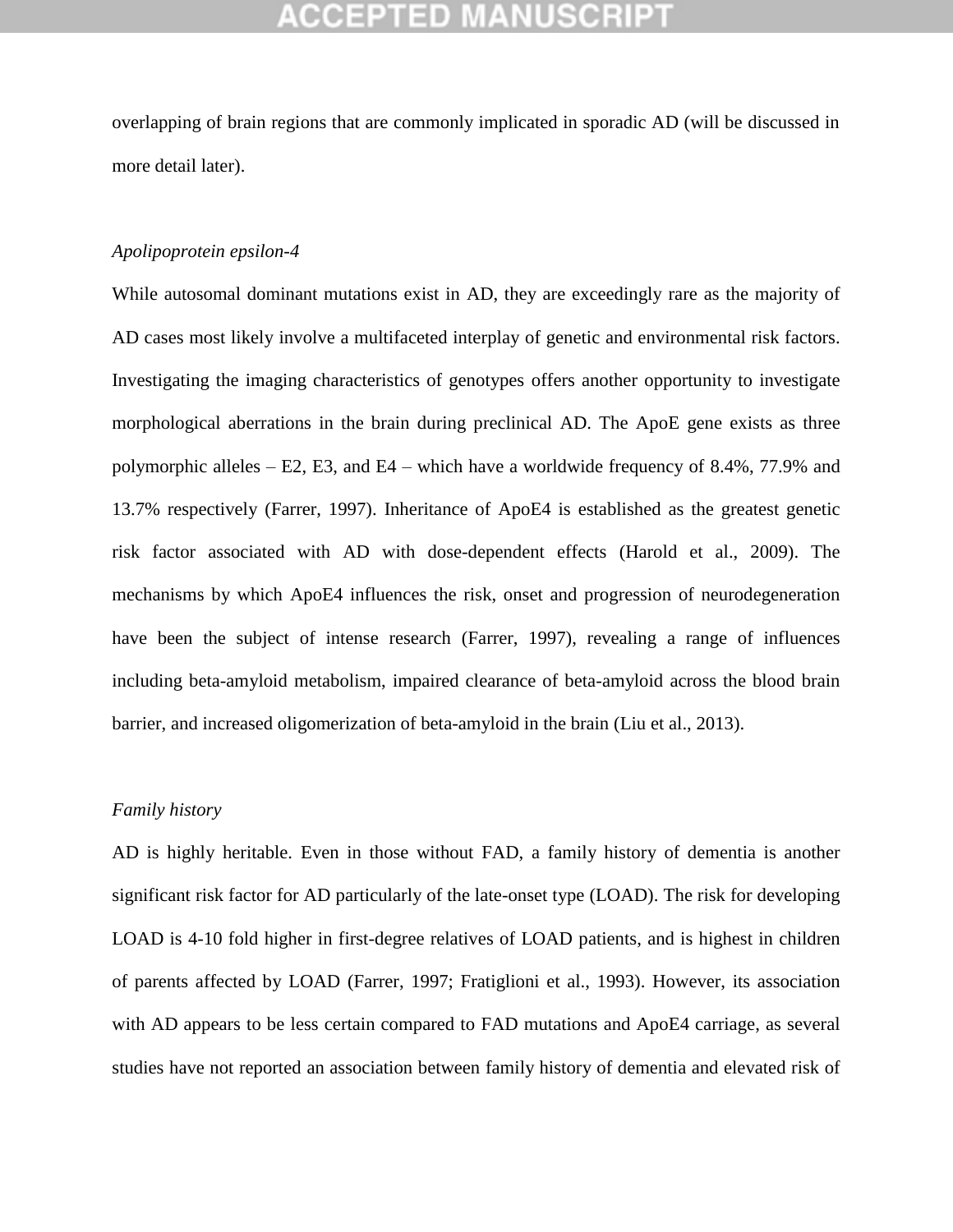AD (Lindsay et al., 2002; Tyas et al., 2001). The link between family history and AD is most likely mediated at least in part by ApoE4 carriage. A 6-year follow-up study in the Kungsholmen Project Cohort showed that family history of dementia conferred an increased risk of dementia only among ApoE4 carriers (Huang et al., 2004). This finding has been corroborated by other evidence showing an additive effect of both ApoE4 and family history on of age of onset and cognitive decline (Duara et al., 1996; Hayden et al., 2010; Jarvik et al., 1996). There is also evidence from imaging (will be discussed in greater detail) and CSF studies suggesting a stronger maternal contribution to dementia compared to paternal dementia (Edland et al., 1996; Honea et al., 2012). In light of these findings, others have implicated the mitochondrial DNA in the genetic transmission of AD (Mosconi et al., 2011; Swerdlow et al., 2010).

### *Translocase of outer mitochondrial membrane 40*

In light of previous evidence showing a stronger AD risk from maternal dementia, others have implicated the mitochondrial DNA in the genetic transmission and pathogenesis of AD (Mosconi et al., 2011; Swerdlow et al., 2010). Accordingly, the translocase of outer mitochondrial membrane 40 (TOMM40) has emerged as a potential candidate gene for AD. Variable poly-T length polymorphism at rs10524523, within intron 6 of TOMM40 gene, has been shown to influence the risk and age of onset in AD (Roses et al., 2010). Specifically, the long allele was associated with a 7-year earlier age of onset of AD in a relatively small sample of ApoE4 heterozygotes. However, these findings have not been consistently replicated in substantially larger samples (Cruchaga et al., 2011; Jun et al., 2012), and the influence of the TOMM40 gene in preclinical AD remains unclear.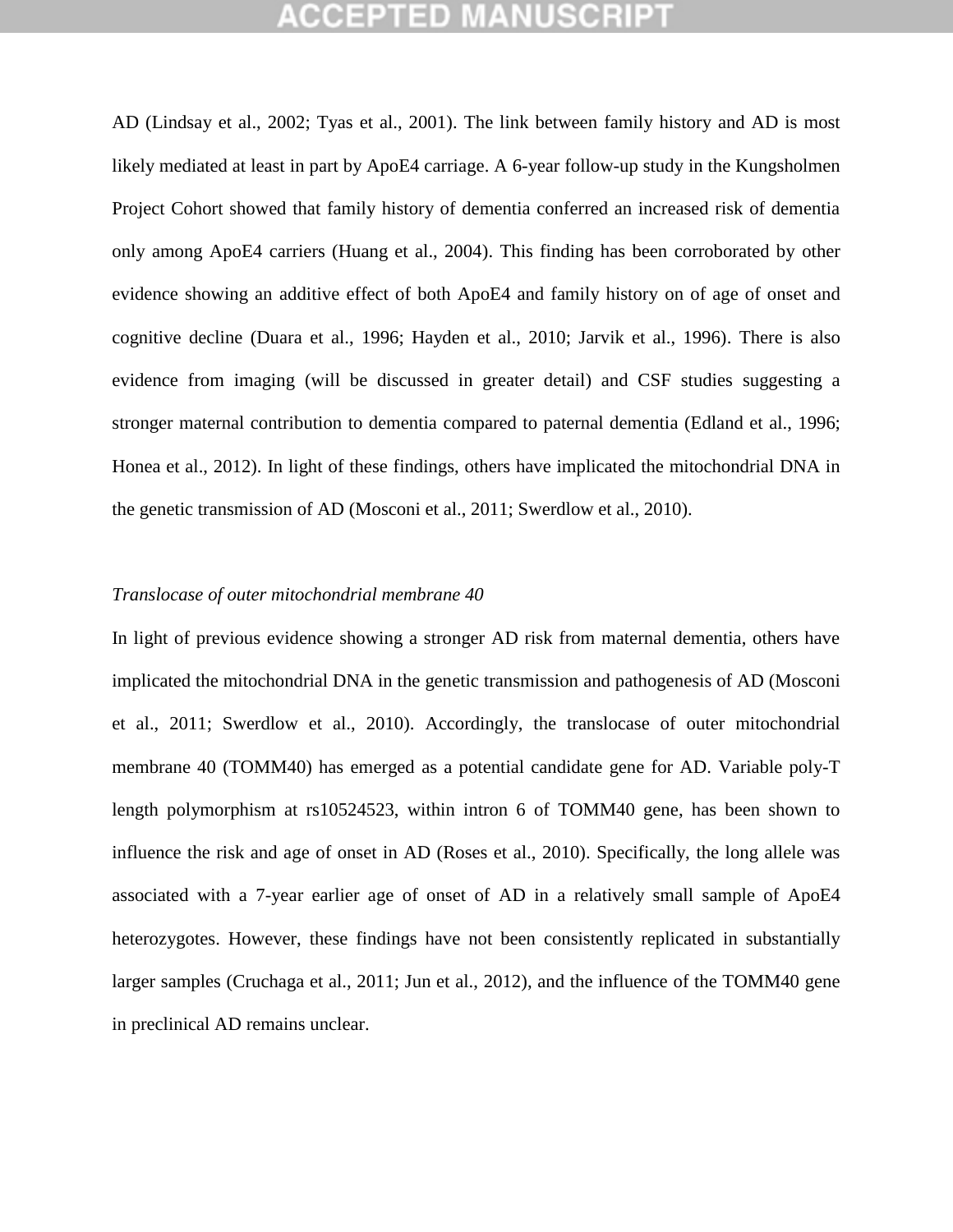### *Brain derived neurotrophic factor*

Finally, some of the remaining variance in dementia risk could be accounted for by neurotrophins as they are influenced by a myriad of factors including caloric intake (Araya et al., 2008) and physical activity (Neeper et al., 1995). The brain-derived neurotrophic factor (BDNF) is essential for neuronal survival and synaptic function, particularly in the hippocampus (Tapia-Arancibia et al., 2008). Histopathological and CSF studies have consistently documented reductions in BDNF expression among AD patients (Laske et al., 2007; Phillips et al., 1991), as well as correlations with episodic memory and progression from MCI to AD (Forlenza et al., 2015).

#### **3. METHODS**

Literature searches were performed to review structural brain changes in preclinical dementia. Two reviewers (EM and SG) searched PubMed for articles published from Jan 1990 till present. We identified relevant papers using the keywords: 'structural magnetic resonance imaging', 'diffusion tensor imaging', 'Alzheimer's disease'. Further, we searched for 'amyloid, 'family history', 'ApoE4', 'PSEN' and 'APP'. Articles included were only human studies in the English language. Studies were considered for inclusion if structural neuroimaging modalities (T1 MRI and diffusion-weighted MRI) were used to investigate brain changes related to risk factors of AD, such as familial APP/PSEN gene mutations, the presence of ApoE4 and/or family history of AD. No further attempts were made to extract quantitative data for meta-analysis.

#### **4. RESULTS**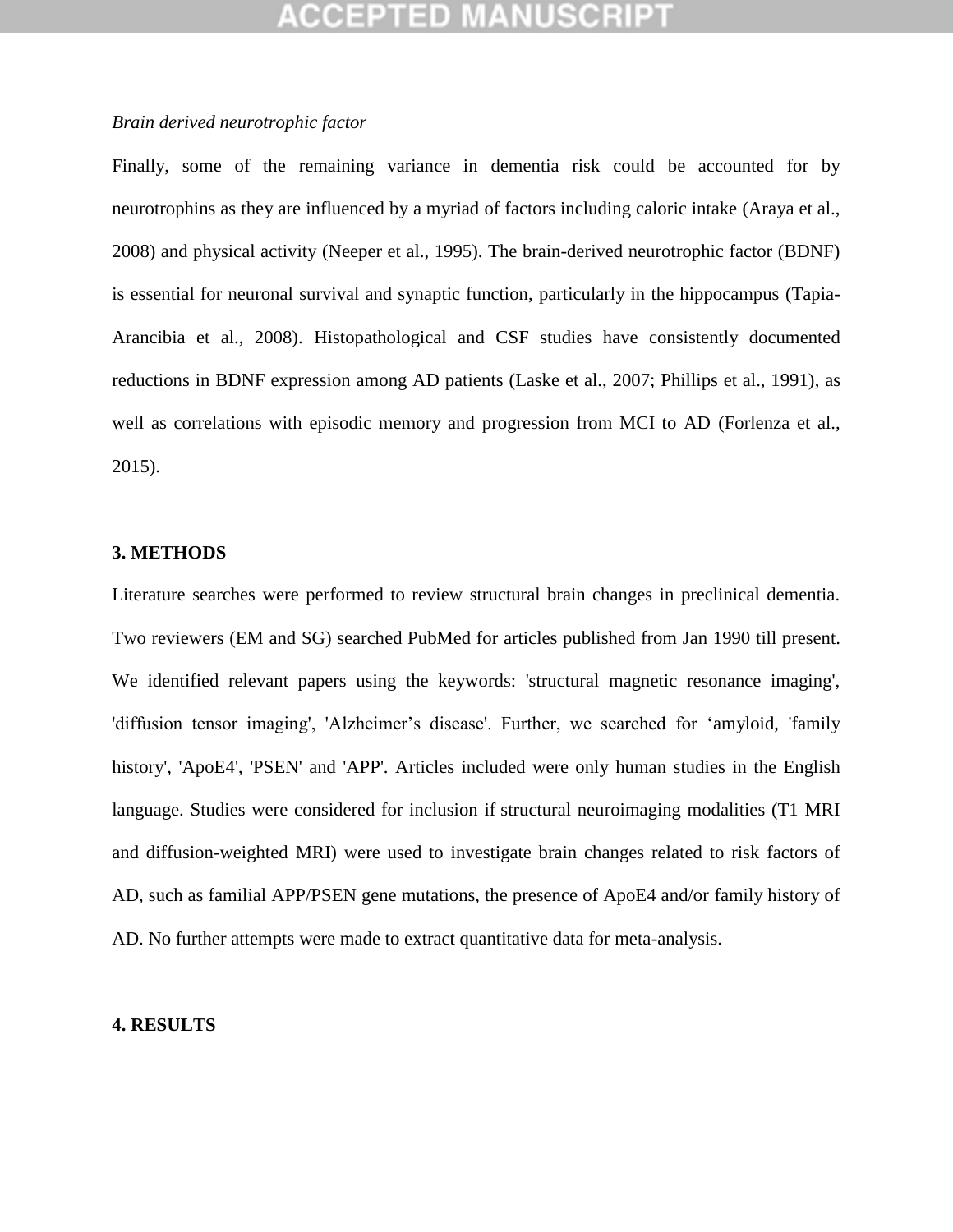This database search resulted in 606 studies. Full-text articles were obtained to assess further eligibility, resulting in the exclusion of articles based on methodological consideration or sample characteristics, and the inclusion of additional studies from the references of these individual articles. After detailed evaluation, 95 key papers published between 1996 and 2016 were included in the systematic review. A summary of principal findings from highlighted studies (i.e. large cohort studies with longitudinal follow-up) is described in Table 1 and 2.

### *5. CORTICAL GREY MATTER CHANGES*

In general, structural imaging studies across preclinical groups have converged to reveal an atrophic cortical pattern that is characteristic of AD (Quiroz et al., 2013), such as increased longitudinal whole brain atrophy rates (Chen et al., 2007; Fox et al., 1999; Ridha et al., 2008; Schott et al., 2010), parahippocampal atrophy (Hashimoto et al., 2009), and atrophy / cortical thinning in frontal, temporal and parietal cortices as well as the precuneus (Berti et al., 2011; Burggren et al., 2008; Chen et al., 2007; Ginestroni et al., 2009; Mosconi et al., 2014; Schott et al., 2003). It is noteworthy that atrophy or cortical thinning in temporo-parietal cortices has been consistently predictive of conversion from mild cognitive impairment (MCI) to AD in longitudinal studies (Chételat et al., 2005; Risacher et al., 2010), while the precuneus has also been shown to be an early site of preferential amyloid uptake in positron emission tomography (PET) studies (Villemagne et al., 2009), supporting the notion that these cortical changes are potential harbingers of progressive atrophy in the earliest stages of AD. We now discuss these findings in greater depth, organised into sections pertaining to the type of risk factor.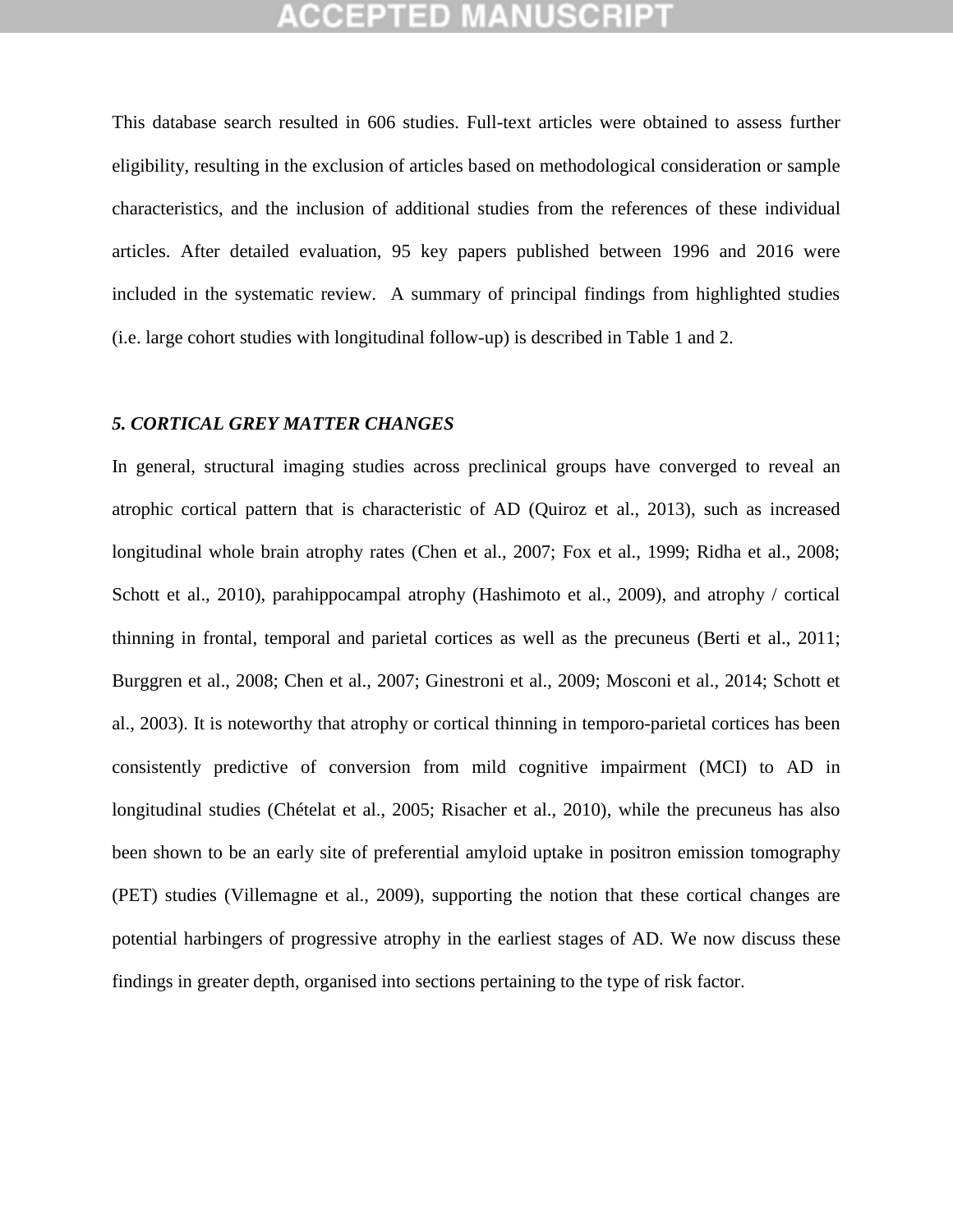### *Familial AD*

In general, the prevailing evidence points to temporo-parietal atrophy in presymptomatic FAD mutation carriers, although non-significant and increased volumes have also been reported (Table 1). APP and PSEN1 mutation carriers ( $n = 13$ , age = 43) from four Swedish families showed reductions of cortical volumes in temporal and precuneus regions, even after correcting for gender and ApoE genotype (Thordardottir et al., 2015). These findings are congruent with an earlier longitudinal study of an aged-matched ( $n = 9$ , age = 44) sample of APP and PSEN1 mutation carriers who expressed an accelerated course of thinning in similar regions such as the entorhinal cortex, parahippocampal gyrus, posterior cingulate cortex and the precuneus. In particular, cortical thinning in the posterior cingulate cortex and the precuneus were found 1.8 and 4.1 years prior to diagnosis in mutation carriers (Knight et al., 2011). The effects of PSEN1 mutations on early structural aberrations have been investigated in the Colombian Alzheimer"s Prevention Initiative Registry, which includes more than 1500 living members from the largest known autosomal-dominant AD kindred, 30% of whom are carriers of the PSEN1 *E280A*  mutation (Lopera et al., 1997). Carriers from this kindred have an estimated median age of 44 years at onset of MCI and 49 years at onset of AD (Acosta-Baena et al., 2011). Echoing the aforementioned studies (Knight et al., 2011; Thordardottir et al., 2015), structural imaging analyses from this cohort have revealed an "AD signature" of cortical thinning in both mid-life (age = 38) (Quiroz et al., 2013), most prominently in parietal cortices and precuneus. In addition, Quiroz and colleagues reported that these cortical changes occurred 6 years before symptom onset and 11 years prior to AD diagnosis (Quiroz et al., 2013). Notably, the parietal predilection was similarly found in a Voxel Based Morphology (VBM) analysis of younger PSEN1 mutation carriers ( $n = 20$ ; age = 22) (Reiman et al., 2012).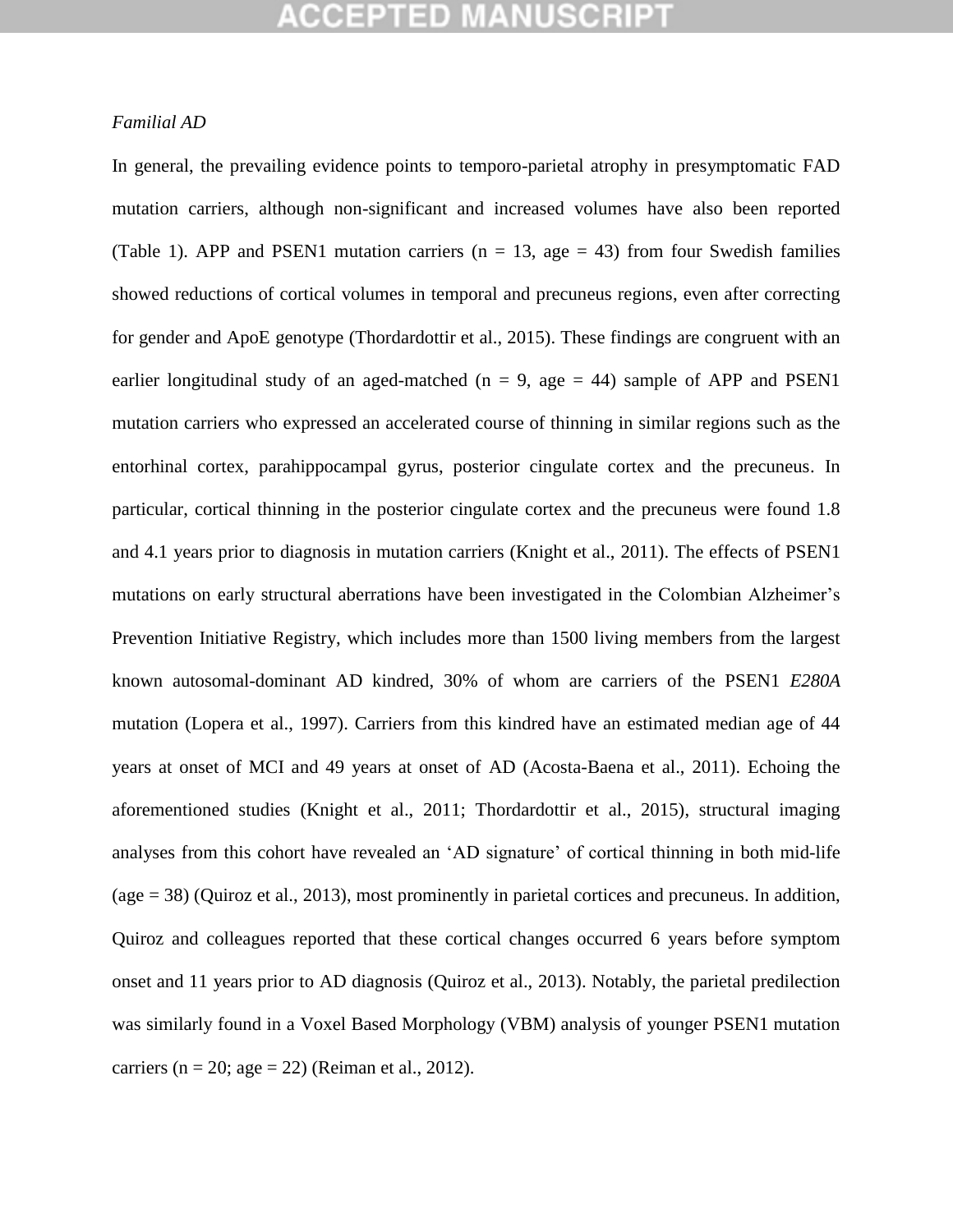However, the literature on presymptoamatic FAD mutation carriers remains mixed with negative findings (Apostolova et al., 2011) as well as reports of cortical thickening in the precuneus and temporo-parietal cortices (Fortea et al., 2010). Interestingly, Fortea and colleagues showed that these regions exhibited an inverse pattern of cortical thinning in symptomatic carriers, possibly reflecting a compensatory process that could not be sustained as the disease progressed (Fortea et al., 2010).

The cortical expressions of FAD mutations also appear to be complex in the youngest populations. Unlike the atrophic cortical profile expressed in older aged carriers (Quiroz et al., 2013; Reiman et al., 2012), children  $(9 - 7$  years old) with PSEN1 mutation carriers had larger grey matter volumes in temporo-parietal regions, particularly in the parahippocampal gyrus and temporal pole (Quiroz et al., 2015). Interestingly, an opposite effect of thinner entorhinal cortex was found in children and adolescent ApoE4 carriers (age = 18) (Shaw et al., 2007). Shaw and colleagues also reported a stepwise increase in cortical thickness in the entorhinal cortex: from the thinnest cortex in ApoE4 carriers, through an intermediate thickness in ApoE3 carriers, to the thickest cortex in carriers of the ApoE2 allele (Shaw et al., 2007). At an even younger age, ApoE4 infant carriers  $(6 - 22$  months old) also showed a combination of greater volumes in frontal regions and decreased volumes in the precuneus, cingulate, and temporal regions (Dean et al., 2014). These studies suggest potentially differential effects of PSEN1 and ApoE4, which could in turn be modulated by age. Future studies are needed to clarify the role of PSEN1 and ApoE4 in neurodevelopmental processes and how alterations in these processes (i.e. synaptic pruning and cortical gyrification) may be relevant to the future development of AD.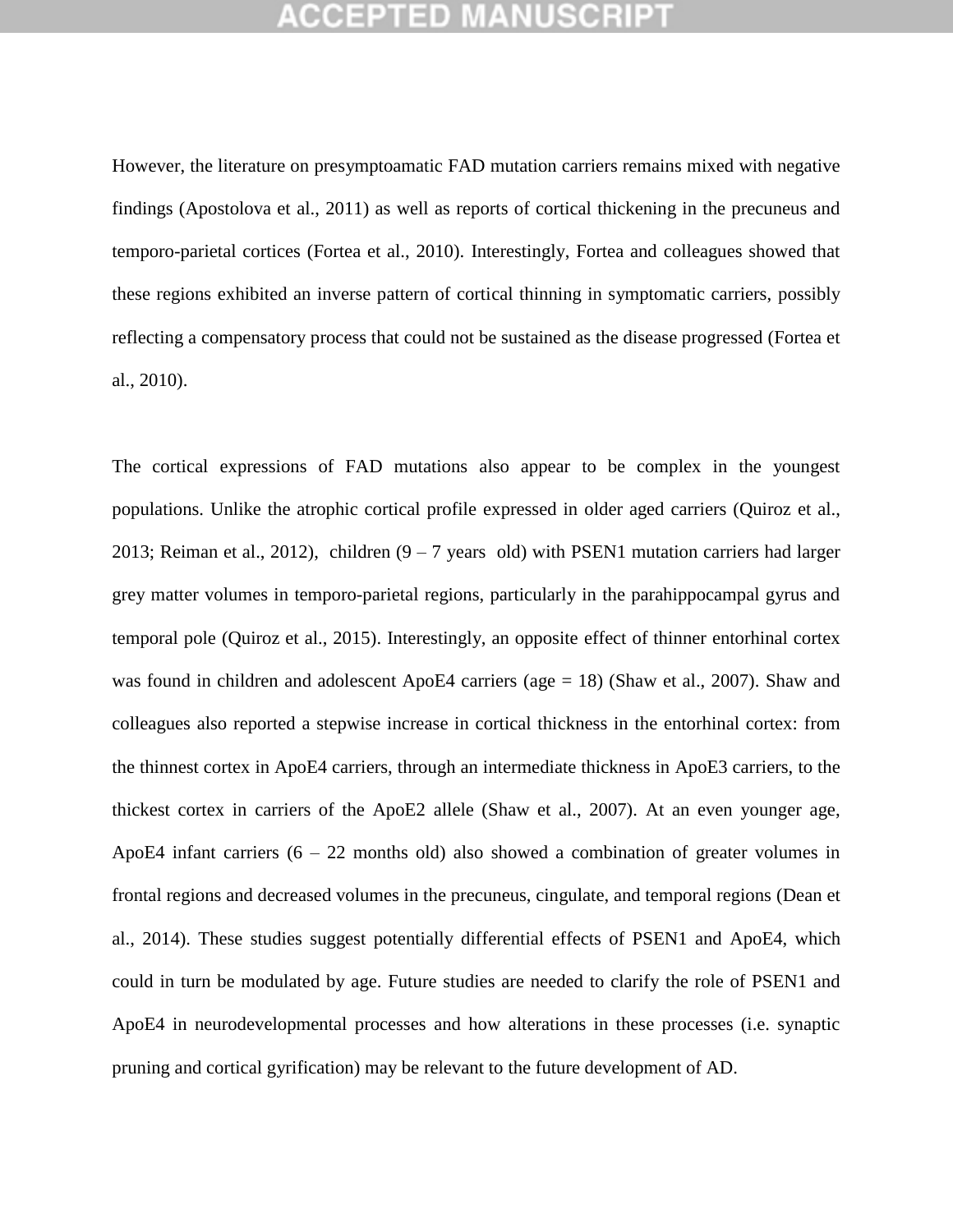### *Apolipoprotein E4*

Imaging studies in preclinical AD have attempted to characterise ApoE4-related cortical changes in preclinical AD, although the literature is fragmented with highly discrepant findings (Table 2). Generalised volumetric loss and cortical thinning in ApoE4 carriers have been reported in several studies (Crivello et al., 2010; Fan et al., 2010; Hashimoto et al., 2009; Lemaître et al., 2005), even in younger groups below 60 (Burggren et al., 2008; Wishart et al., 2006). More specifically, entorhinal thinning and medial temporal lobe volume loss have been observed in heterozygous ApoE4 carriers relative to non-carriers (Burggren et al., 2008; Fan et al., 2010; Wishart et al., 2006), and others have demonstrated congruent findings showing a steeper trajectory of age-related thinning of widespread cortical thinning in individuals with at least one ApoE4 allele (Espeseth et al., 2008).

However, these findings are in contrast with studies reporting no structural difference in heterozygous ApoE4 carriers compared to non-carriers (Cherbuin et al., 2008; Crivello et al., 2010; Heise et al., 2011; Lemaître et al., 2005) (Age range:  $69 - 75$ ). The disparity of findings has prompted debate about the existence of a gene-dose effect of ApoE4 on cortical atrophy, particularly in light of other studies demonstrating medial temporal lobe atrophy and accelerated cortical atrophy only in homozygous ApoE4 carriers of comparable age (Chen et al., 2007; Crivello et al., 2010; Lemaître et al., 2005) (Age range: 55 – 75).

#### *Family history*

Some studies have compared the presymptomatic imaging endophenotypes of maternal family history (FHm) against paternal family history (FHp) in AD (Berti et al., 2011; Honea et al., 2011,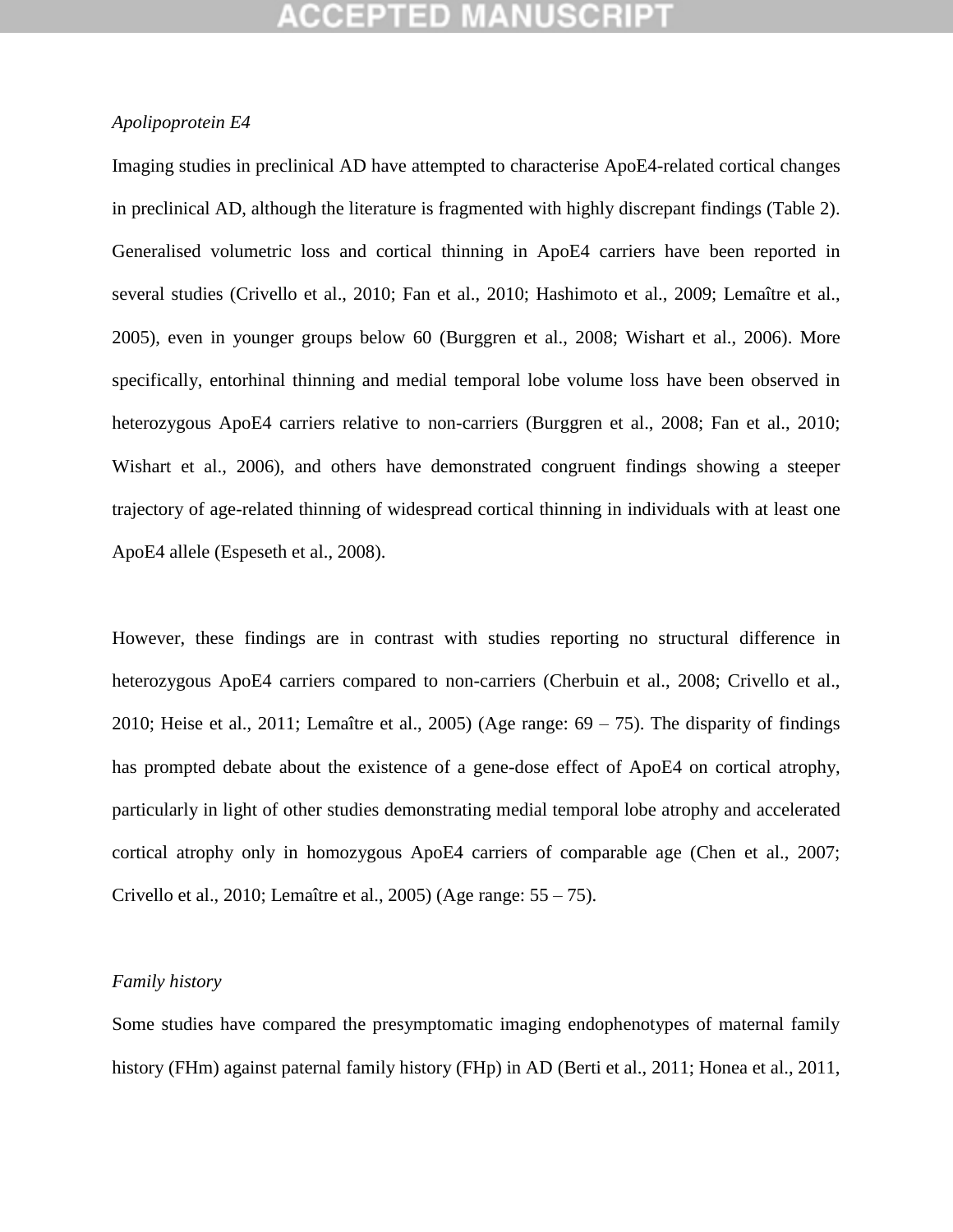2010; Mosconi et al., 2014). Using VBM approaches, these studies have converged to reveal a more severe extent of cortical atrophy in FHm compared to controls and FHp (Berti et al., 2011; Honea et al., 2010). Conversely, no structural differences were found between FHp and controls (Berti et al., 2011), although Honea and colleagues (Honea et al., 2010) reported additional frontal lobe and precuneus atrophy in the FHp group compared to the controls. A subsequent 2 year duration longitudinal VBM study showed progressive atrophy in the precuneus and parahippocampal cortex of FHm individuals compared to both FHp and controls (Honea et al., 2011). Another VBM study identified a 'parent-dose effect' where individuals (age  $= 56$ ) with both FHm and FHp showed the most severe atrophy in the temporal cortex, while additional parietal atrophy was found in the FHm group compared to FHp (Mosconi et al., 2014). Overall, these observations of greater atrophy in individuals with FHm are in agreement with evidence that maternal transmission of AD is associated with more severe hypometabolism (Mosconi et al., 2009) and memory impairment (Debette et al., 2009). However, other VBM studies have not found a parent-of-origin effect on cortical atrophy in middle-aged groups (age range: 53 - 57) (Okonkwo et al., 2012; Ten Kate et al., 2016). For instance, both FHm and FHp groups showed precuneus atrophy compared to individuals without a family history (Ten Kate et al., 2016).

#### *Interactions between apolipoprotein E4 and family history*

The potential interactions between ApoE4 carriage and family history on structural morphology have also been a topic of investigation. In the Framingham Offspring study, a higher rate of global brain atrophy over 6 years was only found in ApoE4 carriers with a positive family history of AD (Debette et al., 2009). Through an exploratory VBM analysis that is unrestricted by an AD-ROI mask, another study found differential effects of ApoE4 and family history on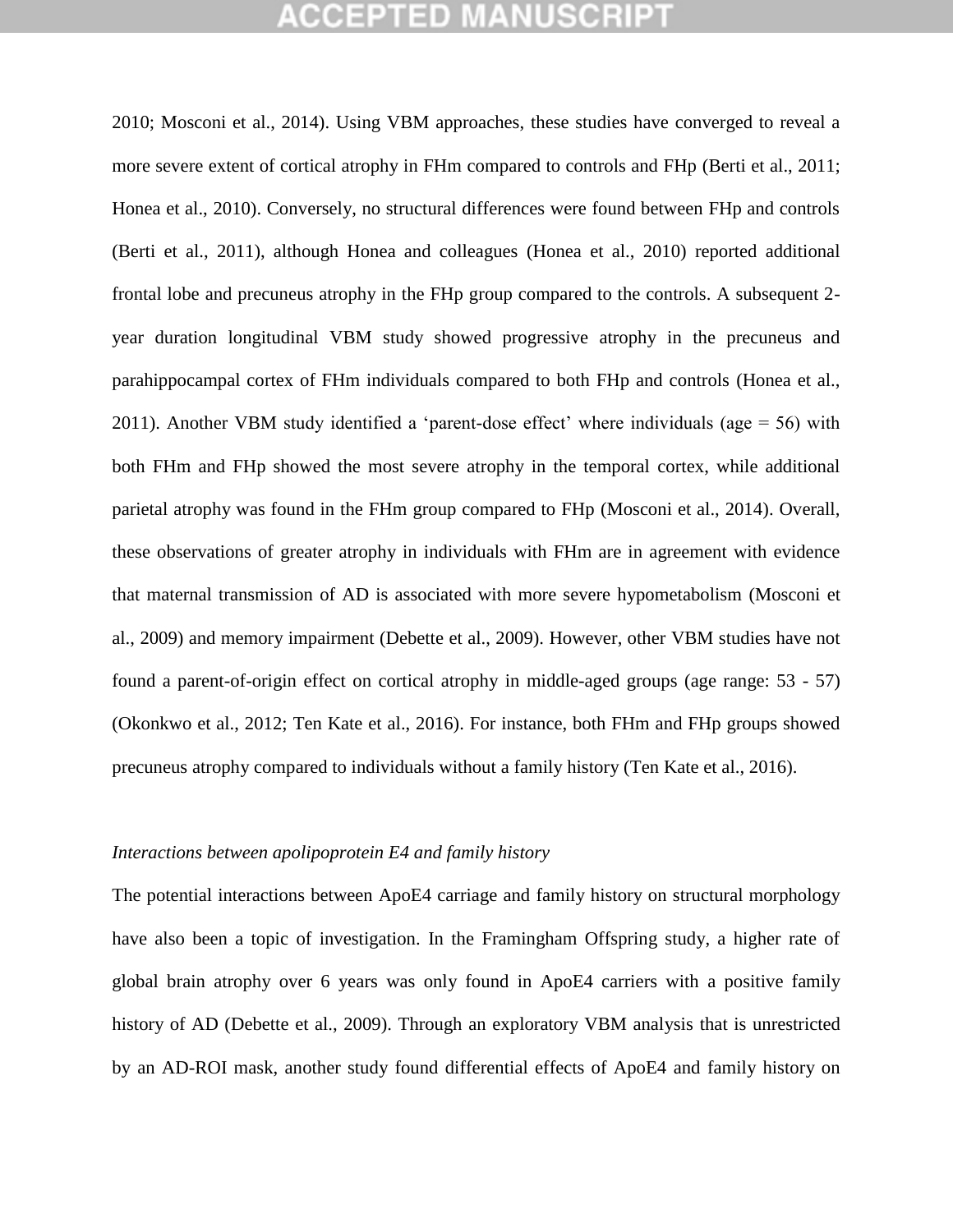regional atrophy in a relatively younger sample. ApoE4 carriage ( $a$ ge  $= 61$ ) was associated with striatal atrophy whereas family history (age =57) was associated with atrophy in the precuneus (Ten Kate et al., 2016). Individuals characterised by an extreme phenotype of "double risk" (i.e. positive family history and ApoE4) also demonstrated bilateral insular atrophy compared. This finding is particularly noteworthy as that it has not been reported in the literature of preclinical dementia (Ten Kate et al., 2016)., even though it has been implicated in mild cognitive impairment with PD and AD (Mak et al., 2014b; Sluimer et al., 2009).

### *TOMM40 gene*

Few studies have characterised the effect of TOMM40 poly-T length on cortical changes in cognitively healthy individuals (Johnson et al., 2011). In a search-restricted VBM study focussing on homozygotic ApoE3 middle-aged adults, a dose-dependent increase in the Very-Long (VL) TOMM40 polymorphism was associated with atrophy in the precuneus and posterior cingulate (no VL alleles < Short/VL heterozygotes < VL/VL homozygotes) after adjusting for age and total intracranial volumes. It is worth mentioning that the precuneus and posterior cingulate cortex have repeatedly been implicated in this article as well as other studies in AD (i.e. hypometabolism, decreased white matter integrity and macroscopic atrophy). A network perspective (discussed in greater detail later) could offer some insights into the preferential vulnerability of these regions across the spectrum of dementia. The precuneus and posterior cingulate cortex are heavily involved in the default mode network. Interestingly, network analyses have consistently identified these regions as hubs with dense anatomical connections occupying a central position in the topology of brain networks (van den Heuvel and Sporns, 2013). However, a centrality confers a high biological cost (i.e. increased metabolic demands)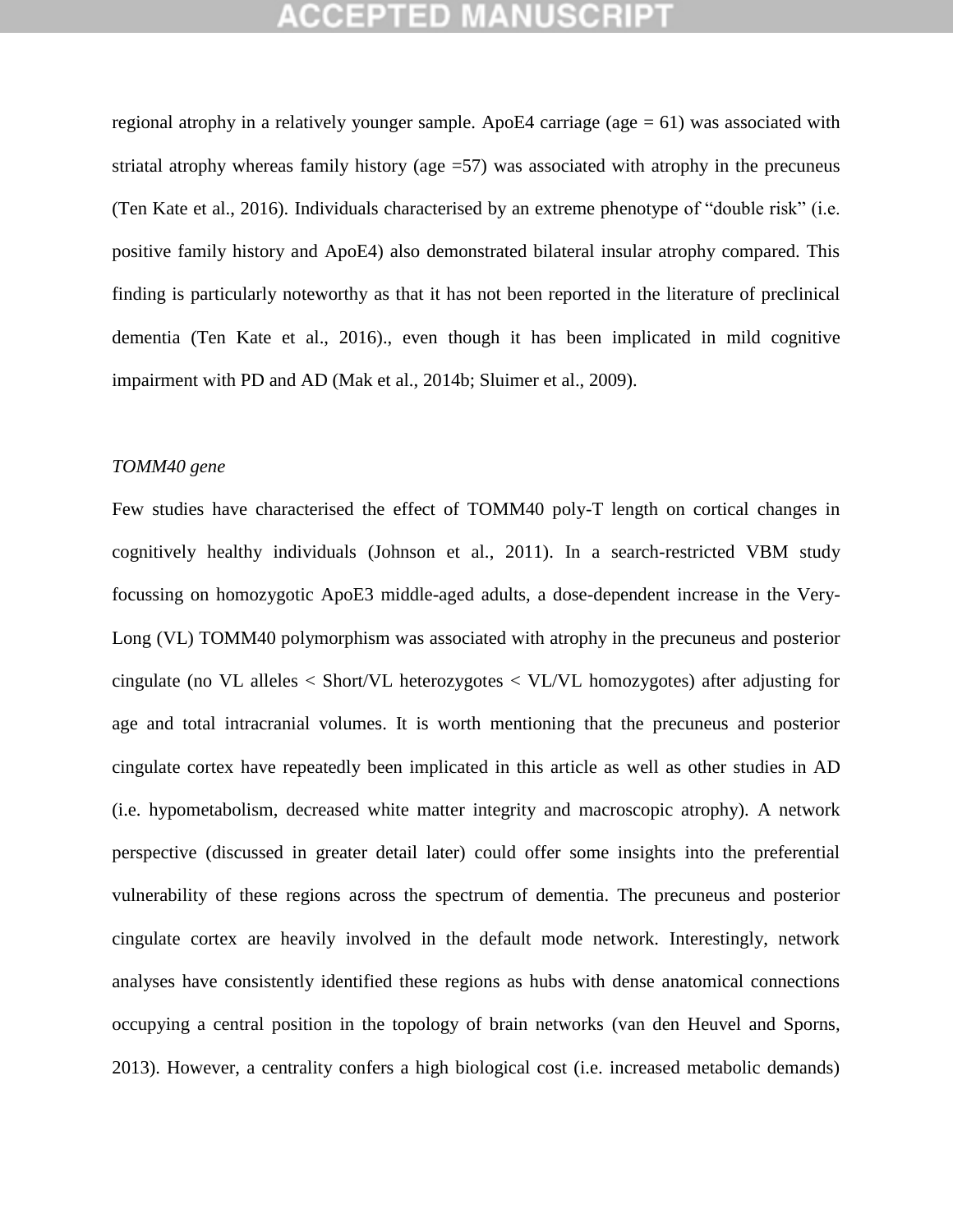and renders these regions susceptible to disease-related processes (Crossley et al., 2014). At present, further studies, are warranted to investigate the link between TOMM40 variations and imaging changes at the cross- and longitudinal levels.

### *Brain-derived neurotrophic factor gene*

Considering its critical role in neuroplasticity underlying learning and memory in the hippocampus, the brain-derived neurotrophic factor (BDNF) gene represents another potential risk factor for AD, although its influence on brain morphology is relatively understudied in the context of preclinical AD. A single nucleotide polymorphism in the BDNF gene produces a valine to methionine (Val66Met) amino acid substitution that affects intracellular packaging and activity-dependent secretion of the BDNF, in turn affecting human memory function (Chen, 2004; Egan et al., 2003) and hippocampal morphology (Bueller et al., 2006). In a retrospective longitudinal study over 3 years, Hashimoto and colleagues were the first to report a significant effect of the Val66MET polymorphism in preclinical AD, showing accelerated atrophy in the precuneus and cingulate regions in MET-BDNF carriers compared to VAL-BDNF carriers (Hashimoto et al., 2009).

#### **6. SUBCORTICAL ATROPHY**

#### *Hippocampus*

Hippocampal volumetry is one of the most validated, accessible and widely used biomarkers in AD. The hippocampus is an early preferential target of neurofibrillary tangles (Braak and Braak, 1991), and is markedly atrophied at the time of AD diagnosis, with a meta-analysis reporting approximately 25% smaller volumes compared to age-matched controls (Shi et al., 2009).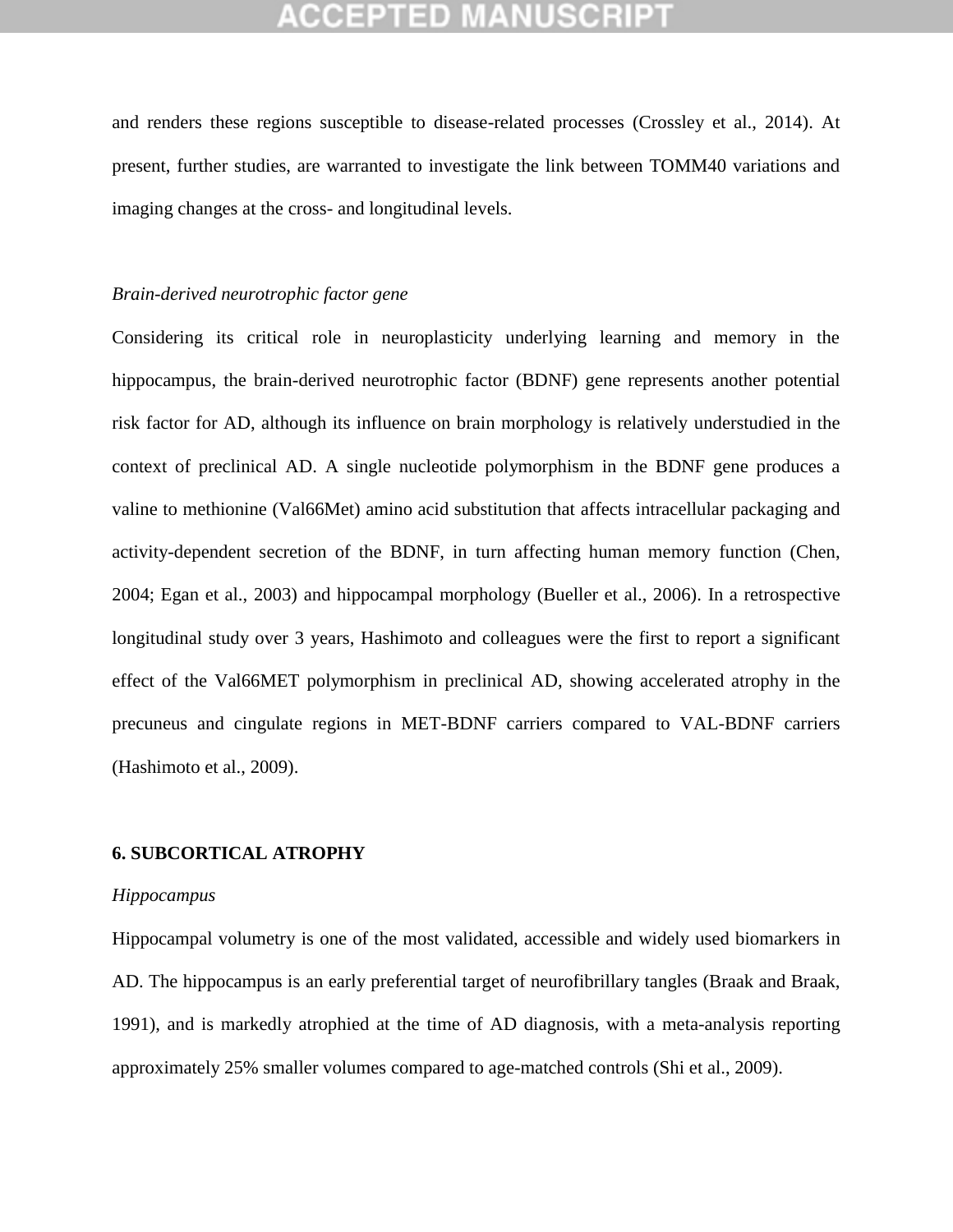## **CEPTED MA**

Similarly, the neuroimaging literature suggests a predilection of hippocampal atrophy in presymptomatic individuals, although evidence regarding the effects of ApoE4 remains inconclusive. Cross-sectionally, studies have reported significant hippocampal atrophy in ApoE4 carriers (den Heijer et al., 2002; Honea et al., 2009; Lemaître et al., 2005; Lind et al., 2006; Tohgi et al., 1997), as well as younger FAD mutation carriers (age range: 21-45) (Bateman et al., 2012; Fleisher et al., 2015; Ridha et al., 2006). However, there are just as many notable exceptions of negative findings in cross-sectional comparisons (Apostolova et al., 2011; Cherbuin et al., 2008; Gold et al., 2010; Lupton et al., 2016; Lyall et al., 2013; Protas et al., 2013). Indeed, one of the primary limitations of cross-sectional designs concerns the interindividual variability of brain structures within a study sample. Longitudinal imaging studies wherein the same individuals are tracked over time may be more sensitive to subtle atrophy, particularly during the preclinical phase of AD. Lending support to this notion is the homogeneity of findings across longitudinal studies. For instance, increased rates of hippocampal atrophy were found in ApoE4 carriers (Cohen et al., 2001; Moffat et al., 2000) and individuals with family history (Okonkwo et al., 2012) over time, despite showing relative preservation at baseline*.* In addition to the independent effect of family history on hippocampal volumes, there is also increasing evidence that family history can interact with ApoE4. In the longitudinal study from the Wisconsin Registry for Alzheimer's Prevention (WRAP), Okonkwo and colleagues demonstrated that the effect of family history on hippocampal atrophy was more pronounced in non-carriers of ApoE4 (Okonkwo et al., 2012). These findings are consistent with other longitudinal studies of homozygous ApoE4 carriers (Crivello et al., 2010), younger FAD genetic mutation carriers (age < 60) (Fox et al., 1996; Ridha et al., 2006; Schott et al., 2003).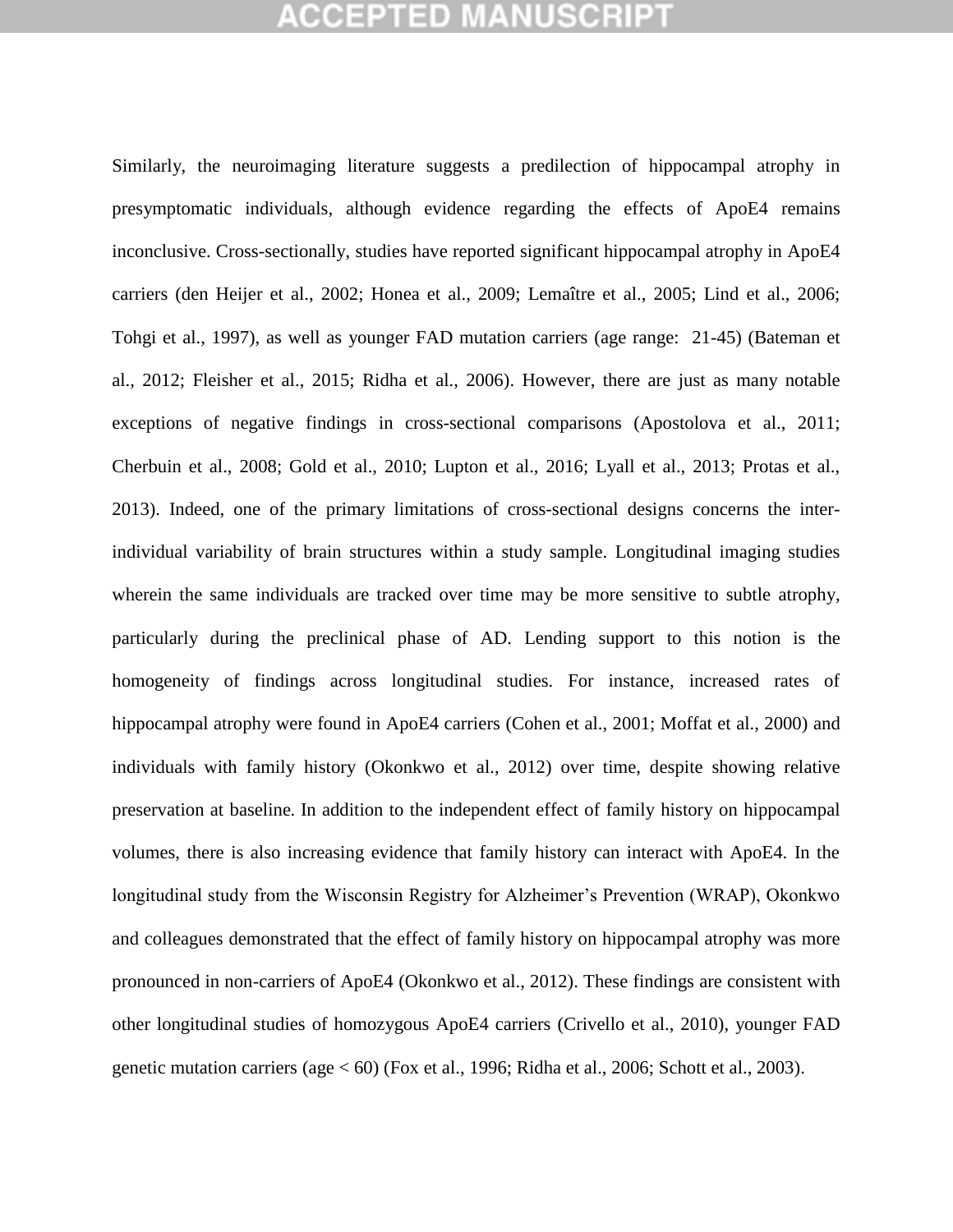Fewer studies have addressed the effect of ApoE4 on the hippocampus in healthy younger adults (age < 30). The small but growing literature has yielded equivocal findings, where both atrophy (Alexopoulos et al., 2011; O"Dwyer et al., 2012) and preservation (Khan et al., 2014; Mondadori et al., 2007; Richter-Schmidinger et al., 2011) have been reported. In a large cohort of more than 1400 adolescents (age = 14), Khan and colleagues did not demonstrate any hippocampal volume (automatically segmented and normalised for ICV) differences between ApoE4 carriers and noncarriers (Khan et al., 2014). This is consistent with other studies of similarly aged samples (Heise et al., 2011; Mondadori et al., 2007; Richter-Schmidinger et al., 2011). Intriguingly, Mondadori and colleagues have also reported an association of ApoE4 with better episodic memory compared to ApoE2 and ApoE3 in a sample of 340 young adults (age = 22) (Mondadori et al., 2007). Considered in tandem with previous evidence where ApoE4 has been associated with higher IQ scores in younger adults (Yu et al., 2000) and enhancement of hippocampal long-term potentiation (Kitamura et al., 2004), it could be hypothesised that ApoE4 mediates neurodevelopmental resilience (Oría et al., 2005) (Brazil study) and enhanced intellectual function in children and young adults. It is thus possible that, through an interaction with age, the effect of ApoE4 transitions from a quiescent or even neuroprotective role from childhood to young adulthood before exerting a deleterious effect on cognition (Lothian Birth Cohort 1921) (Schiepers et al., 2012) and brain morphology in later life. Key to our ability to understand this would be studies that can provide regular follow up of participants from before, during and after this transition point.

#### *Amygdala and striatal structures*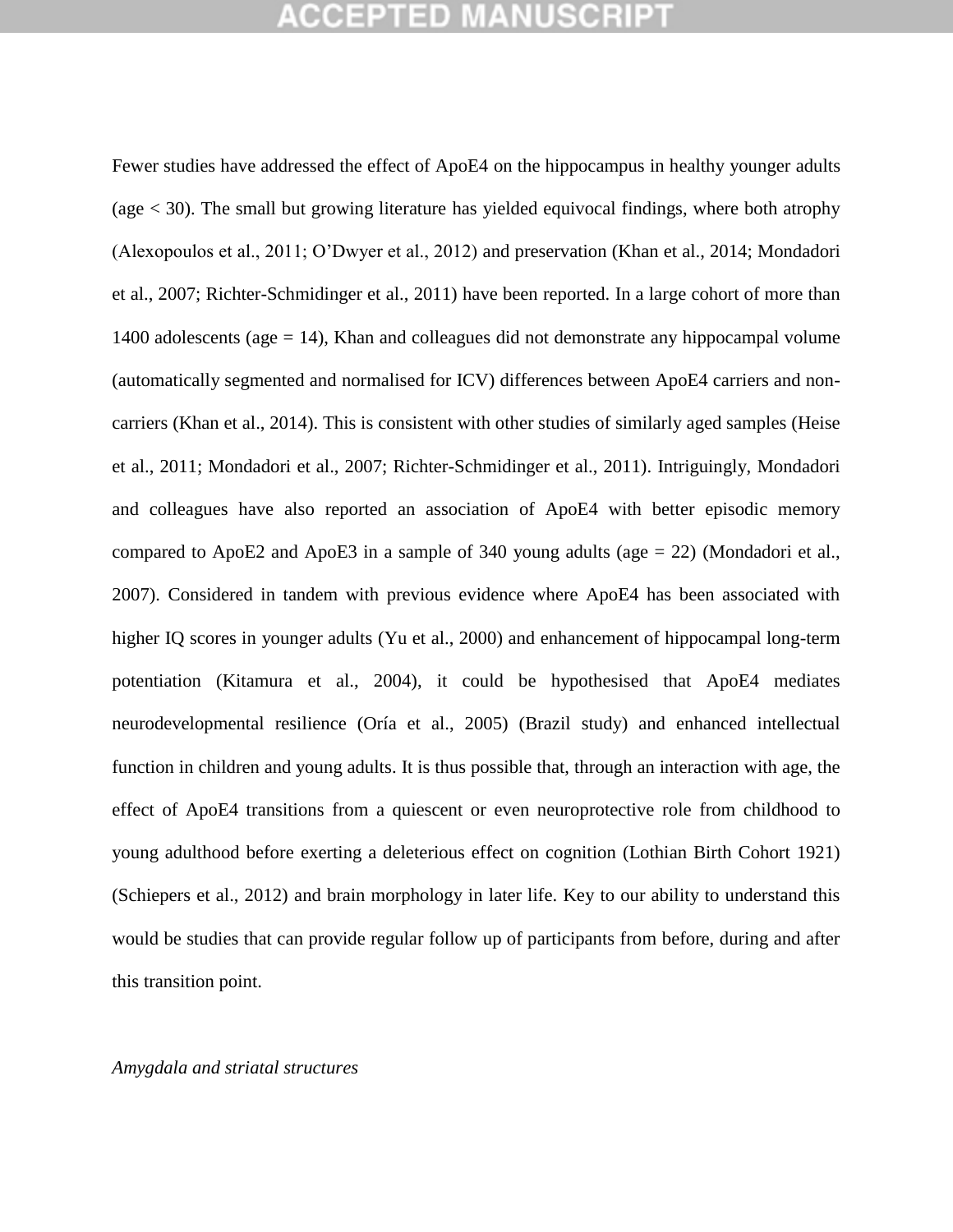Several post-mortem studies have also reported AD neuropathology in the amygdala (Arriagada et al., 1992; Tsuchiya and Kosaka, 1990), although its vulnerability in preclinical AD remains to be established. Amygdala atrophy has been reported in presymptomatic ApoE4 carriers (den Heijer et al., 2002; Honea et al., 2009) with potential dose-dependent effects of ApoE4 (den Heijer et al., 2002). However, negative findings have been reported from other studies employing manual tracing (Cherbuin et al., 2008) and automated segmentation approaches (Lupton et al., 2016).

Other subcortical regions including the thalamus, caudate and putamen have been implicated in presymptomatic FAD mutation carriers (Cash et al., 2013; Lee et al., 2012; Ryan et al., 2013). These findings run counter to a previous study in which presymptomatic FAD mutation carriers expressed an unexpected larger caudate whereas symptomatic carriers demonstrated an expected caudate atrophy relative to controls (Fortea et al., 2010). Given that the carriers were on average 9.9 years from expected age at onset, Fortea and colleagues interpreted their findings to reflect a possible reactive neuronal hypertrophy and/or neuroinflammation early in the presymptomatic stage that could explain the initial increase in the volume of these structures, which then undergo progressive atrophy as the disease progresses. Consistent with their interpretations, we have recently shown that proinflammatory processes could be observed up to 10 years before diagnosis (Ritchie et al., 2016). Thus, these findings argue that structural imaging findings of presymptomatic familial AD should be interpreted in light of the temporal proximity to expected age of symptom onset.

#### **7. MICROSTRUCTURAL CHANGES IN PRECLINICAL DEMENTIA**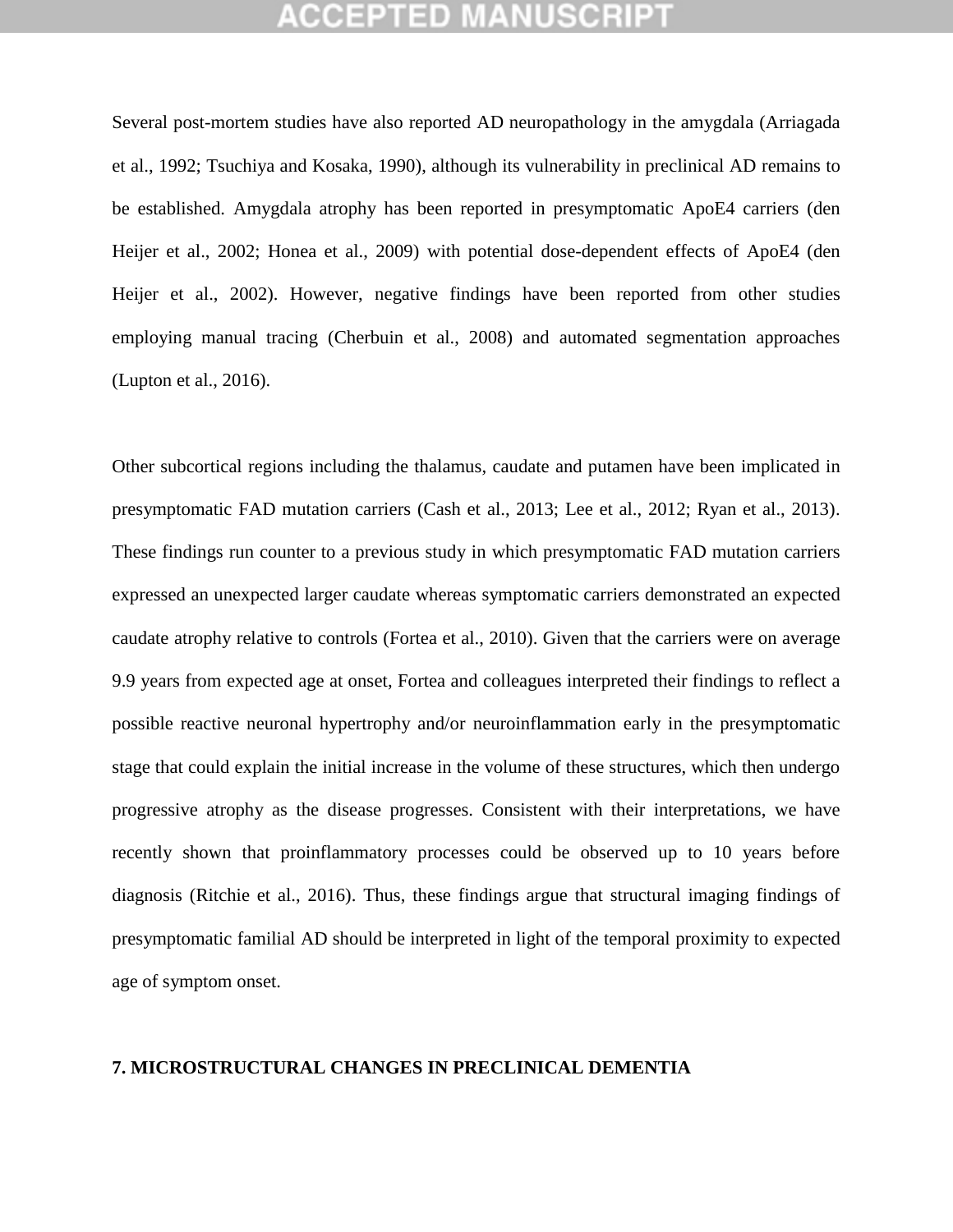Over the last decade, there has been exponential progress in the development and application of diffusion tensor imaging (DTI) (Le Bihan, 2006) to study both grey and white matter brain structure during neurodevelopment and neurodegeneration. The breakdown of microstructural barriers (i.e. myelin) that normally constrain the Brownian motion of water molecules results in a quantifiable difference in the diffusion of water along white matter tracts that could be indexed by various DTI metrics. Fractional anisotropy (FA) reflects the directional constraint (tendency for water diffusion to occur in a single direction) of the water diffusion along axons, and lower FA is commonly interpreted as disrupted microstructural integrity. Mean diffusivity (MD) is a measure of the average rate of diffusion in all directions and generally increases with axonal degeneration and demyelination. Such DTI changes are not visible on conventional structural MRI sequences, and previous evidence suggests that they could precede grey matter atrophy (Kantarci et al., 2005) and the appearance of amyloid and tau pathology (Desai et al., 2009).

DTI has been increasingly applied to investigate early microstructural deficits in FAD genetic mutation carriers (Li et al., 2015; Ringman et al., 2007; Ryan et al., 2013; Sánchez-Valle et al., 2016), cognitively normal ApoE4 carriers (Adluru et al., 2014; Bendlin et al., 2010; Heise et al., 2011; Honea et al., 2009; Kim et al., 2015; Lyall et al., 2014; Nierenberg et al., 2005; Persson et al., 2006; Ryan et al., 2011; Smith et al., 2010), and individuals with family history of AD (Hawkins et al., 2015; Kim et al., 2015; Smith et al., 2010).

#### *Familial AD*

Global FA was reduced in preclinical FAD mutation carriers ( $age = 35$ ), and this effect was most pronounced in the fornix and white matter tracts of the orbitofrontal region during the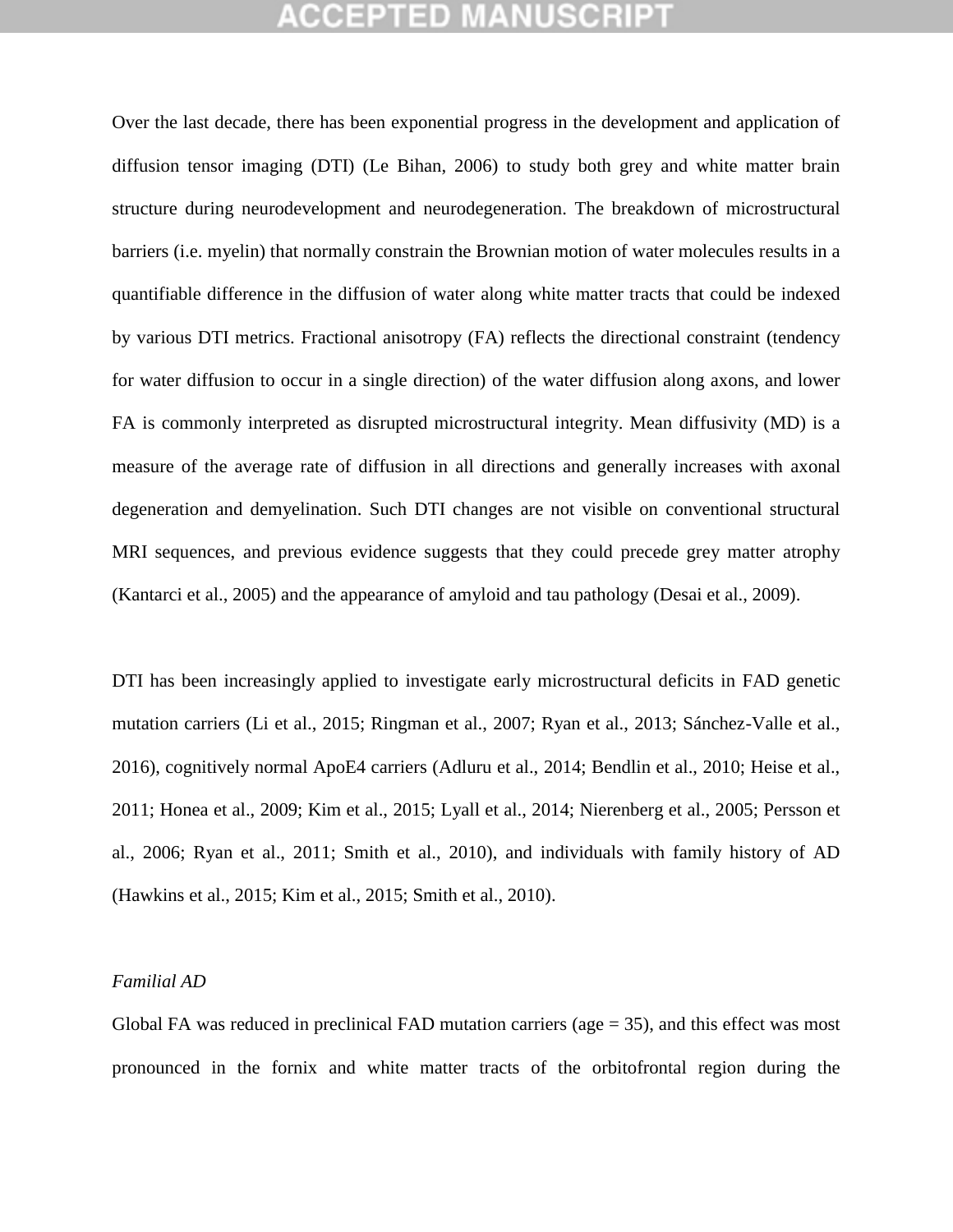## GEPTED

presymptomatic stage (Ringman et al., 2007). Li and colleagues reported that, in the absence of grey matter atrophy, presymptomatic FAD mutation carriers ( $age = 43$ ) expressed higher MD but not FA in the longitudinal fasciculus and cingulum (Li et al., 2015). In contrast, other studies have not found significant changes in DTI metrics in similarly aged presymptomatic FAD mutation carriers (Parra et al., 2015; Sánchez-Valle et al., 2016), although significant FA decrease and MD increase were found in the corona radiata and corpus callosum in the symptomatic group (Sánchez-Valle et al., 2016). Interestingly, one study reported that presymptomatic carriers ( $age = 38$ ) showed significantly decreased MD in the right hippocampus and the cingulum, as well as increased FA in the bilateral thalamus and left caudate (Ryan et al., 2013). The authors speculated that these seemingly paradoxical findings could reflect earlier axonal insults in the pathway towards subsequent neurodegeneration, such as initial microglial activation/accumulation and swelling of neurones and glial, which could, in turn, lead to a greater restriction on the Brownian motion of water molecules.

#### *Apolipoprotein E4 and family history*

Healthy individuals with ApoE4 are characterised by less white matter volume (Ready et al., 2011) (age = 53) and a higher rate of myelin breakdown in an older sample (Bartzokis et al., 2006) (age = 66). Furthermore, ApoE4 carriers have also showed decreased FA in widespread white matter tracts associated with temporal lobe structures, including the cingulum (Smith et al., 2010) (age = 58), corpus callosum, and longitudinal fasciculus (Heise et al., 2011; Lyall et al., 2014). In addition, the microstructural integrity of the medial temporal lobe could be highly susceptible to the earliest pathology in preclinical AD. Other studies have found convergent ApoE4-related FA decreases in parahippocampal gyrus white matter (Honea et al., 2009;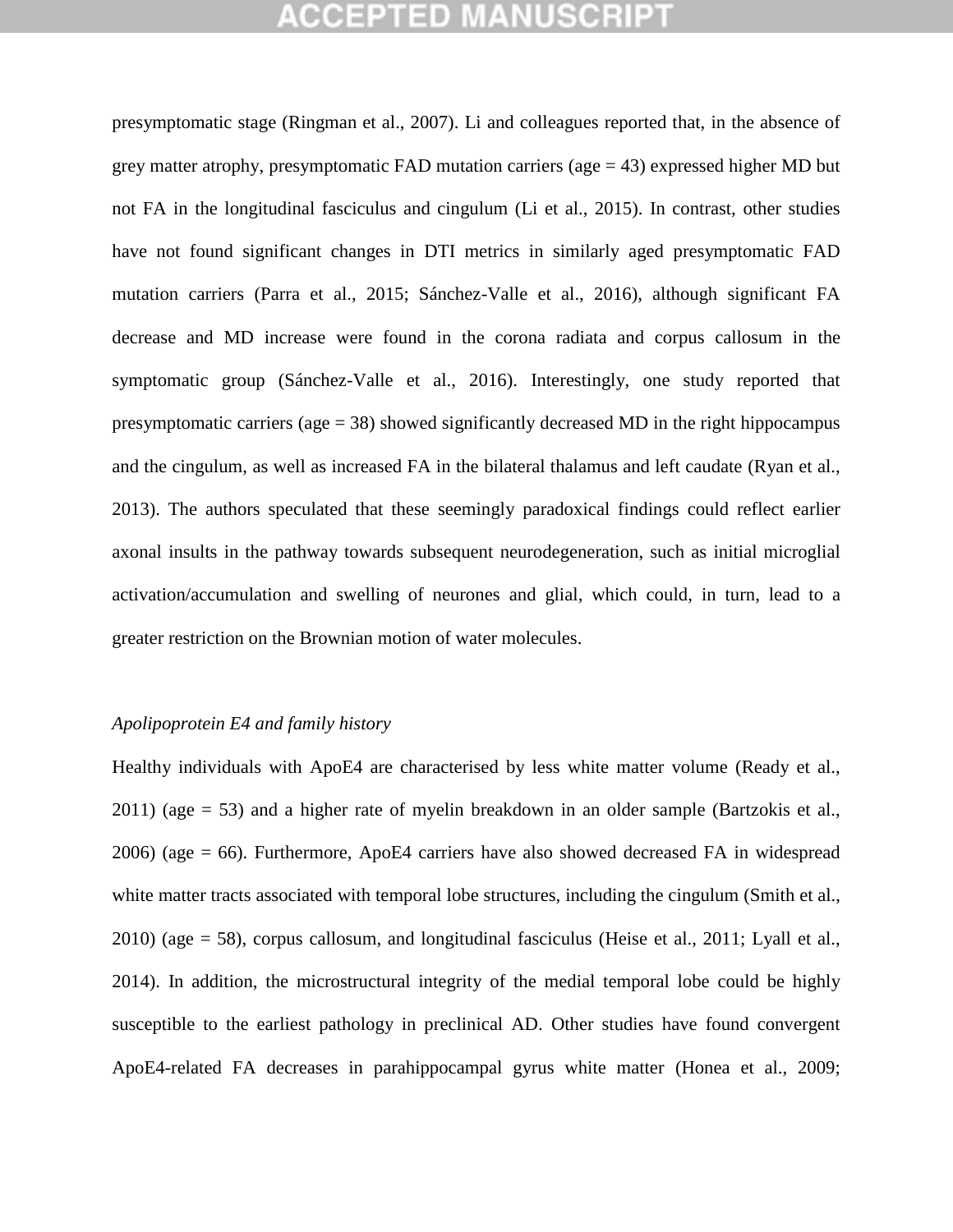## GEPTED

Nierenberg et al., 2005) and left hippocampus (Persson et al., 2006) in older cognitively normal individuals (age  $> 60$ ). Considering the accumulating evidence of medial temporal lobe atrophy in presymptomatic ApoE4 carriers as described earlier (Section 4), it could be a case where white matter integrity is compromised through Wallerian degeneration. However, this argument is increasingly challenged by other multi-modal (DTI and T1) studies showing that presymptomatic individuals had decreased microstructural integrity of widespread regions – including the medial temporal fibre tracts – without total grey matter or hippocampal atrophy (Gold et al., 2010; Heise et al., 2011). Thus, further longitudinal studies are needed to elucidate the temporal sequence of microstructural and grey matter changes.

Other studies have investigated the relative contributions of parental family history and ApoE4 carriage to microstructural changes in presymptomatic individuals (Adluru et al., 2014; Bendlin et al., 2010; Gold et al., 2010) (age  $= 60$ ). Individuals possessing both positive family history and ApoE4 showed the lowest FA in characteristic AD regions, such as the corpus callosum, cingulum, and medial temporal grey and white matter connections (Bendlin et al., 2010; Gold et al., 2010). However, these findings are also in contrast to another study, which did not show any ApoE4-related white matter changes, although individuals with a positive family history showed an unexpected FA increase in the corpus callosum and the superior longitudinal fasciculus (Adluru et al., 2014). In order to move beyond speculative interpretations of such DTI changes, the field needs more concerted attempts to validate FA or MD changes with histological data. In parallel, more longitudinal studies are needed to characterise the course of microstructural brain changes that occur at presymptomatic disease stage, and to investigate their associations with cognitive decline over time.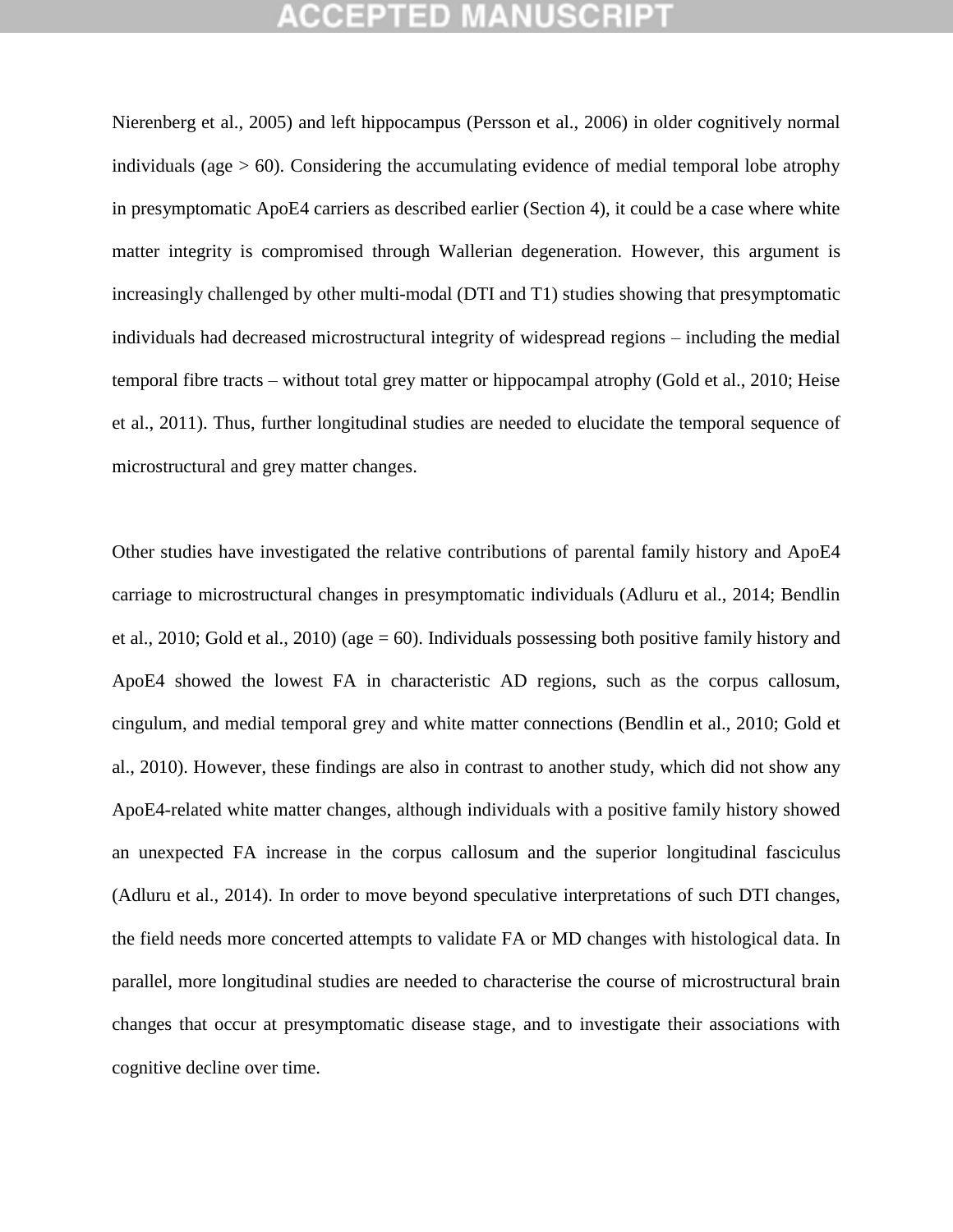### **8. THE PRECLINICAL CONNECTOME**

#### *Graph theoretical approach in brain networks*

While the studies reviewed in this paper have identified characteristic patterns of atrophy and microstructural deficits in the preclinical stages of AD, questions about their macro-level impact on the brain organisational properties remain unresolved. Increasing attention on these questions has coincided with the ascendancy of connectomics – an attempt to map the multitude of neuronal connections in the brain – and graph theory as a joint-approach to quantify the largescale topological properties of the brain networks in neurodegenerative diseases (Alexander-Bloch et al., 2013; Bullmore and Sporns, 2009). The field of connectomics also represents a paradigm shift away from the conventional segregated region-based approach towards an integrative perspective that considers the topological organization of the entire human cortex. Network-based analyses may be sensitive to aberrations not evident in brain structure because they take into account multivariate interactions and co-dependencies between brain regions as well as the integration of each region in the overall network architecture.

#### *Construction and statistical comparisons of structural networks*

The structural network could be derived from the structural covariance approach (i.e. interregional correlations of cortical thickness) at the group level (Alexander-Bloch et al., 2013; Bernhardt et al., 2011; Mak et al., 2016) as well as similarity-based grey matter networks in individual subjects (Tijms et al., 2012). In addition, white matter tracts constituting the macroscale connectome can be constructed using diffusion tractography pipelines (Hagmann et al., 2008). Subsequently, network properties such as path length and clustering are quantified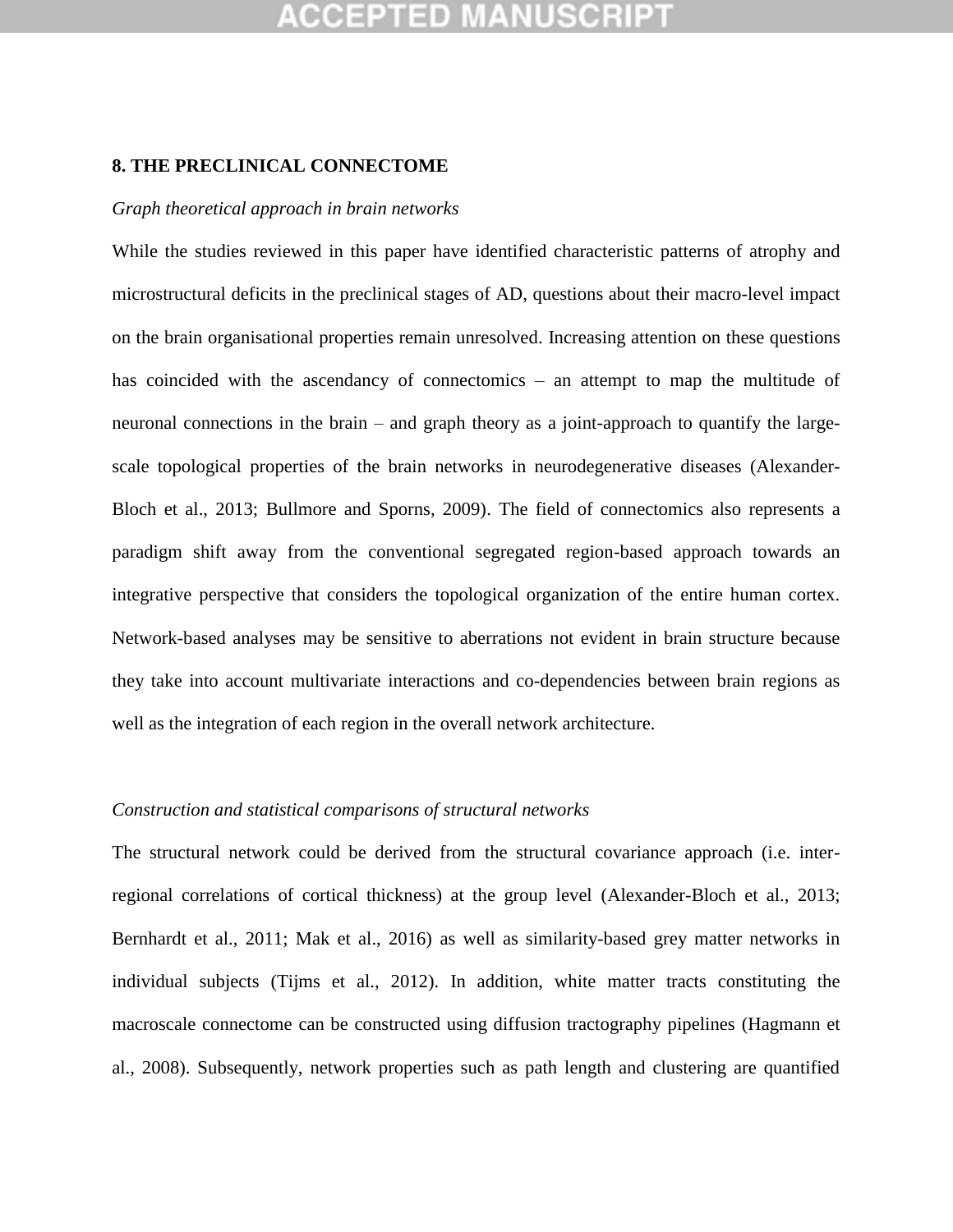from these networks using graph theoretical concepts and subsequently normalised against benchmark (i.e. random) networks. Statistical comparisons are highly dependent on the nature of the networks. For instance, metrics from single-subject DTI and GM networks are typically compared using independent Student T-tests or ANOVA to correct for covariates (Tijms et al., 2013a), while comparisons of group-level cortical thickness connectomes would necessitate nonparametric permutation testing or bootstrapping simulations across network densities  $(5 - 40\%)$ (Bernhardt et al., 2011; Mak et al., 2016).

#### *Summary of connectomic changes in mild cognitive impairment and Alzheimer's disease*

A consistent finding across the literature indicates the brain networks are organised with an efficient "small-world' topology, reflecting an optimal balance of (a) short characteristic path length (CPL), facilitating efficient integration of information from multiple brain regions using a relatively short distance; and (b) high clustering coefficient (CC), resulting in dense interconnections between adjacent brain regions (Rubinov and Sporns, 2010). Recent studies have characterised the structural brain networks in AD and MCI (see (Tijms et al., 2013b) for a review), and while there is a general agreement that AD and MCI are associated with changes in network properties, there is a worrying lack of consensus about the directionality and interpretation of these changes. For instance, AD has been characterised with a pairing of increased CPL and CC compared to controls (Lo et al., 2010). This increased CPL might reflect an abnormal loss of circuit "short-cuts", resulting in increased local segregation of information transfer at the expense of global integration. In contrast, others have reported decrease clustering in AD (Tijms et al., 2013a). With regards to the potential utility of graph theory as a biomarker for subsequent disease progression, the Randić index – the degree to which highly connected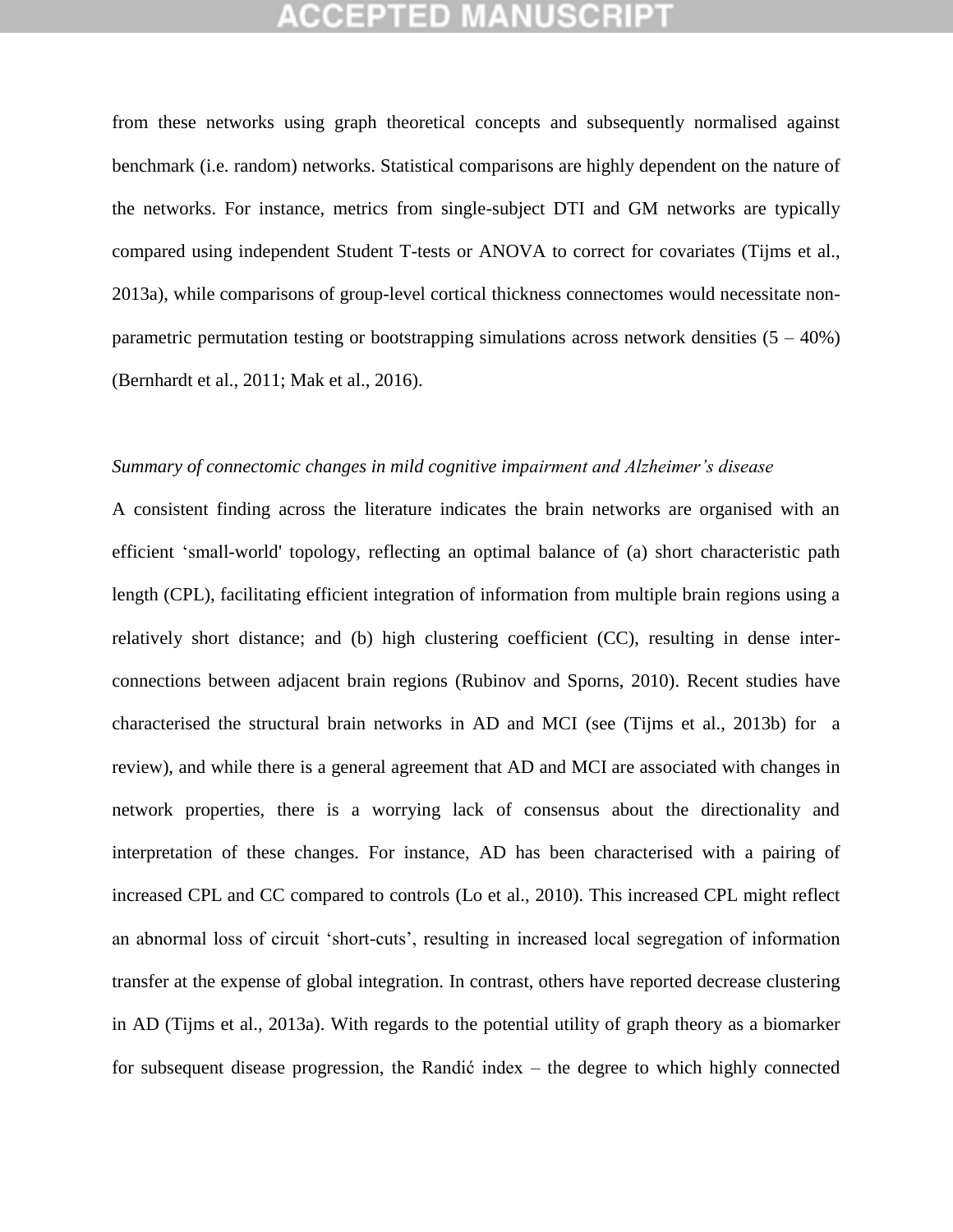nodes are also connected to other highly connected nodes (i.e. a rich club) – obtained at baseline could distinguish MCI subjects who remained stable over 3 years from those who converted to AD (Phillips et al., 2015).

#### *Topology of brain networks in preclinical AD*

We have identified only two previous studies investigating the macroscale impact of focal brain changes in preclinical AD (age range: 61 - 67). Using DTI tractography, Brown and colleagues (Brown et al., 2011) reported that cognitively normal ApoE4 carriers showed a significant decrease of small-worldness with age that was largely driven by the loss of local clustering. Interestingly, key brain regions in the default mode network also showed less interconnectivity (Brown et al., 2011). Chen and colleagues (Chen et al., 2015) reported a modulating effect of the rs405509 genotype – a newly recognised AD-related polymorphism located in the ApoE promoter region (Lambert et al., 2002) – on structural covariance networks in cognitively normal elderly subjects. Only the non-risk group (rs405509 G-allele carriers) expressed cortical thickness covariance between the left parahippocampal gyrus and left medial cortex. At present, the biological mechanisms that subserve structural covariance remains a contentious topic, although inter-regional correlations of cortical thickness have been found to partly overlap with underlying white matter connections (Gong et al., 2012). Future studies could use diffusion tractography to assess the microstructural integrity of the white matter tracts in question.

#### **9. PRECLINICAL DEMENTIA AND NORMAL AGEING**

It is now well established that the normal process of ageing is intrinsically related to progressive impairment of neural mechanisms and neurotransmitters (Mora et al., 2007), changes in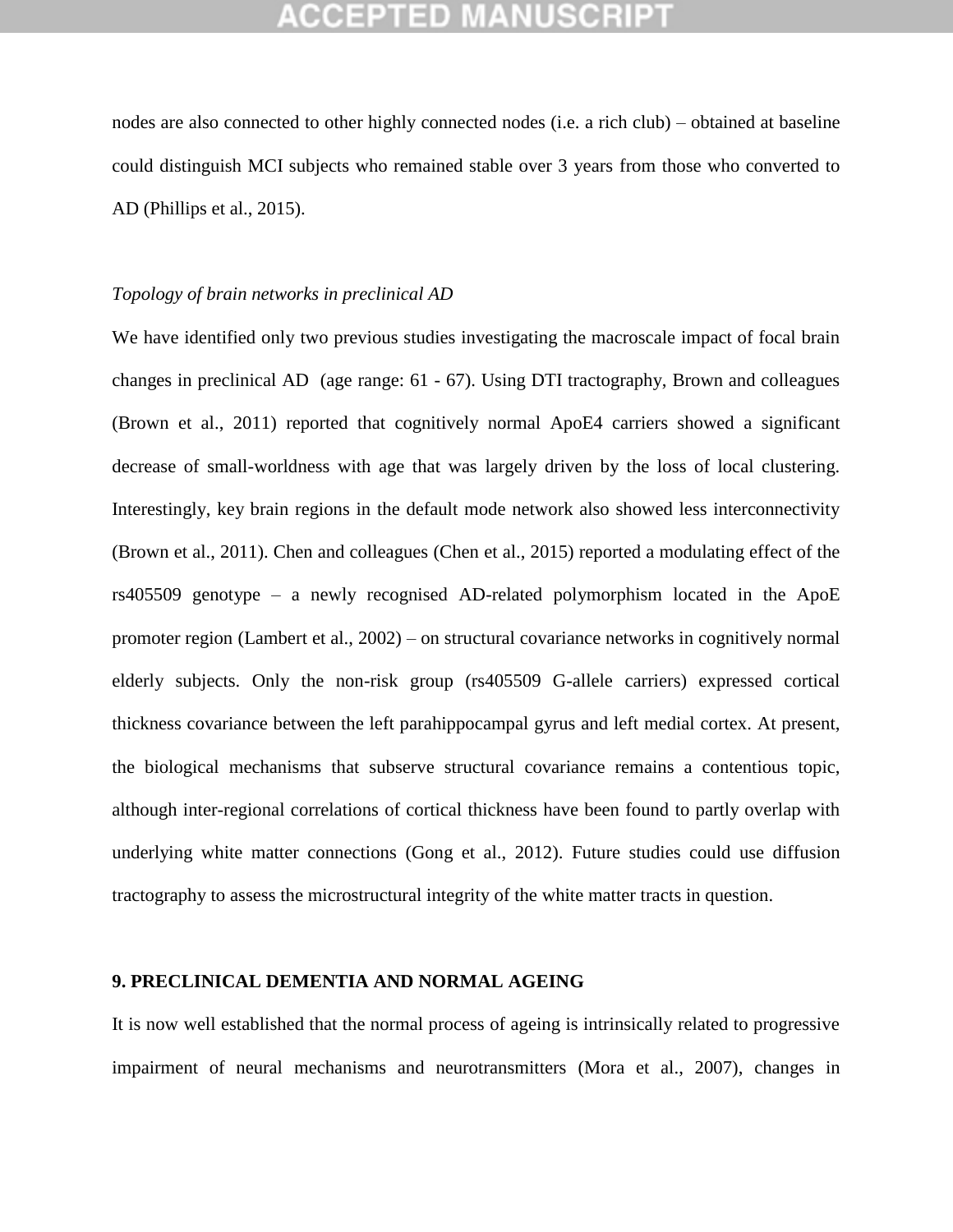cognition and behaviour, as well as morphological changes over time (Fjell et al., 2009). Unlike the stereotypical localisations of temporo-parietal susceptibility in preclinical dementia, brain changes associated with normal aging appear to follow a non-linear trend (Ziegler et al., 2012) with strong effects in frontal cortices (Fjell et al., 2009). However, previous studies have also demonstrated thinning in regions that are known to be vulnerable to AD, such as age-related acceleration of entorhinal thinning (Fjell et al., 2014). In summary, the literature suggests that brain changes in preclinical dementia are superimposed on normal ageing, albeit with greater magnitude conferred by pathological amyloid and/or tau. Thus, the co-localisations of atrophy in normal and preclinical dementia underscore the importance to adjust for age as a covariate in all imaging comparisons.

#### **10. FUTURE DIRECTIONS**

#### *Need for more longitudinal studies*

Most of the studies investigating the effects of AD risk factors on brain structure often employed a cross-sectional design in which brain structure was compared between carriers and noncarriers. While convenient, this design precludes the evaluation of the effects of AD risk factors on intra-individual progression of atrophy. Longitudinal studies including serial scans provide an assessment of individual trajectories of brain changes and give insight into the variability of brain changes between different persons. Future prospective studies over longer time periods are required to determine the predictive utility of various biomarkers for transitioning to AD and elucidate within-individual trajectories of the biomarkers. It is encouraging that multiple longitudinal preclinical cohorts are pursuing these endeavours. Notably, the WRAP project presently has 7 – 10 years worth of multimodal imaging data in a late middle-age cohort. The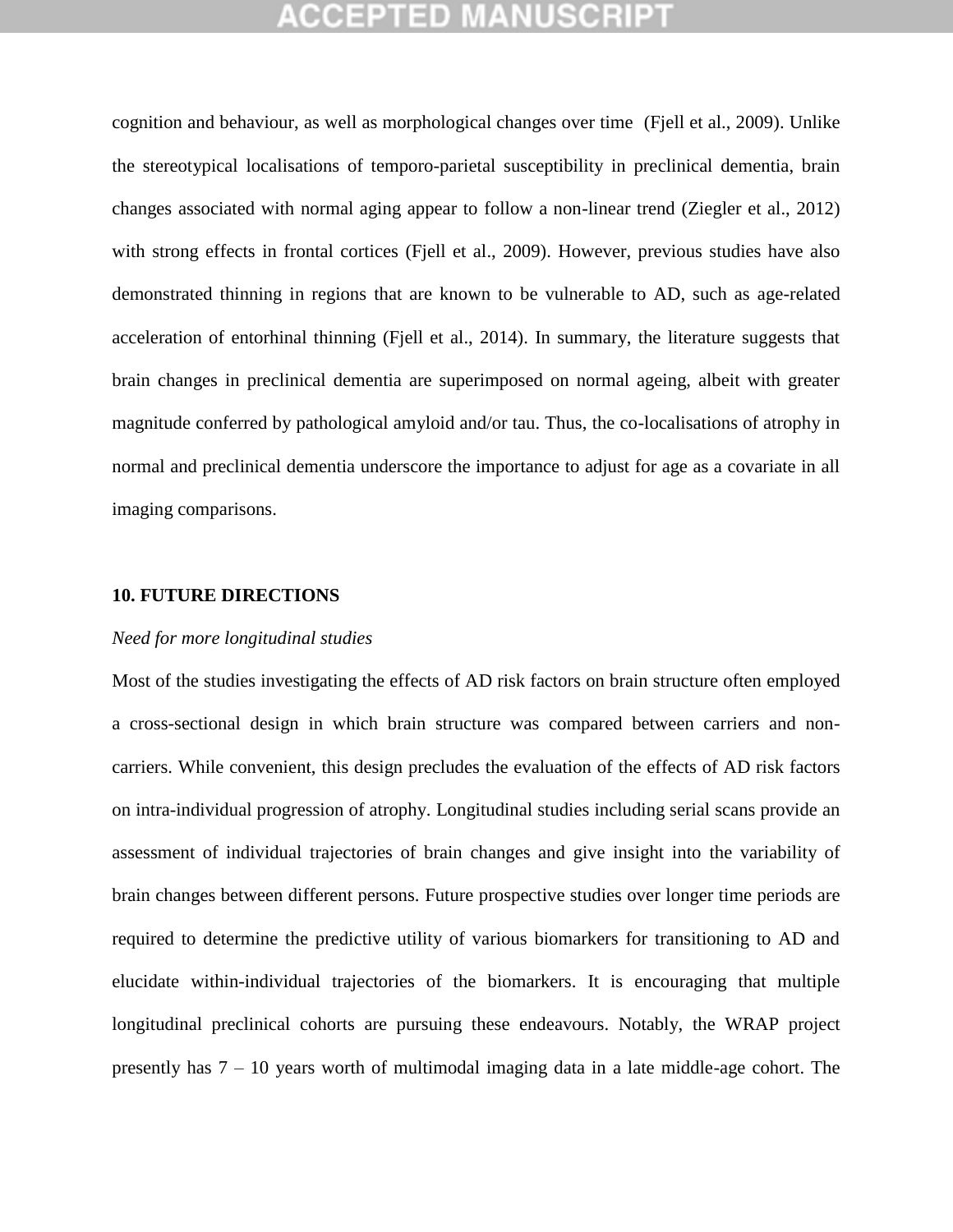PREVENT study (Ritchie et al., 2013), which is an on-going study from our group, is also collecting large amounts of imaging data (including MRI, DTI, MRS and fMRI) from people aged 40 to 59 at baseline, as well as detailed neuropsychological assessment using the COGNITIO test battery (Ritchie et al., 2014) designed for pre-clinical cognitive assessment as well as genetic analyses. In the context of autosomal dominant AD and individuals in the earliest stages of the disease, ongoing longitudinal analyses of imaging data from the Dominantly Inherited Alzheimer Network (DIAN) (Cash et al., 2013), the Alzheimer's Prevention Initiative's Columbia Registry (Lopera et al., 2013) and others (Yau et al., 2015) will clarify not only the spatial extent but the trajectory of preclinical brain changes with respect to estimated age of onset AD. These collective efforts will also facilitate important studies to investigate the generalisability of imaging findings in FAD to sporadic AD.

#### *Investigating hippocampal subfields*

The hippocampus is one of the most heavily implicated regions in this review, suggesting preferential predilection even at the earliest stages of AD. However, the influence of certain risk factors, such as ApoE4, on hippocampal volumetry remains highly controversial with inconclusive findings. Apart from some of the common culprits such as sample heterogeneity and adjusted covariates, these divergent findings could also be attributed to non-uniform effects of the E4 allele across the histologically and functionally distinct subfields of the hippocampus. Consequently, treating the hippocampus as a unitary structure would have obscured these subtle changes. Local analyses of the hippocampus are increasingly recognised as a viable method to characterise the involvement of cytoarchitectonic regions in the pathology of neurodegenerative diseases (de Flores et al., 2015; Mak et al., 2015b). Based on a probabilistic Bayesian approach,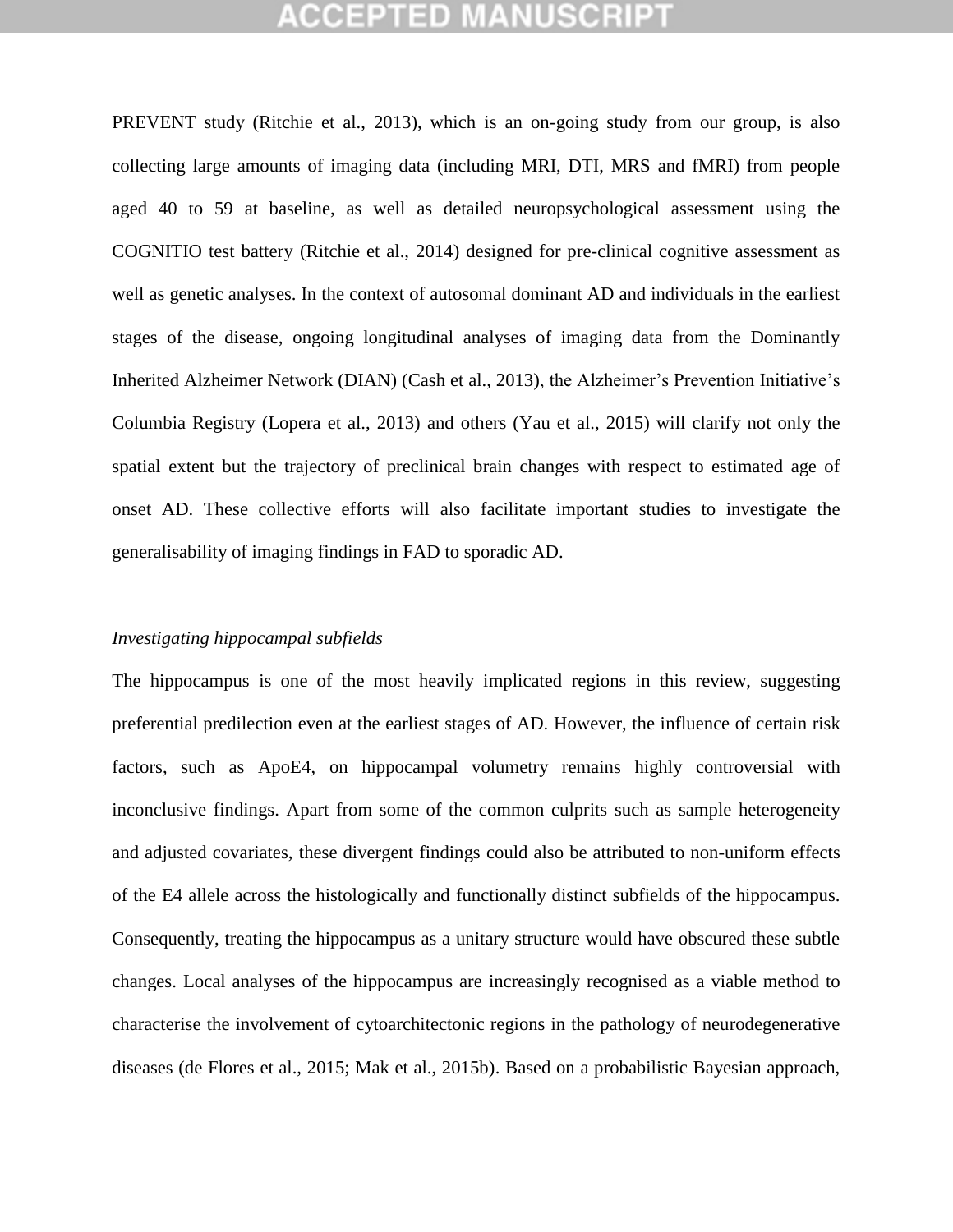## GEPTED

automated techniques for the segmentation of hippocampal subfields based on *ex vivo* training data have been improved and are publicly available (Iglesias et al., 2015) for the analyses of large datasets. We envisage that this will become a promising research area that is capable of detangling the differential effects of preclinical AD risk factors on specific sub-regions.

### *Multi-modal imaging*

More studies are needed to investigate the potential influence of amyloid burden (PET imaging and CSF amyloid levels) in the context of the structural brain changes reviewed in this paper. Characteristic AD patterns of cortical thinning in temporal regions have been reported in cognitively normal AB+ individuals (Dickerson et al., 2009). Longitudinal studies have found that cognitively normal individuals with high amyloid deposition showed accelerated cortical atrophy in other susceptible regions of the brain, including the precuneus, medial temporal lobe, and other temporo-occipital cortices (Chetelat et al., 2012; Ewers et al., 2012). Several studies have also considered the interaction of amyloid with tau in cortical changes, with two longitudinal studies indicating that amyloid-associated thinning in the entorhinal cortex occurred only in the presence of elevated CSF phospho-tau (Desikan et al., 2013, 2011). For a thorough review of amyloid imaging in cognitively normal individuals within at-risk populations, the reader is referred to Chételat et al (Chetelat et al., 2013). Beyond this, a combination of in *vivo* multi-modal biomarkers is also expected to provide additive information to quantify AD pathology in the preclinical phase. This approach is advocated based on an updated proposal of the pathophysiological trajectory in AD (Jack et al., 2013). For instance, a plateauing effect has been demonstrated in amyloid deposition during the later stages of AD. In contrast, neurodegeneration and tau pathology appear to worsen in close synchrony with cognitive decline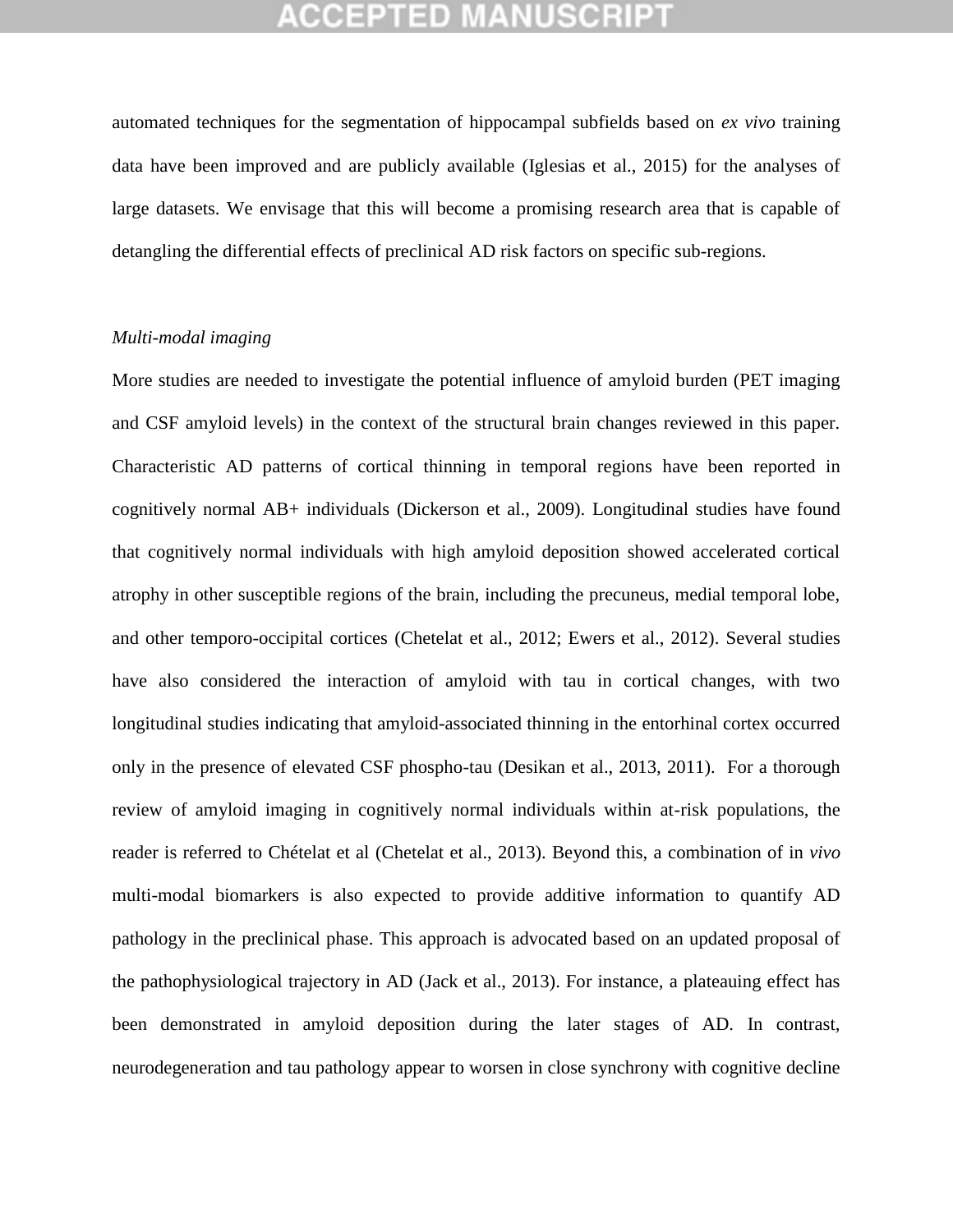(Jack et al., 2013). As a corollary, it follows that combining amyloid pathology and structural imaging may allow a finer characterization of preclinical staging (Jack et al., 2016; Sperling et al., 2011). In addition, the recent advent of *in vivo* tau imaging represents an exciting frontier to establish the relation of tau accumulation to downstream atrophy and perform. Ideally, these models would also eventually include relevant comorbid pathological events such as cerebrovascular changes and inflammation.

#### **11. CONCLUSION**

The use of structural neuroimaging techniques to study presymptomatic individuals offers a valuable time window to identify cerebral abnormalities of AD during the preclinical phase of the disease, with changes predating the onset of symptoms as early as up to a decade. Ultimately, clinical trials of interventions aimed at preclinical AD will likely hinge on two parallel endeavours: (a) fuller understanding of the complex effects of classical risk factors on both clinical and imaging characteristic in preclinical AD (i.e. is there a non-linear effect of ApoE4 and FAD mutations through ageing); and (b) identification of reliable and sensitive outcome measures (or combinations of outcome measures) that are capable of tracking disease progression in the absence of cognitive impairment at an individual level.

In the context of structural markers, this review has provided a comprehensive summary of preclinical structural disruptions occurring across different scales, from microstructural deficits in white matter tracts, volumetric loss in subcortical structures and cortical thinning, to network effects in the connectome. Overall, the literature reveals a preferential vulnerability of highly select brain regions that overlap with structures that are noted to be affected in prodromal AD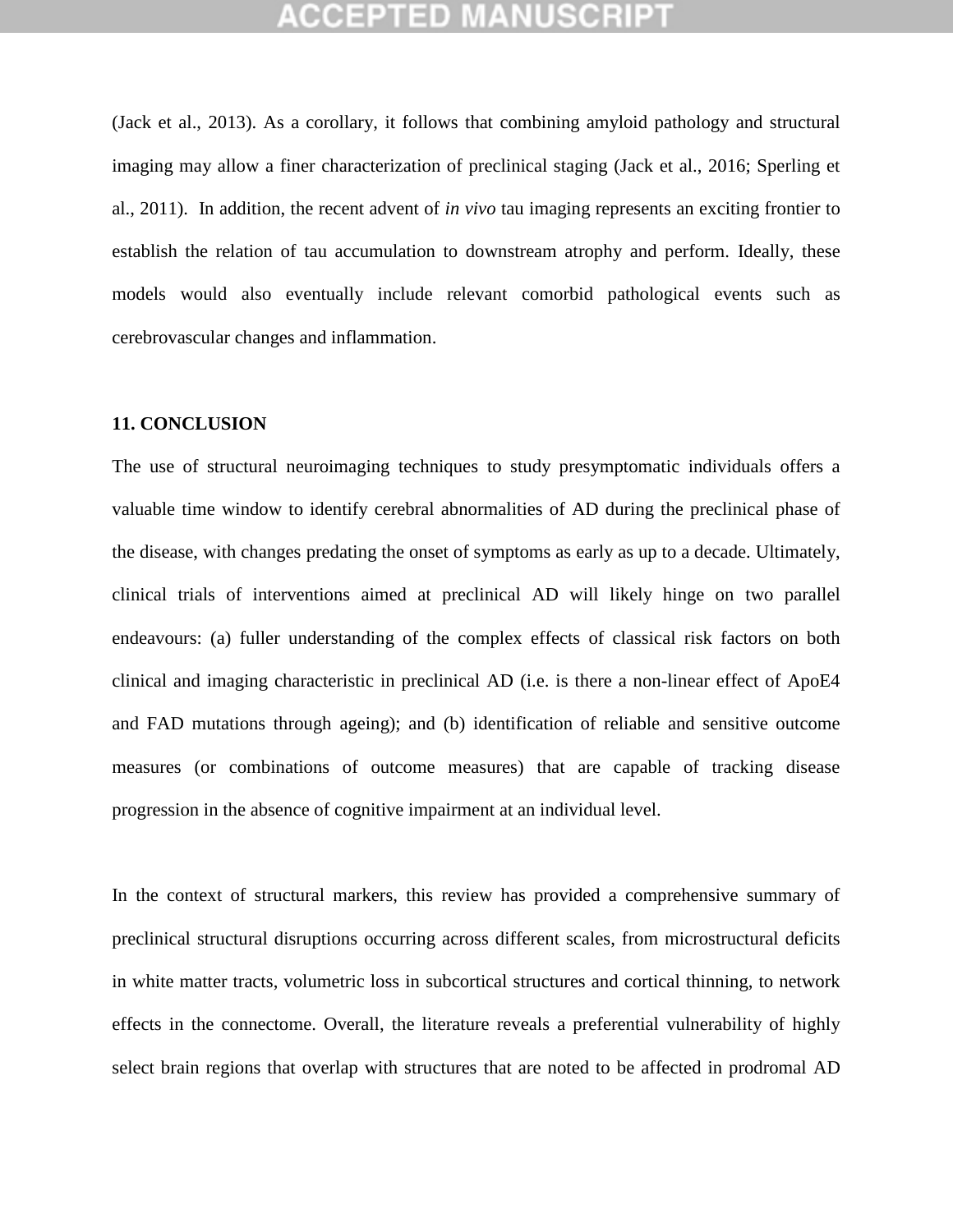and sporadic AD itself. They include the medial temporal lobe and its connected white matter tracts, temporo-parietal cortices, hippocampus, precuneus, as well as the cingulum bundle and the corpus callosum.

Yet, the literature of structural changes in relation to risk factors was highly fragmented – particularly in ApoE4 carriers – with many discrepant findings of structural preservation and even hypertrophy in a small number of studies. Two caveats should be considered during the interpretation and comparison of imaging findings in preclinical AD. Firstly, AD has a multifaceted aetiology that is set against a convoluted polygenic background. Secondly, genetic risk factors such as ApoE4 could exert deleterious effects via multiple mechanisms with potentially differential effects across different stages of the lifespan (Liu et al., 2013). Therefore, the heterogeneous findings could be attributed to a range of factors: (a) single-modality imaging studies being unable to accurately characterise the full spectrum of ApoE4 effects; (b) variability in the demographics, both within and across studies, (c) variable length of time prior to onset of symptoms and (d) methodological differences in acquisition parameters, quantification methods (e.g. cortical thickness, voxel-based morphometry, region-of-interest approaches). Finally, there are also suggestions from the literature that ApoE4 and family history could interact to affect both grey and white matter, even at the asymptomatic stages.

We conclude that while structural imaging measurement is promising, more research and validation studies are needed before neuroimaging research can inform decisions regarding the adoption of structural measures in future treatment and prevention trials. In particular, there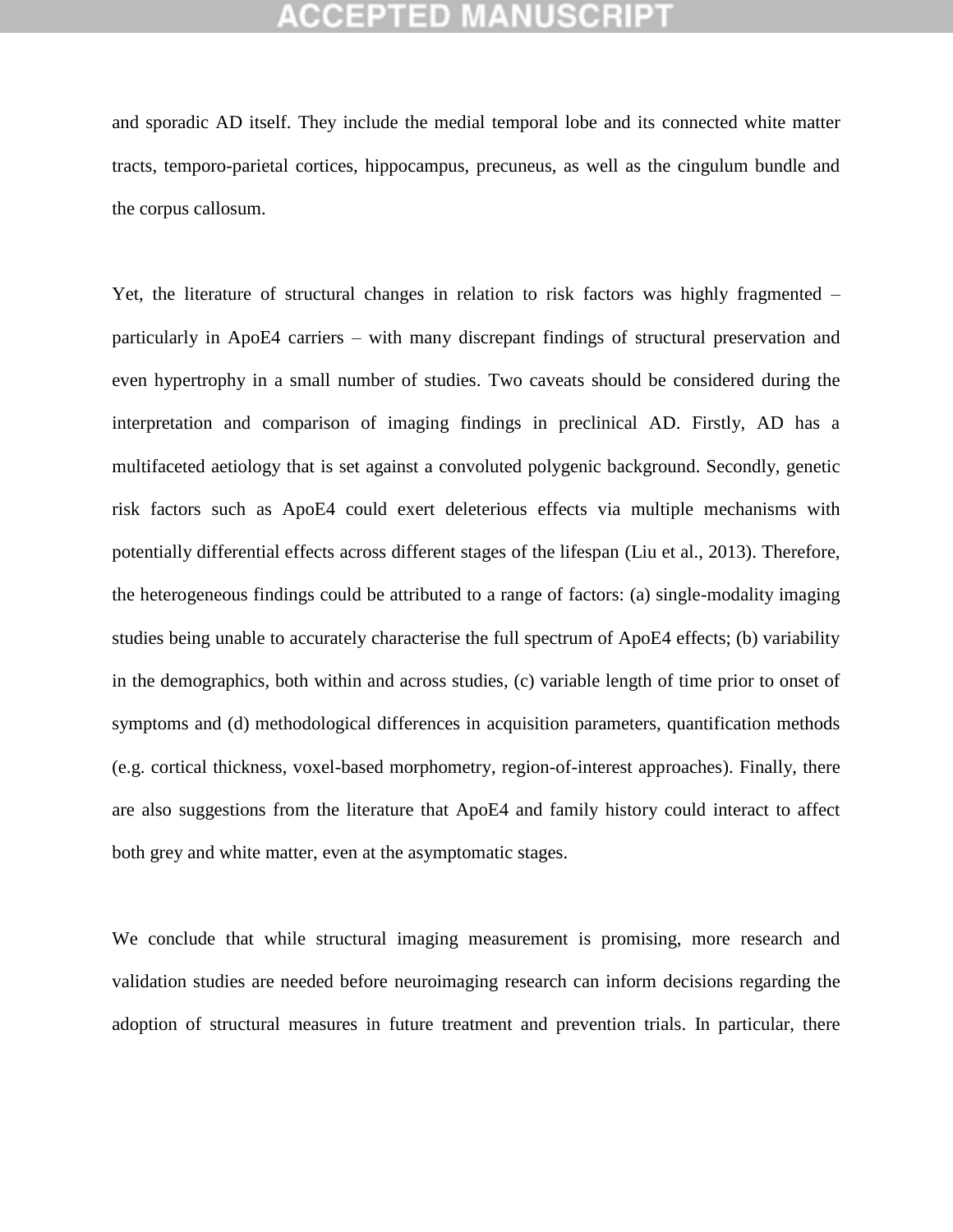needs to be an incorporation of age or distance from dementia diagnosis as an interactive term in any modelling work which would benefit in particular from frequent longitudinal follow up.

### **ACKNOWLEDGMENTS**

This study was supported by the National Institute for Health Research (NIHR, RG64473), Cambridge Biomedical Research Centre and Biomedical Research Unit in Dementia, and the Alzheimer's Society. Elijah Mak was in the receipt of the Gates Cambridge studentship.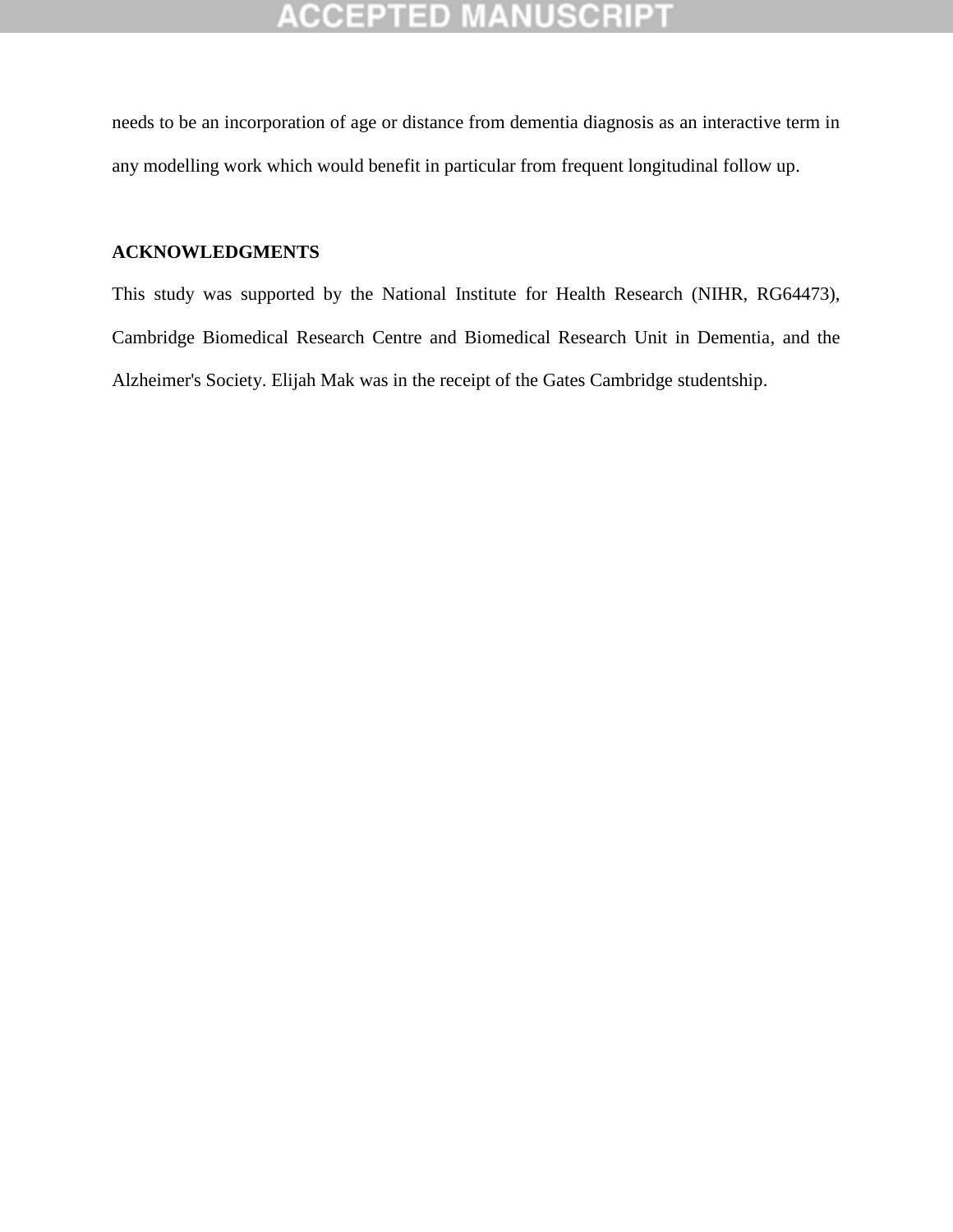| Study                                                          | Definition<br>of<br>preclinical<br>dementia             | Imaging<br>modality<br>and<br>acquisitio<br>n | Design and<br>analyses                                                                        | Sample<br>(Mean age $\pm$ SD)                                                                       | Main findings                                                              |
|----------------------------------------------------------------|---------------------------------------------------------|-----------------------------------------------|-----------------------------------------------------------------------------------------------|-----------------------------------------------------------------------------------------------------|----------------------------------------------------------------------------|
| Cash et al.<br>(2013)<br>* DIAN                                | FAD<br>mutation<br>carriers:<br>Mostly<br>PSEN1         | 3T<br>T1 MRI                                  | Cross-<br>sectional:<br>VBM in<br>SPM8<br><b>GM</b><br><b>WM</b>                              | Non-carriers: $n = 73$<br>$(40.6 \pm 8.9)$<br>Presymptomatic<br>carriers:<br>$n = 69(34.1 \pm 8.9)$ | NS, trend for<br>decreased<br>thalamus GM<br>for carriers<br>closer to EYO |
| Bateman et al.<br>(2012)<br>* DIAN                             | FAD<br>mutation<br>carriers:<br>PSEN1 and<br><b>APP</b> | 3T<br>T1 MRI                                  | Cross-sectional:<br>Hippocampus<br>from Freesurfer                                            | Non-carriers: $n = 40$<br>$(39.5 \pm 8.9)$<br>Mixed Carriers: $n = 88$<br>$(39.1 \pm 10.3)$         | Hippocampal<br>atrophy                                                     |
| Fleisher et<br>al. $(2015)$<br>$*$ API<br>Columbian<br>kindred | FAD<br>mutation:<br>PSEN1                               | 1.5T<br><b>MRI</b>                            | Cross-<br>sectional:<br>Hippocampus<br>from<br>Freesurfer                                     | Non-carriers: $n = 22$<br>$(33 \pm 9)$<br>Carriers:<br>$n = 20 (32 \pm 9)$                          | Hippocampal<br>atrophy                                                     |
| Quiroz et al.<br>(2013)<br>* API<br>Columbian<br>kindred       | FAD<br>mutation:<br>PSEN1                               | 1.5T<br>T1 MRI                                | Cross-<br>sectional:<br>CTh thickness<br>in<br>AD-signature<br><b>ROIs</b> from<br>Freesurfer | Non-carriers: $n = 22$<br>$(39.5 \pm 6.2)$<br>Carriers: $n = 18$<br>$(38.2 \pm 4.5)$                | Thinner cortex<br>in AD-<br>signature ROI                                  |
| Quiroz et al.<br>(2015)<br>* API<br>Columbian<br>kindred       | FAD<br>mutation:<br>PSEN1                               | 1.5T<br>T1 MRI                                | Cross-<br>sectional:<br><b>VBM</b>                                                            | Non-carriers: $n = 19$<br>$(13 \pm 3)$<br>Carriers: $n = 18$<br>$(13 \pm 2)$                        | <b>Increased GM</b><br>volume in<br>temporal<br>regions                    |
| Reiman et<br>al. (2012)<br>* API<br>Columbian<br>kindred       | PSEN1                                                   | 1.5T<br>T1 MRI                                | Cross-<br>sectional:<br>Restricted<br>VBM based<br>on findings in<br><b>AD</b>                | Non carriers: $n = 24$<br>$(22 \pm 2)$<br>Carriers: $n = 20$<br>$(22 \pm 3)$                        | <b>Reduced GM</b><br>volume in<br>parietal<br>regions                      |
| Parra et al.                                                   | PSEN1                                                   | 1.5T                                          | Cross-                                                                                        | Non carriers: $n = 21$                                                                              | <b>NS</b>                                                                  |

## **Table 1.** Asymptomatic changes in FAD mutation carriers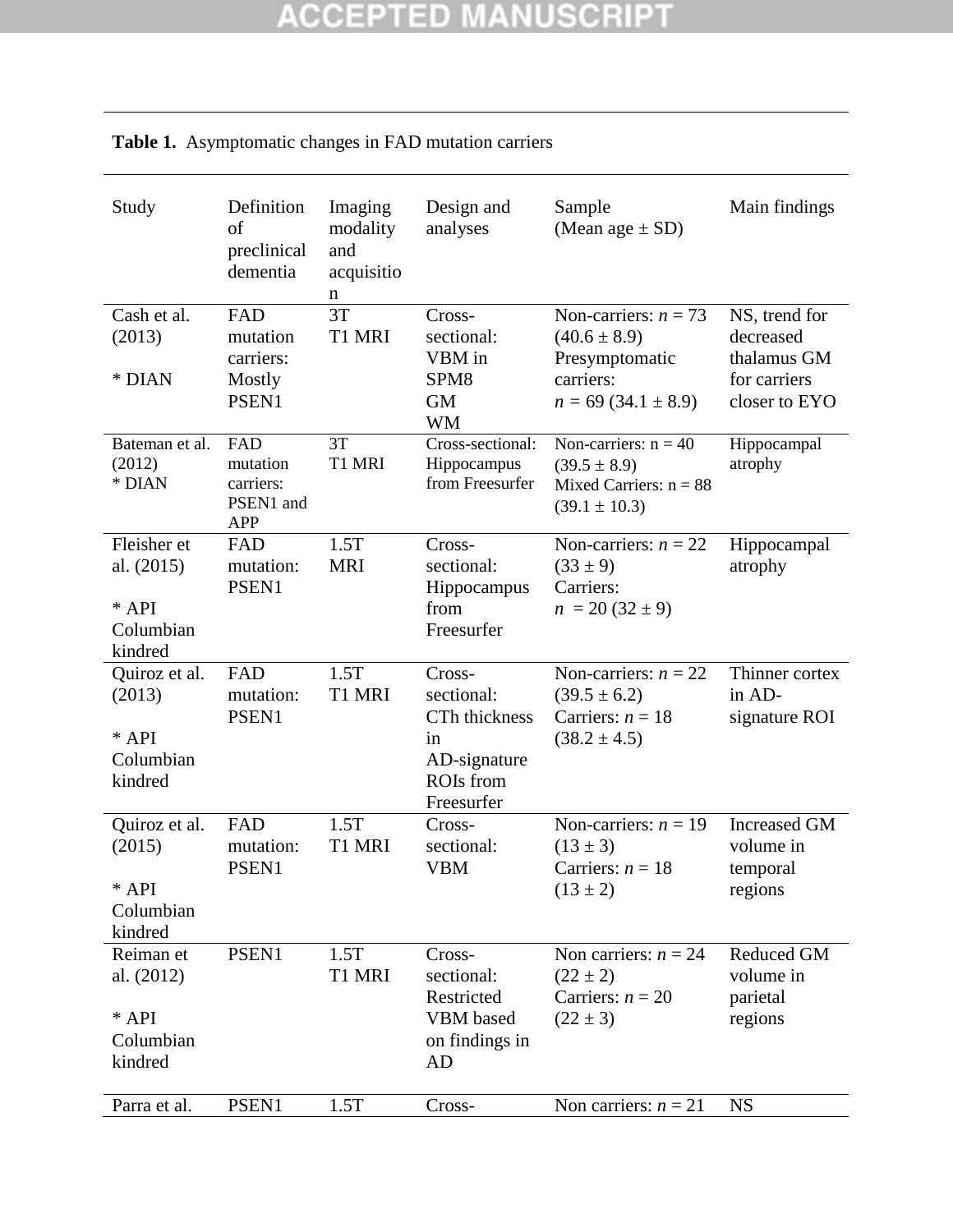#### SCRII CCEPTED

| (2015)<br>$*$ API<br>Columbian | <b>DTI</b> | sectional:<br>FA and MD<br>from FSL;<br><b>ROI</b> | $(39.3 \pm 83)$<br>Carriers: $n = 18$<br>$(35.1 \pm 5.5)$ |
|--------------------------------|------------|----------------------------------------------------|-----------------------------------------------------------|
| kindred                        |            |                                                    |                                                           |

Notes: This abbreviated table contains highlighted studies in FAD that have more than 15 subjects per group, and extra attention was afforded to longitudinal studies. Abbreviations: NS = No significant findings; APP = Amyloid precursor protein; PSEN1 = Presenilin 1; EYO = Estimated Year to Onset; ApoE4 = Apolipoprotein E4; DIAN = Dominantly Inherited Alzheimer Network; WRAP = Wisconsin Registry for Alzheimer Prevention;  $FH =$  family history;  $FA =$ Fractional anisotropy,  $MD = Mean$  diffusivity,  $ROI = Regions$  of Interest;  $CTh = Cortical$ thickness,  $GM = Grey$  matter;  $WM = White$  matter;  $AAL = Automated$  Anatomical Labeling, VBM = Voxel based morphometry, SPM = Statistical Parametric Mapping.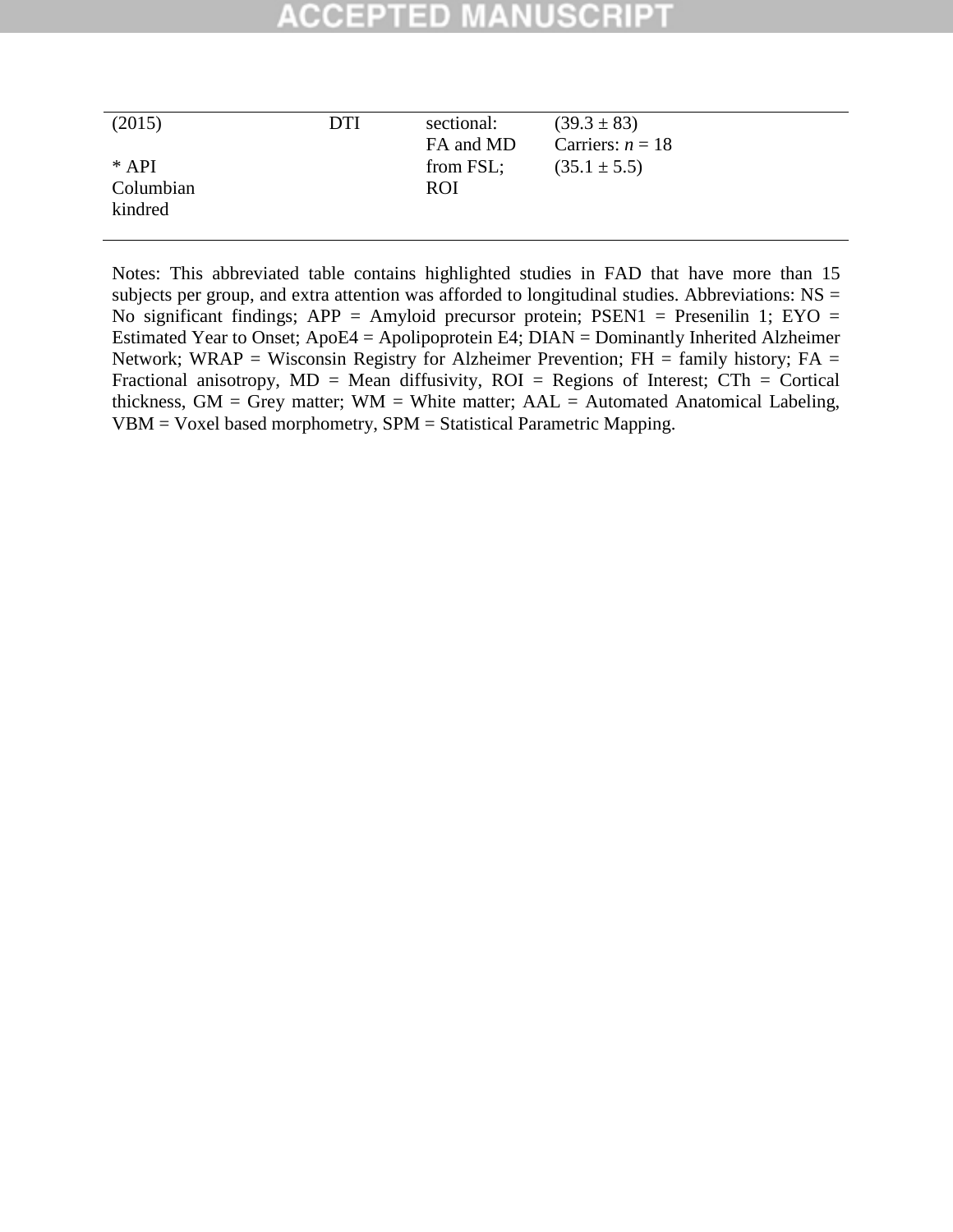| Study                                                           | Definition of<br>preclinical<br>dementia | Imaging<br>modality<br>and<br>acquisition          | Design and<br>analyses                                                        | Sample<br>(Mean age $\pm$<br>SD)                                                                          | Main findings                                                                                                  |
|-----------------------------------------------------------------|------------------------------------------|----------------------------------------------------|-------------------------------------------------------------------------------|-----------------------------------------------------------------------------------------------------------|----------------------------------------------------------------------------------------------------------------|
| Dean et al.<br>(2014)                                           | ApoE4                                    | 3T<br>T1 and T2                                    | Cross-sectional:<br>VBM in SPM<br><b>MWF</b>                                  | Carriers: $n =$<br>60<br>$(391 \pm 196)$<br>days<br>Non-carriers:<br>$n = 102$<br>$(366 \pm 181)$<br>days | Widespread<br>reductions in<br>MWF and GM.<br><b>Greater MWF</b><br>and GM volume<br>in frontal<br>regions.    |
| Espeseth et<br>al. (2008)                                       | ApoE4                                    | 1.5T<br>T <sub>1</sub>                             | Cross-sectional:<br>CTh from<br>Freesurfer                                    | Carriers $n =$<br>37<br>$(63.9 \pm 7.9)$<br>Non-carriers:<br>$n = 59$<br>$(64.9 \pm 7.7)$                 | Cortical<br>thickening in<br>frontal and<br>temporal regions.<br>Steeper age-<br>related cortical<br>thinning. |
| Khan et al.<br>(2014)<br>* European<br><b>IMAGEN</b><br>project | ApoE4                                    | 3T<br>T1 MRI                                       | Cross-sectional:<br>Hippocampus<br>from Freesurfer                            | Carriers: $n =$<br>343<br>$(14.44 \pm$<br>0.40)<br>ApoE4-: $n =$<br>1069<br>$(14.45 \pm$<br>0.41)         | <b>NS</b>                                                                                                      |
| Lind et at.<br>(2006)                                           | ApoE4                                    | 1.5T<br>T1 MRI                                     | Cross-sectional:<br>Hippocampus<br>from manual<br>tracing                     | Carriers $n =$<br>30<br>$(65.3 \pm 7.9)$<br>Carriers: $n =$<br>30<br>$(66.6 \pm 8.3)$                     | Right<br>hippocampal<br>atrophy                                                                                |
| Lupton et al.<br>(2016)<br>* Multi-<br>cohort<br>project        | ApoE4                                    | Field<br>strength<br>not<br>reported<br><b>MRI</b> | Cross-sectional:<br>Hippocampus<br>and amygdala<br>from Freesurfer<br>and FSL | Healthy<br>young: $n =$<br>467<br>$(22.9 \pm 3.3)$<br>Healthy<br>older: $n = 746$                         | No association of<br>ApoE4 with<br>hippocampal and<br>amygdala<br>volumes in<br>healthy adults.                |

## **TABLE 2.** Asymptomatic changes related to ApoE4 carriage and family history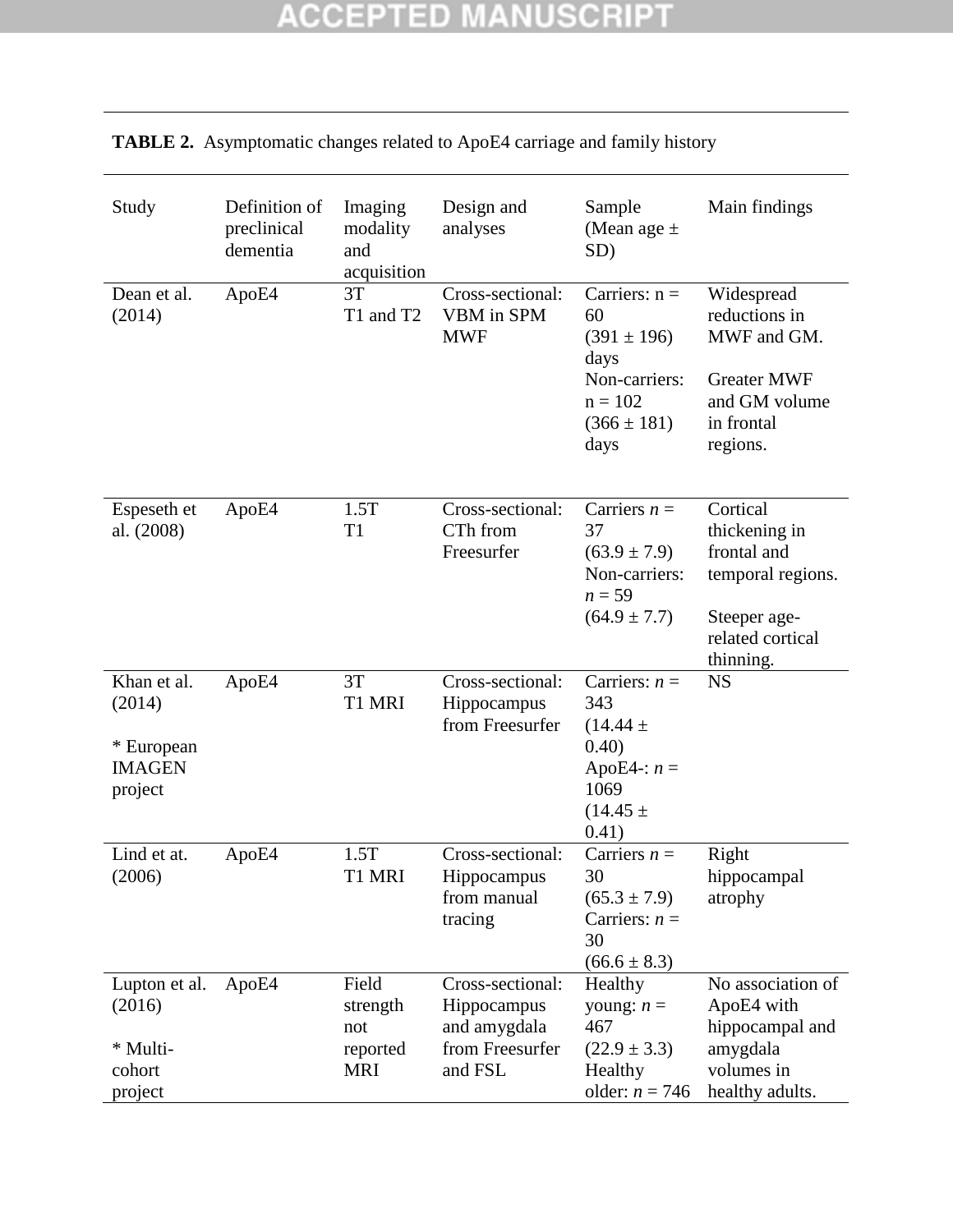|                                                                    |                                            |                |                                                                           | $(75.3 \pm 5.9)$                                                                                                                                                                                                           |                                                                                                                                                                                   |
|--------------------------------------------------------------------|--------------------------------------------|----------------|---------------------------------------------------------------------------|----------------------------------------------------------------------------------------------------------------------------------------------------------------------------------------------------------------------------|-----------------------------------------------------------------------------------------------------------------------------------------------------------------------------------|
| Lyall et al.<br>(2013)<br>* Lothian<br><b>Birth Cohort</b><br>1936 | ApoE4<br>TOMM40                            | 1.5T<br>T1 MRI | Cross-sectional:<br>Hippocampus<br>from FSL                               | Total $n = 655$<br>$(72.7 \pm 0.7)$<br>Subgroups<br>based on<br>ApoE4 and<br>TOMM40                                                                                                                                        | <b>NS</b>                                                                                                                                                                         |
| Protas et al.<br>(2013)                                            | ApoE4                                      | <b>MRI</b>     | Cross-sectional:<br>Hippocampus<br>from a semi-<br>automated<br>technique | Homozygotic<br>carriers: $n =$<br>31<br>$(55.5 \pm 5.1)$<br>Heterozygotic<br>carriers: $n =$<br>42<br>$(55.9 \pm 4.0)$<br>Non-carriers:<br>$n = 76$<br>$(56.5 \pm 4.7)$                                                    | <b>NS</b>                                                                                                                                                                         |
| Richter-<br>Schmidinger<br>et al. $(2011)$                         | ApoE4<br><b>BDNF-</b><br>Met <sub>66</sub> | 1.5T<br>T1 MRI | Cross-sectional:<br>Hippocampus<br>from manual<br>tracing                 | Non-carriers:<br>$n = 117$<br>$(24.6 \pm 3.1)$<br>Carriers $n =$<br>18<br>$(24.1 \pm 3.8)$<br><b>BDNF</b><br>Met <sub>66</sub> : $n =$<br>84<br>$(24.9 \pm 3.6)$<br><b>BDNF</b><br>Met66+: $n =$<br>51<br>$(23.9 \pm 2.3)$ | <b>NS</b>                                                                                                                                                                         |
| Ten Kate et<br>al. (2016)<br>* Gipuzkoa<br>Alzheimer<br>Project    | ApoE4 and<br><b>FH</b>                     | 3T<br>T1 MRI   | Cross-sectional:<br>VBM in SPM                                            | FH-ApoE4-:<br>$n = 55$<br>$(58.4 \pm 7.0)$<br>FH-ApoE4+:<br>$n=12$<br>$(61.1 \pm 9.9)$<br>FH+ApoE4-:<br>$n = 166$<br>$(56.5 \pm 6.6)$<br>FH+ApoE4+:<br>$n = 62$<br>$(54.9 \pm 6.0)$                                        | Relative to<br>controls, ApoE4<br>carriers showed<br>reduce striatal<br>volumes while<br>FH+ had right<br>precuneus<br>atrophy.<br>Similar atrophy<br>patterns in<br>maternal and |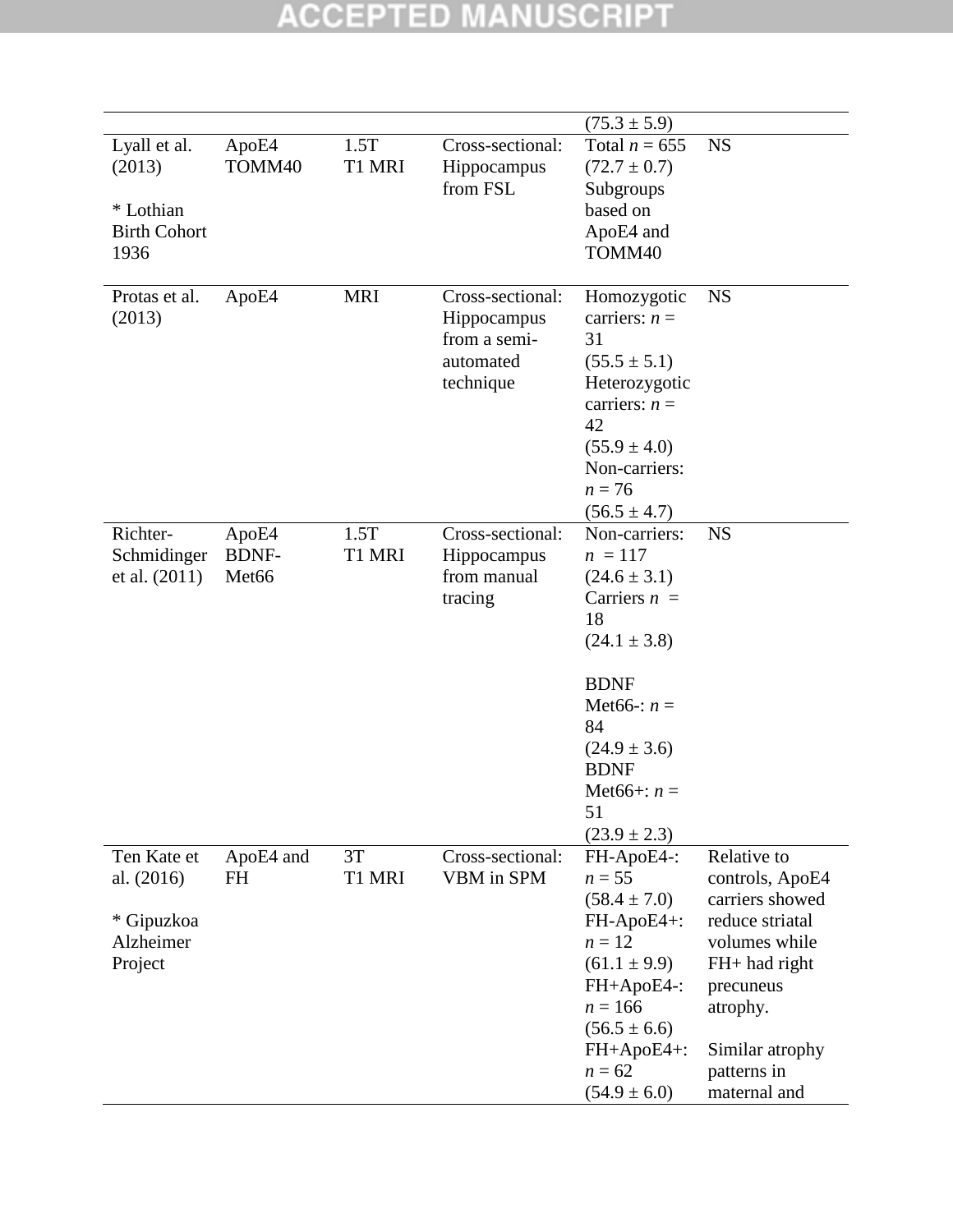|                                                         |                 |                |                                                                                                                             |                                                                                                                                           | paternal FH.                                                                                                                                                                                                                                        |
|---------------------------------------------------------|-----------------|----------------|-----------------------------------------------------------------------------------------------------------------------------|-------------------------------------------------------------------------------------------------------------------------------------------|-----------------------------------------------------------------------------------------------------------------------------------------------------------------------------------------------------------------------------------------------------|
| Cherbuin et<br>al. (2008)                               | ApoE4           | 1.5T<br>T1 MRI | Cross-sectional:<br>VBM,<br>Hippocampus<br>and amygdala<br>from manual<br>tracing                                           | Carriers: $n =$<br>89<br>$(62.4 \pm 1.5)$<br>Non-carriers:<br>$n = 242$<br>$(62.7 \pm 1.4)$                                               | <b>NS</b>                                                                                                                                                                                                                                           |
| Crivello et<br>al. (2010)                               | ApoE4           | 1.5T<br>T1 MRI | Longitudinal:<br>Hippocampus<br>from AAL                                                                                    | ApoE4+/+: $n$<br>$= 14$<br>$(71.0 \pm 2.3)$<br>ApoE4+/-: $n$<br>$= 239$<br>$(72.0 \pm 3.9)$<br>ApoE4-/-: $n =$<br>933<br>$(72.4 \pm 4.0)$ | Higher rate of<br>hippocampal<br>atrophy in<br>ApoE4<br>homozygotes<br>relative to<br>heterozygotes<br>and non-carriers.                                                                                                                            |
| den Heijer<br>et al. (2002)                             | ApoE4           | 1.5T<br>T1 MRI | Cross-sectional:<br>Hippocampus<br>and amygdala<br>from manual<br>tracing, global<br>brain atrophy<br>from visual<br>rating | ApoE2: $n =$<br>120<br>$(72 \pm 7)$<br>ApoE3/E3: $n$<br>$= 568$<br>$(73 \pm 7)$<br>ApoE4: $n =$<br>261<br>$(71 \pm 7)$                    | ApoE4 carriers<br>showed more<br>hippocampal and<br>amygdala<br>atrophy<br>compared to<br>ApoE3 carriers.<br>No difference in<br>whole brain<br>measurements.                                                                                       |
| Honea et al.<br>(2011)<br>*KU Brain<br>Aging<br>project | ApoE4 and<br>FH | 3T<br>T1 MRI   | Longitudinal:<br>Whole brain<br>atrophy rate<br><b>VBM</b>                                                                  | FH maternal:<br>$n = 11$<br>$(69 \pm 6)$<br>FH paternal:<br>$n=10$<br>$(75 \pm 8)$<br>FH-: $n = 23$<br>$(74 \pm 7)$                       | Combined FH+<br>showed increased<br>whole brain<br>atrophy<br>compared to FH-.<br>Only FHm<br>showed<br>longitudinal<br>brain atrophy in<br>precuneus and<br>hippocampal<br>regions<br>compared to FH-<br>and FHp.<br>ApoE4 carriers<br>showed more |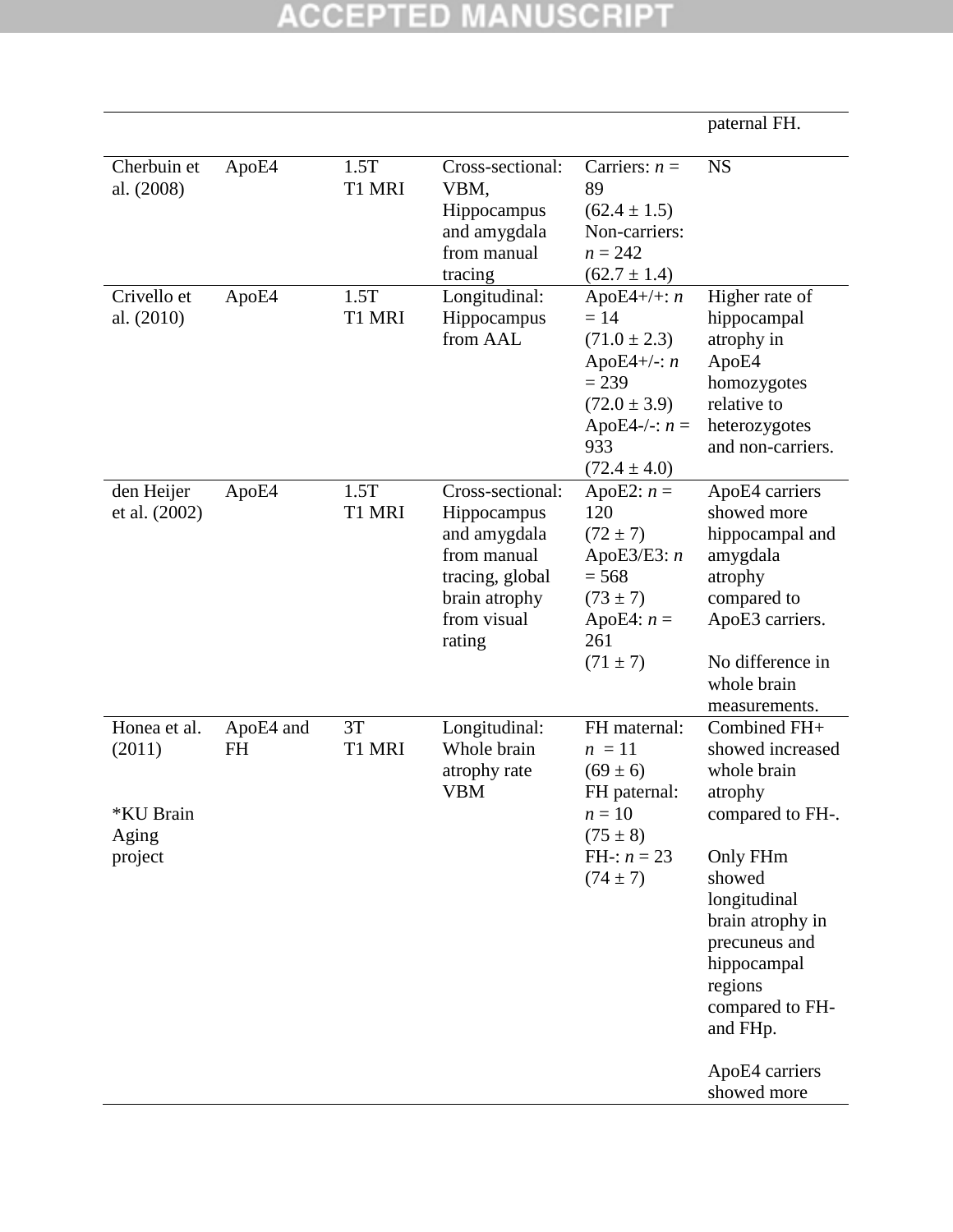|                                       |                        |                              |                                                       |                                                                                   | frontal atrophy<br>compared to non-<br>carriers.                           |
|---------------------------------------|------------------------|------------------------------|-------------------------------------------------------|-----------------------------------------------------------------------------------|----------------------------------------------------------------------------|
| Okonkwo et<br>al. (2012)              | ApoE4 and<br><b>FH</b> | 3T<br>T1 MRI                 | Longitudinal:<br>VBM restricted                       | FH+ApoE4-:<br>$n=27$                                                              | Those with FH<br>and ApoE4                                                 |
| * WRAP                                |                        |                              | to search<br>volume<br>encompassing<br>AD regions     | $(52.78 \pm$<br>6.77)<br>FH+ApoE4+:<br>$n = 33(53.91)$<br>± 5.83)<br>FH-ApoE4-:   | showed<br>significant<br>atrophy in<br>posterior<br>hippocampus.           |
|                                       |                        |                              |                                                       | $n = 40$<br>$(55.48 \pm$<br>5.99)<br>FH-ApoE4+:<br>$n=8$<br>$(48.13 \pm$<br>5.94) | No effects of FH<br>or ApoE4 on GM<br>volumes at<br>baseline.              |
| Shaw et al.<br>(2007)                 | ApoE4                  | 1.5T<br>T1 MRI               | Longitudinal:<br>CTh from<br>manual tracing<br>of ROI | ApoE4+: $n =$<br>65<br>$(18.0 \pm 2.3)$<br>ApoE2: $n =$<br>29<br>$(18.9 \pm 1.3)$ | Reduced<br>entorhinal<br>thickness in<br>ApoE4 carriers.<br>No evidence of |
|                                       |                        |                              |                                                       | ApoE3: $n =$<br>145<br>$(16.0 \pm 4.0)$                                           | accelerated<br>cortical thinning<br>in ApoE4<br>carriers.                  |
| Debette et<br>al. (2009)              | ApoE4 and<br><b>FH</b> | 1/1.5T<br>T <sub>2</sub> MRI | Longitudinal:<br>Global brain<br>volume               | FH: $n = 285$<br>$(62.7 \pm 8.4)$<br>FH-: $n = 432$                               | Only individuals<br>with FH and<br>ApoE4 showed                            |
| *<br>Framingham<br>Offspring<br>Study |                        |                              | Hippocampus<br>from manual<br>tracing                 | $(57.0 \pm 7.6)$                                                                  | higher rate of<br>global brain<br>atrophy.                                 |
| Adluru et al.<br>(2014)               | ApoE4 and<br><b>FH</b> | 3T<br><b>DTI</b>             | Cross-sectional:<br><b>AD ROIS</b>                    | Total $n = 358$<br>$FH+: (60.29)$<br>± 6.89)                                      | FH+ showed<br>higher FA in the<br>corpus callosum                          |
| * WRAP                                |                        |                              |                                                       | FH-: $(62.96 \pm$<br>5.84)<br>$ApoE4+$ :<br>$(60.12 \pm$                          | and superior<br>longitudinal<br>fasciculus.                                |
|                                       |                        |                              |                                                       | 6.81)<br>ApoE4-:<br>$(61.54 \pm$<br>6.63)                                         | No main effect of<br>ApoE4 on DTI<br>measures.                             |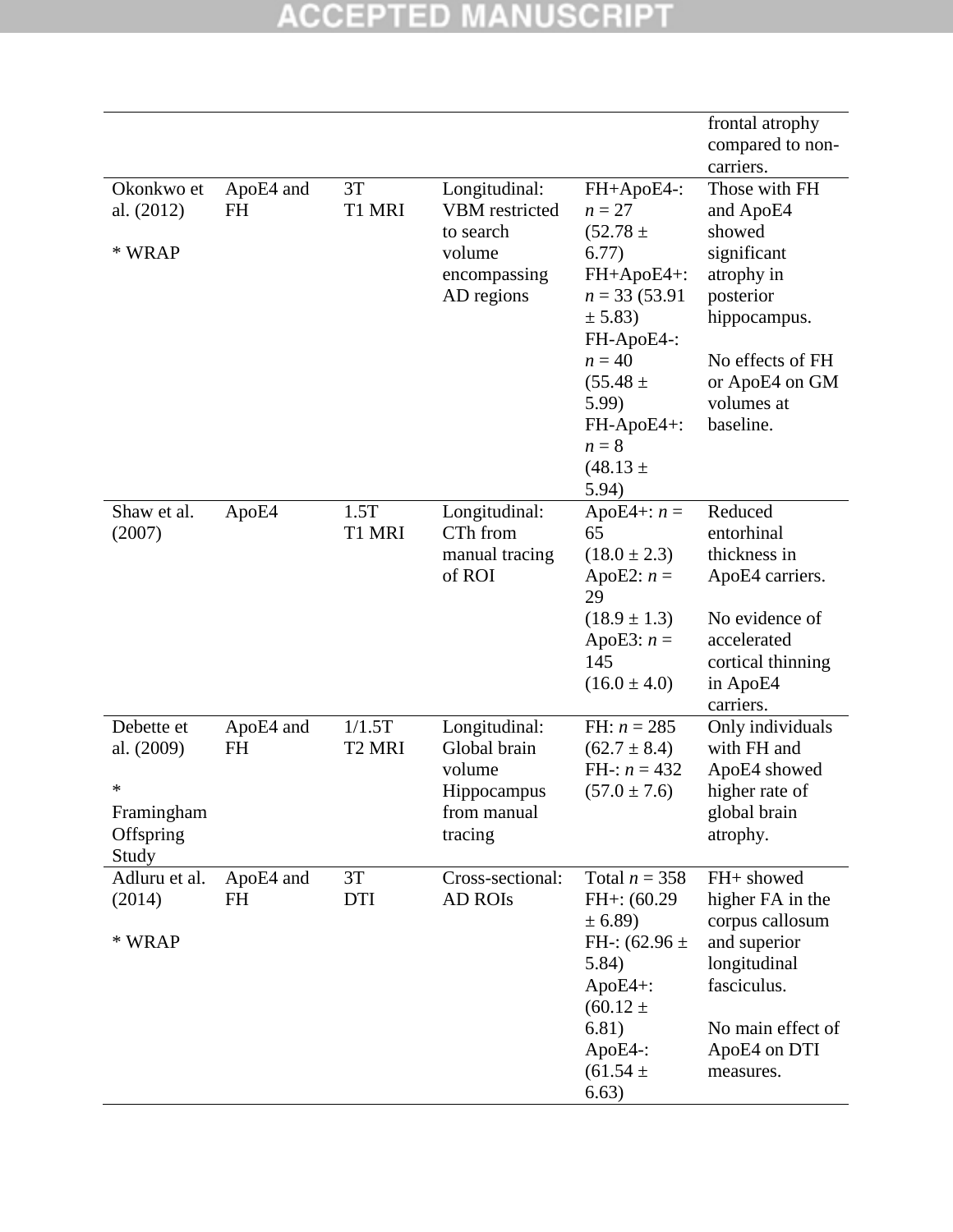#### SCRI CCEPT ED

|                                                                    |                        |                    |                                                                   |                                                                                                                                                                                    | FH+ApoE4-<br>showed lower,<br>whereas<br>FH+ApoE4+<br>showed higher<br>AD in the<br>uncinate<br>fasciculus.                                                                                                                                          |
|--------------------------------------------------------------------|------------------------|--------------------|-------------------------------------------------------------------|------------------------------------------------------------------------------------------------------------------------------------------------------------------------------------|------------------------------------------------------------------------------------------------------------------------------------------------------------------------------------------------------------------------------------------------------|
| Bendlin et<br>al. $(2010)$<br>* WRAP                               | ApoE4 and<br><b>FH</b> | 3T<br><b>DTI</b>   | Cross-sectional:<br>TBSS in FSL                                   | FH+ApoE4+:<br>$n = 35$<br>$(57.5 \pm 5.7)$<br>FH+ApoE4-:<br>$n = 38$<br>$(57.4 \pm 5.4)$<br>FH-ApoE4+:<br>$n=21$<br>$(55.4 \pm 5.7)$<br>FH-ApoE4-:<br>$n = 42$<br>$(58.4 \pm 4.2)$ | No effect of<br>ApoE4 on DTI<br>measures.<br>FH was<br>associated with<br>decreased FA in<br>widespread AD<br>regions.<br>Additive effects<br>of ApoE4 and<br>FH resulting in<br>lowest FA in<br>widespread<br>regions including<br>the hippocampus. |
| Kim et al.<br>(2015)<br>* WRAP                                     | ApoE4 and<br><b>FH</b> | 3T<br><b>DTI</b>   | Cross-sectional:<br>Graph theory<br>analyses from<br>tractography | FH+: $n = 93$<br>$(62.96 \pm$<br>5.84)<br>FH-: $n = 250$<br>$(60.29 \pm$<br>6.89)                                                                                                  | FH+ showed<br>altered<br>connectivity in<br>the precuneus.                                                                                                                                                                                           |
| Lyall et al.<br>(2014)<br>* Lothian<br><b>Birth Cohort</b><br>1936 | ApoE4<br>TOMM40        | 1.5T<br><b>DTI</b> | Cross-sectional:<br>Tractography in<br><b>FSL</b>                 | Total $n =$<br>640-650<br>$(72.70 \pm$<br>0.74)<br>Subgroups<br>based on<br>ApoE and<br>TOMM40                                                                                     | ApoE4 carriers<br>showed mildly<br>reductions of FA<br>in ventral<br>cingulum and the<br>inferior<br>longitudinal<br>fasciculus.                                                                                                                     |

Notes: This abbreviated table contains highlighted studies that have more than 30 subjects per group, and extra attention was afforded to longitudinal studies. Abbreviations:  $\overrightarrow{NS} = \overrightarrow{No}$ significant findings; MWF = white matter myelin water fraction;  $ApoE4 = Apolipoprotein E4$ ; WRAP = Wisconsin Registry for Alzheimer Prevention;  $FH =$  family history;  $FA =$  Fractional anisotropy,  $MD = Mean$  diffusivity,  $ROI = Regions$  of Interest;  $CTh = Cortical$  thickness,  $GM =$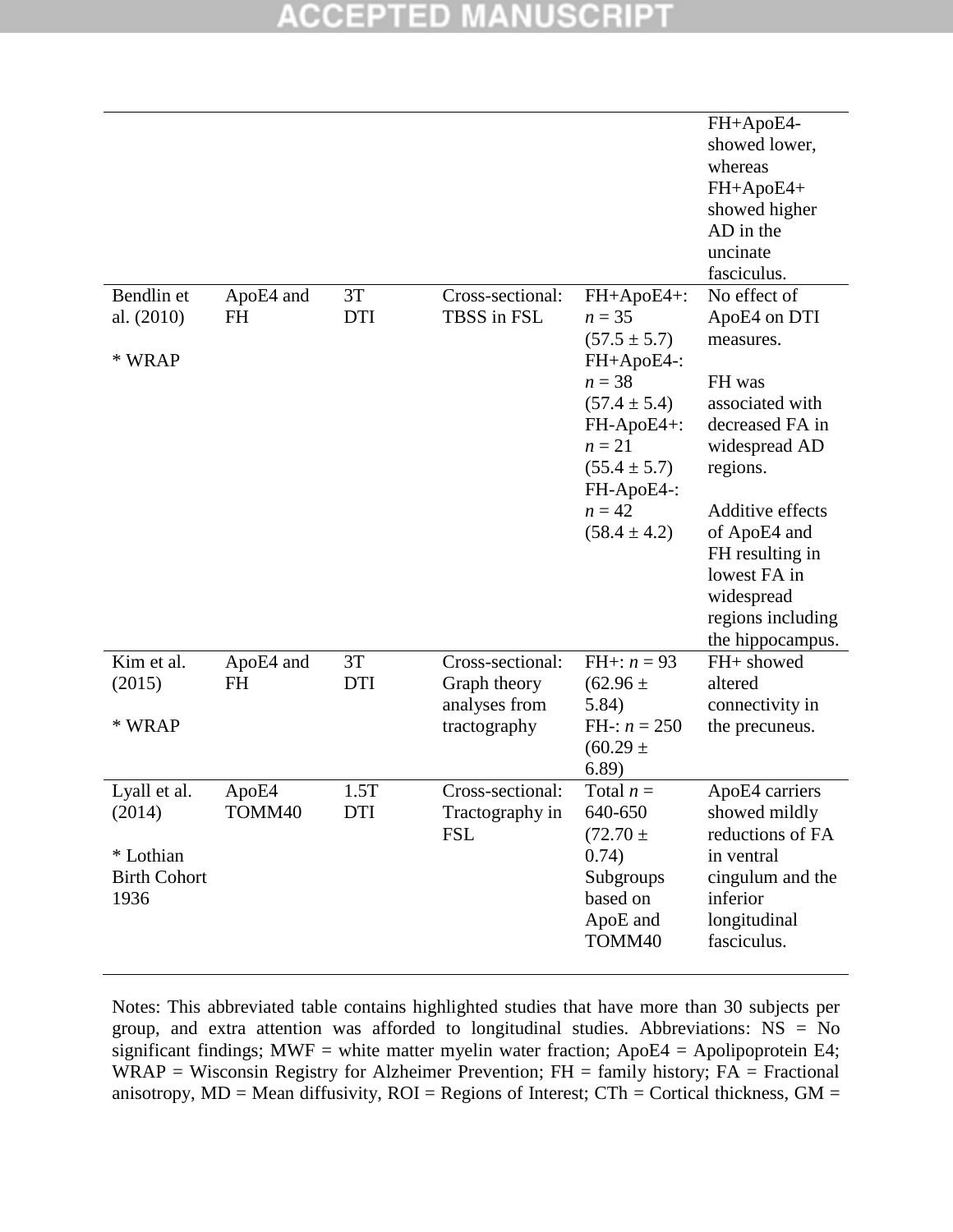Grey matter;  $WM = White$  matter;  $AAL = Automated$  Anatomical Labeling,  $VBM = Voxel$ based morphometry, SPM = Statistical Parametric Mapping.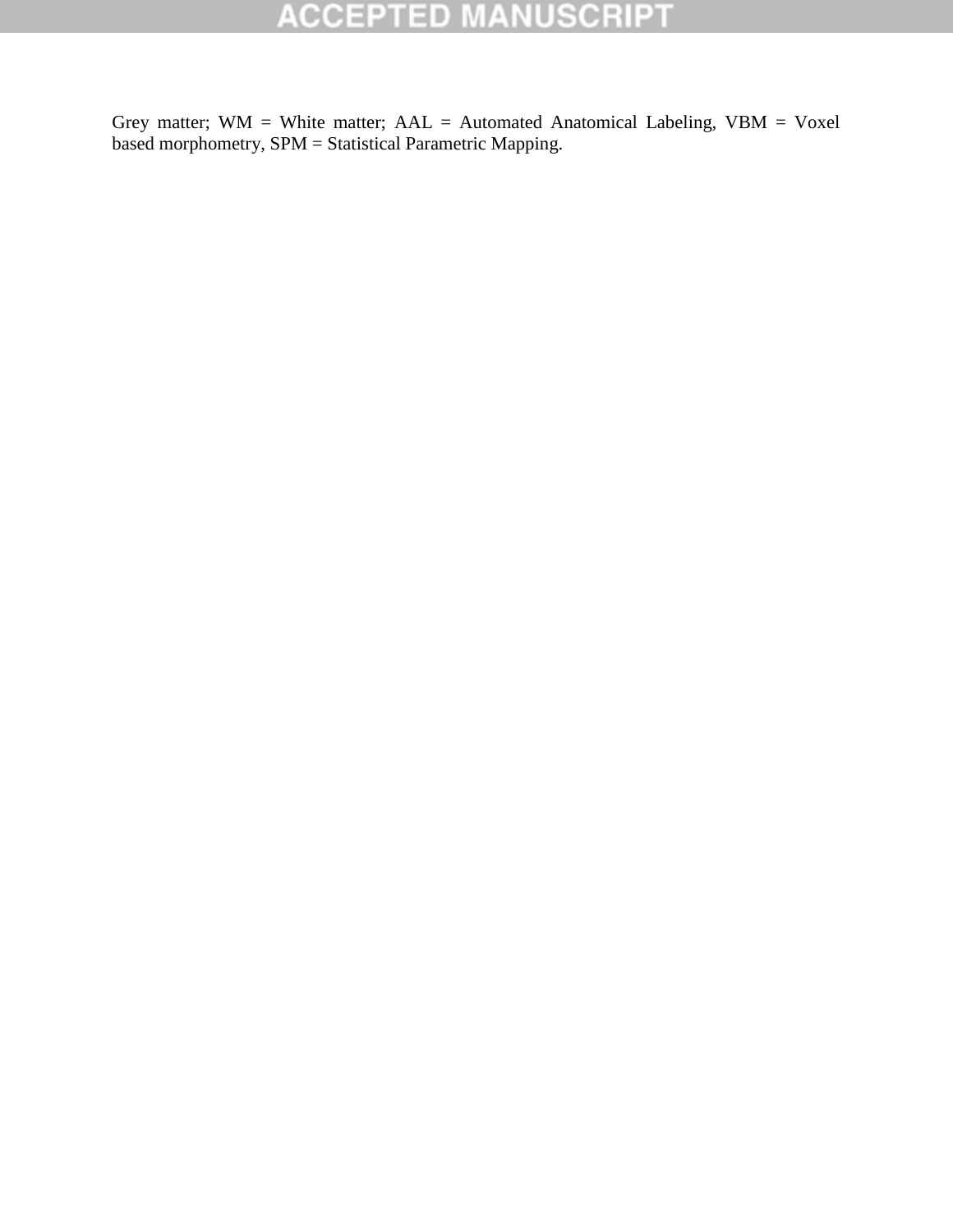## **CCEPTED MANUSCF**

#### **REFERENCES**

- Acosta-Baena, N., Sepulveda-Falla, D., Lopera-Gómez, C.M., Jaramillo-Elorza, M.C., Moreno, S., Aguirre-Acevedo, D.C., Saldarriaga, A., Lopera, F., 2011. Pre-dementia clinical stages in presenilin 1 E280A familial early-onset Alzheimer"s disease: a retrospective cohort study. Lancet. Neurol. 10, 213–20. doi:10.1016/S1474-4422(10)70323-9
- Adluru, N., Destiche, D.J., Lu, S.Y.F., Doran, S.T., Birdsill, A.C., Melah, K.E., Okonkwo, O.C., Alexander, A.L., Dowling, N.M., Johnson, S.C., Sager, M.A., Bendlin, B.B., 2014. White matter microstructure in late middle-age: Effects of apolipoprotein E4 and parental family history of Alzheimer's disease. NeuroImage Clin. 4, 730–742. doi:10.1016/j.nicl.2014.04.008
- Alexander-Bloch, A., Giedd, J.N., Bullmore, E., 2013. Imaging structural co-variance between human brain regions. Nat. Rev. Neurosci. 14, 322–36. doi:10.1038/nrn3465
- Alexopoulos, P., Richter-Schmidinger, T., Horn, M., Maus, S., Reichel, M., Sidiropoulos, C., Rhein, C., Lewczuk, P., Doerfler, A., Kornhuber, J., 2011. Hippocampal volume differences between healthy young apolipoprotein e  $\varepsilon$ 2 and  $\varepsilon$ 4 carriers. J. Alzheimer's Dis. 26, 207– 210. doi:10.3233/JAD-2011-110356
- Apostolova, L.G., Hwang, K.S., Medina, L.D., Green, A.E., Braskie, M.N., Dutton, R.A., Lai, J., Geschwind, D.H., Cummings, J.L., Thompson, P.M., Ringman, J.M., 2011. Cortical and hippocampal atrophy in patients with autosomal dominant familial Alzheimer"s disease. Dement. Geriatr. Cogn. Disord. 32, 118–125. doi:10.1159/000330471
- Araya, A.V., Orellana, X., Espinoza, J., 2008. Evaluation of the effect of caloric restriction on serum BDNF in overweight and obese subjects: preliminary evidences. Endocrine 33, 300–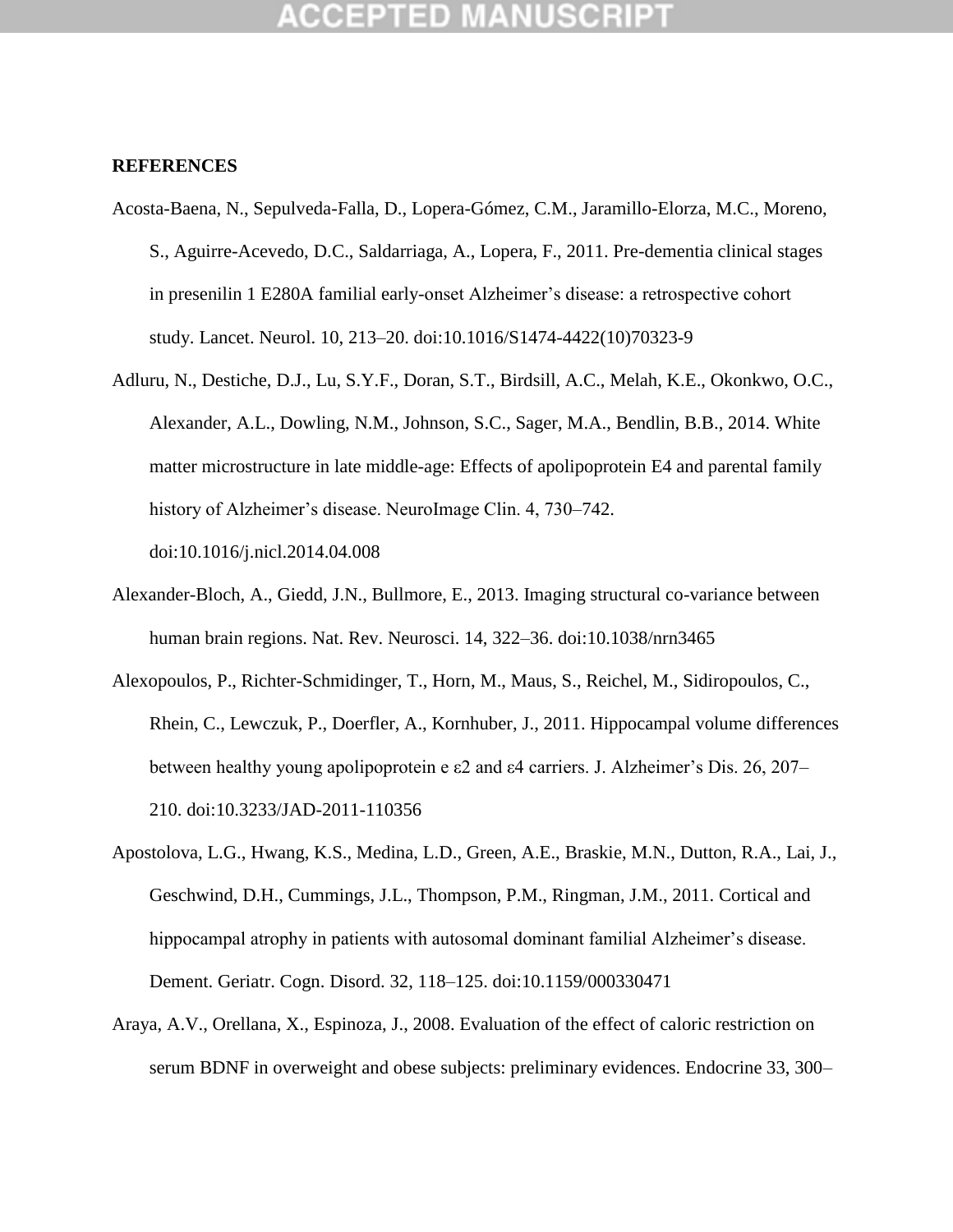## (CEPTED)

4. doi:10.1007/s12020-008-9090-x

- Arriagada, P. V, Growdon, J.H., Hedley-Whyte, E.T., Hyman, B.T., 1992. Neurofibrillary tangles but not senile plaques parallel duration and severity of Alzheimer"s disease. Neurology 42, 631–9.
- Bartzokis, G., Lu, P.H., Geschwind, D.H., Edwards, N., Mintz, J., Cummings, J.L., 2006. Apolipoprotein E genotype and age-related myelin breakdown in healthy individuals: implications for cognitive decline and dementia. Arch. Gen. Psychiatry 63, 63–72. doi:10.1001/archpsyc.63.1.63
- Bateman, R.J., Xiong, C., Benzinger, T.L.S., Fagan, A.M., Goate, A., Fox, N.C., Marcus, D.S., Cairns, N.J., Xie, X., Blazey, T.M., Holtzman, D.M., Santacruz, A., Buckles, V., Oliver, A., Moulder, K., Aisen, P.S., Ghetti, B., Klunk, W.E., McDade, E., Martins, R.N., Masters, C.L., Mayeux, R., Ringman, J.M., Rossor, M.N., Schofield, P.R., Sperling, R.A., Salloway, S., Morris, J.C., 2012. Clinical and biomarker changes in dominantly inherited Alzheimer"s disease. N. Engl. J. Med. 367, 795–804. doi:10.1056/NEJMoa1202753
- Bendlin, B.B., Ries, M.L., Canu, E., Sodhi, A., Lazar, M., Alexander, A.L., Carlsson, C.M., Sager, M.A., Asthana, S., Johnson, S.C., 2010. White matter is altered with parental family history of Alzheimer's disease. Alzheimer's Dement. 6, 394–403. doi:10.1016/j.jalz.2009.11.003
- Bernhardt, B.C., Chen, Z., He, Y., Evans, A.C., Bernasconi, N., 2011. Graph-theoretical analysis reveals disrupted small-world organization of cortical thickness correlation networks in temporal lobe epilepsy. Cereb. Cortex 21, 2147–2157. doi:10.1093/cercor/bhq291
- Berti, V., Mosconi, L., Glodzik, L., Li, Y., Murray, J., De Santi, S., Pupi, A., Tsui, W., De Leon, M.J., 2011. Structural brain changes in normal individuals with a maternal history of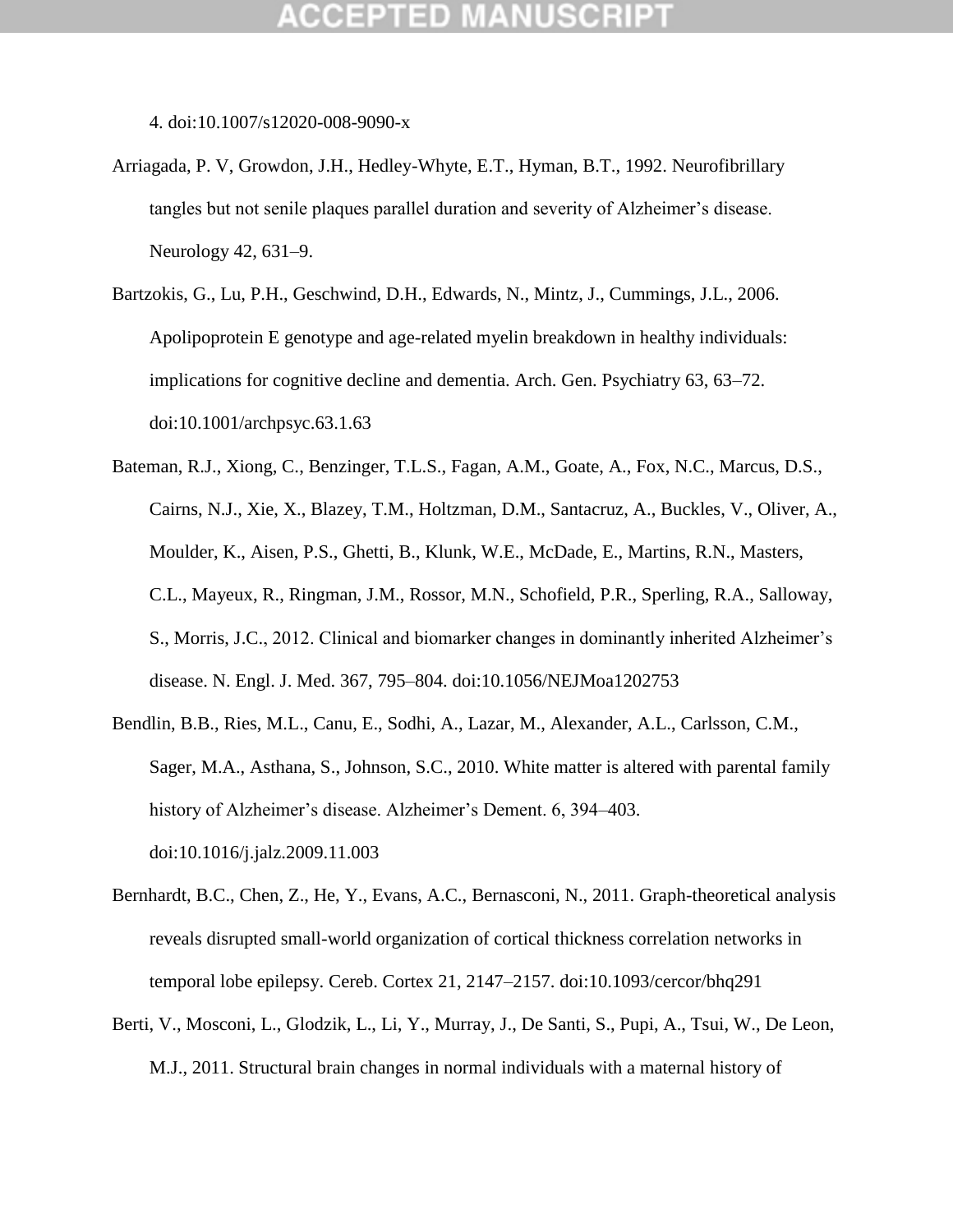Alzheimer"s. Neurobiol. Aging 32. doi:10.1016/j.neurobiolaging.2011.01.001

- Braak, H., Braak, E., 1991. Neuropathological stageing of Alzheimer-related changes. Acta Neuropathol. 82, 239–59.
- Braskie, M.N., Thompson, P.M., 2014. A Focus on Structural Brain Imaging in the Alzheimer's Disease Neuroimaging Initiative. Biol. Psychiatry 75, 527–533. doi:10.1016/j.biopsych.2013.11.020
- Brown, J.A., Terashima, K.H., Burggren, A.C., Ercoli, L.M., Miller, K.J., Small, G.W., Bookheimer, S.Y., 2011. Brain network local interconnectivity loss in aging APOE-4 allele carriers. Proc. Natl. Acad. Sci. U. S. A. 108, 20760–5. doi:10.1073/pnas.1109038108
- Bueller, J.A., Aftab, M., Sen, S., Gomez-Hassan, D., Burmeister, M., Zubieta, J.-K., 2006. BDNF Val66Met allele is associated with reduced hippocampal volume in healthy subjects. Biol. Psychiatry 59, 812–5. doi:10.1016/j.biopsych.2005.09.022
- Bullmore, E., Sporns, O., 2009. Complex brain networks: graph theoretical analysis of structural and functional systems. Nat. Rev. Neurosci. 10, 186–98. doi:10.1038/nrn2575
- Burggren, a C., Zeineh, M.M., Ekstrom, a D., Braskie, M.N., Thompson, P.M., Small, G.W., Bookheimer, S.Y., 2008. Reduced cortical thickness in hippocampal subregions among cognitively normal apolipoprotein E e4 carriers. Neuroimage 41, 1177–83. doi:10.1016/j.neuroimage.2008.03.039
- Caselli, R.J., Reiman, E.M., 2013. Characterizing the preclinical stages of Alzheimer's disease and the prospect of presymptomatic intervention. Adv. Alzheimer"s Dis. 3, 405–416. doi:10.3233/978-1-61499-154-0-405
- Cash, D.M., Ridgway, G.R., Liang, Y., Ryan, N.S., Kinnunen, K.M., Yeatman, T., Malone, I.B., Benzinger, T.L.S., Jack, C.R., Thompson, P.M., Ghetti, B.F., Saykin, A.J., Masters, C.L.,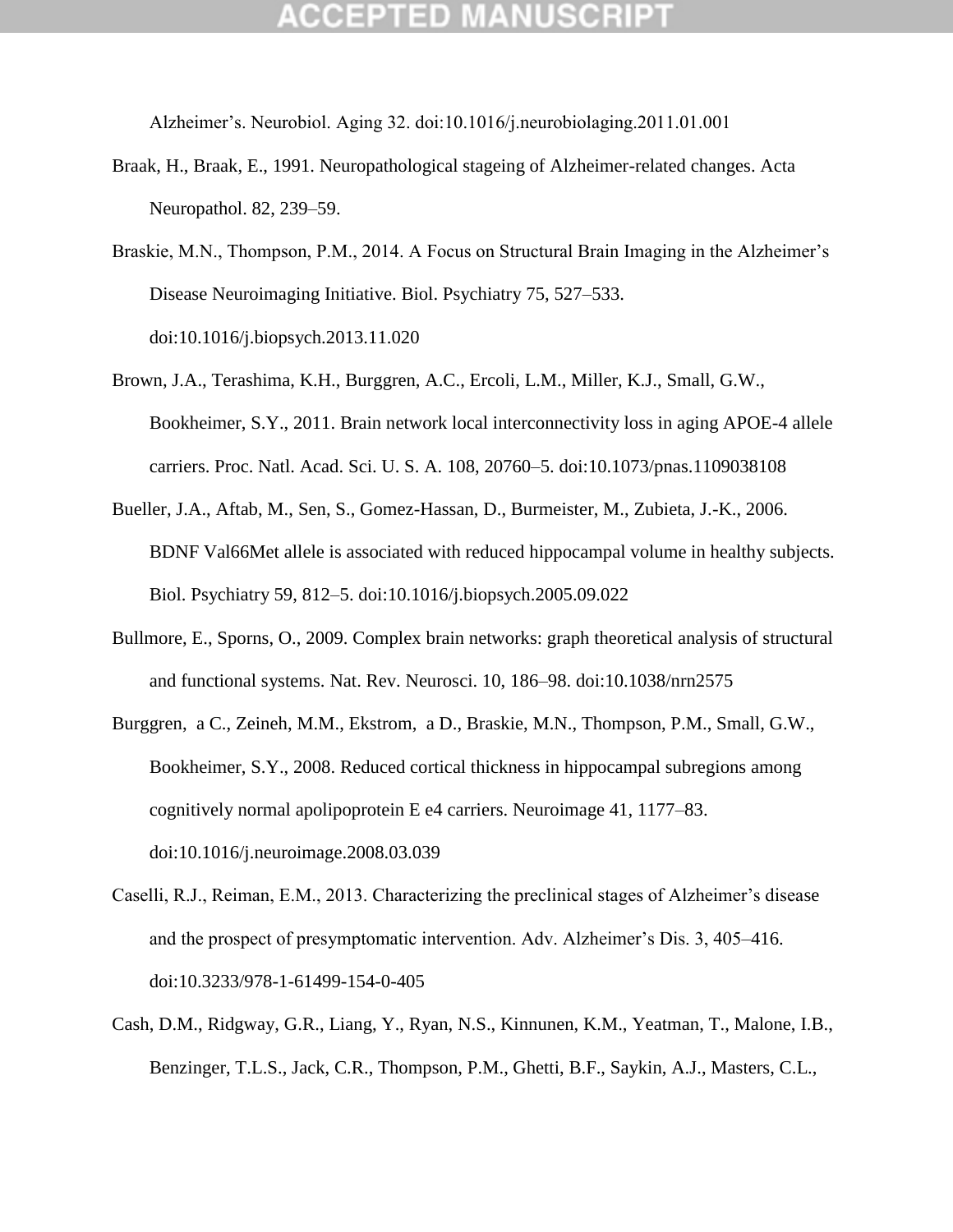Ringman, J.M., Salloway, S.P., Schofield, P.R., Sperling, R.A., Cairns, N.J., Marcus, D.S., Xiong, C., Bateman, R.J., Morris, J.C., Rossor, M.N., Ourselin, S., Fox, N.C., 2013. The pattern of atrophy in familial alzheimer disease: Volumetric MRI results from the DIAN study. Neurology 81, 1425–1433. doi:10.1212/WNL.0b013e3182a841c6

- Chen, K., Reiman, E.M., Alexander, G.E., Caselli, R.J., Gerkin, R., Bandy, D., Domb, A., Osborne, D., Fox, N., Crum, W.R., Saunders, A.M., Hardy, J., 2007. Correlations between apolipoprotein E ε4 gene dose and whole brain atrophy rates. Am. J. Psychiatry 164, 916– 921. doi:10.1176/appi.ajp.164.6.916
- Chen, Y., Li, P., Gu, B., Liu, Z., Li, X., Evans, A.C., Gong, G., Zhang, Z., 2015. The Effects of an APOE Promoter Polymorphism on Human Cortical Morphology during Nondemented Aging. J. Neurosci. 35, 1423–1431. doi:10.1523/JNEUROSCI.1946-14.2015
- Chen, Z.-Y., 2004. Variant Brain-Derived Neurotrophic Factor (BDNF) (Met66) Alters the Intracellular Trafficking and Activity-Dependent Secretion of Wild-Type BDNF in Neurosecretory Cells and Cortical Neurons. J. Neurosci. 24, 4401–4411. doi:10.1523/JNEUROSCI.0348-04.2004
- Cherbuin, N., Anstey, K.J., Sachdev, P.S., Maller, J.J., Meslin, C., Mack, H. a, Wen, W., Easteal, S., 2008. Total and regional gray matter volume is not related to APOE\*E4 status in a community sample of middle-aged individuals. J. Gerontol. A. Biol. Sci. Med. Sci. 63, 501– 504. doi:10.1093/gerona/63.5.501
- Chetelat, G., La Joie, R., Villain, N., Perrotin, A., De La Sayette, V., Eustache, F., Vandenberghe, R., 2013. Amyloid imaging in cognitively normal individuals, at-risk populations and preclinical Alzheimer"s disease. NeuroImage Clin. 2, 356–365. doi:10.1016/j.nicl.2013.02.006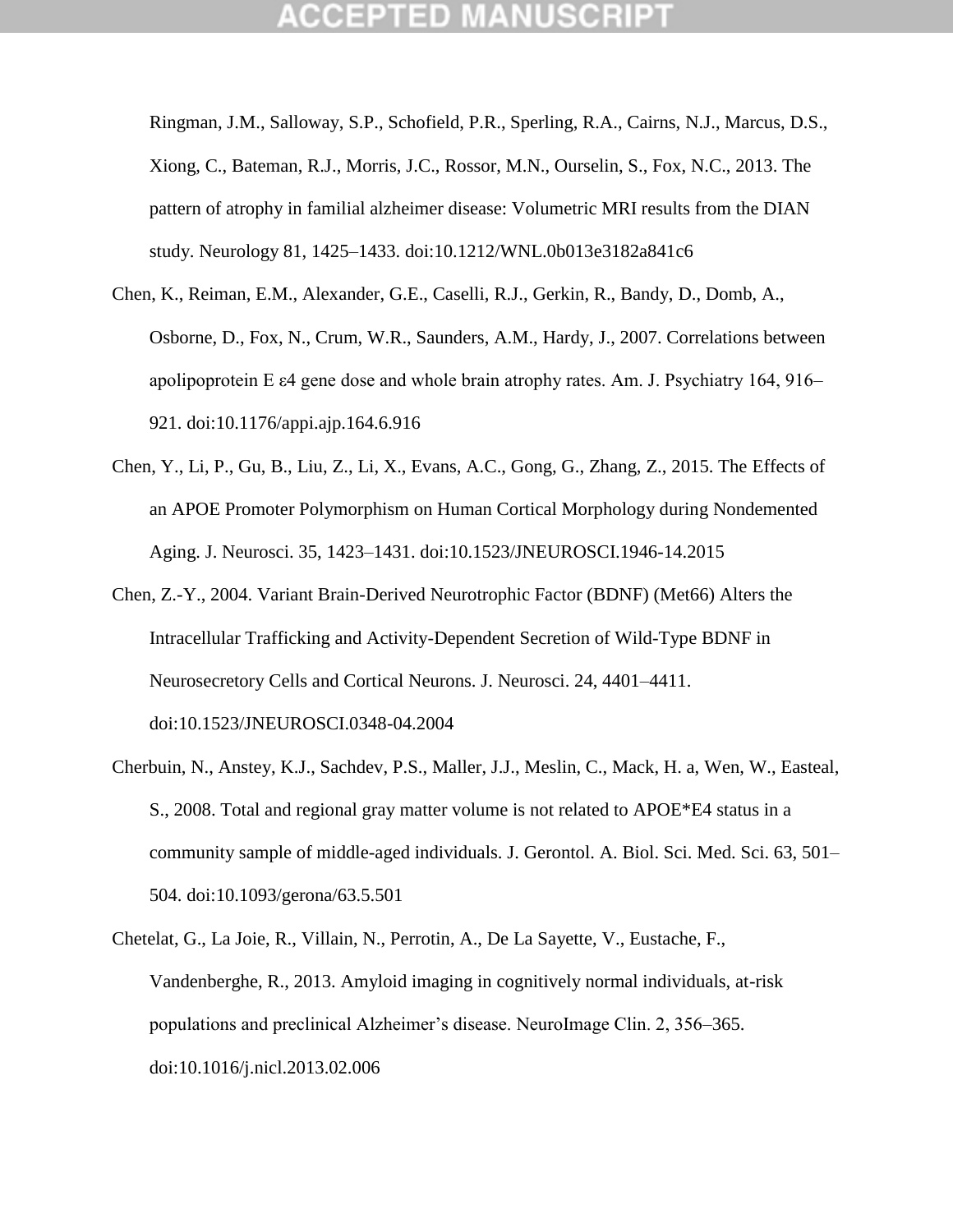- Chételat, G., Landeau, B., Eustache, F., Mézenge, F., Viader, F., De La Sayette, V., Desgranges, B., Baron, J.C., 2005. Using voxel-based morphometry to map the structural changes associated with rapid conversion in MCI: A longitudinal MRI study. Neuroimage 27, 934– 946. doi:10.1016/j.neuroimage.2005.05.015
- Chetelat, G., Villemagne, V.L., Villain, N., Jones, G., Ellis, K. a, Ames, D., Martins, R.N., Masters, C.L., Rowe, C.C., Group, A.R., 2012. Accelerated cortical atrophy in cognitively normal elderly with high beta-amyloid deposition. Neurology 78, 477–484. doi:10.1212/WNL.0b013e318246d67a
- Cohen, R.M., Small, C., Lalonde, F., Friz, J., Sunderland, T., 2001. Effect of apolipoprotein E genotype on hippocampal volume loss in aging healthy women. Neurology l, 2223–2228.
- Crivello, F., Lema??tre, H., Dufouil, C., Grassiot, B., Delcroix, N., Tzourio-Mazoyer, N., Tzourio, C., Mazoyer, B., 2010. Effects of ApoE-??4 allele load and age on the rates of grey matter and hippocampal volumes loss in a longitudinal cohort of 1186 healthy elderly persons. Neuroimage 53, 1064–1069. doi:10.1016/j.neuroimage.2009.12.116
- Crossley, N. a., Mechelli, A., Scott, J., Carletti, F., Fox, P.T., Mcguire, P., Bullmore, E.T., 2014. The hubs of the human connectome are generally implicated in the anatomy of brain disorders. Brain 137, 2382–2395. doi:10.1093/brain/awu132
- Cruchaga, C., Nowotny, P., Kauwe, J.S.K., Ridge, P.G., Mayo, K., Bertelsen, S., Hinrichs, A., Fagan, A.M., Holtzman, D.M., Morris, J.C., 2011. Association and Expression Analyses With Single-Nucleotide Polymorphisms in TOMM40 in Alzheimer Disease. JAMA Neurol 68, 1013–1019.
- de Flores, R., La Joie, R., Chételat, G., 2015. Structural imaging of hippocampal subfields in healthy aging and Alzheimer's disease. Neuroscience 309, 29–50.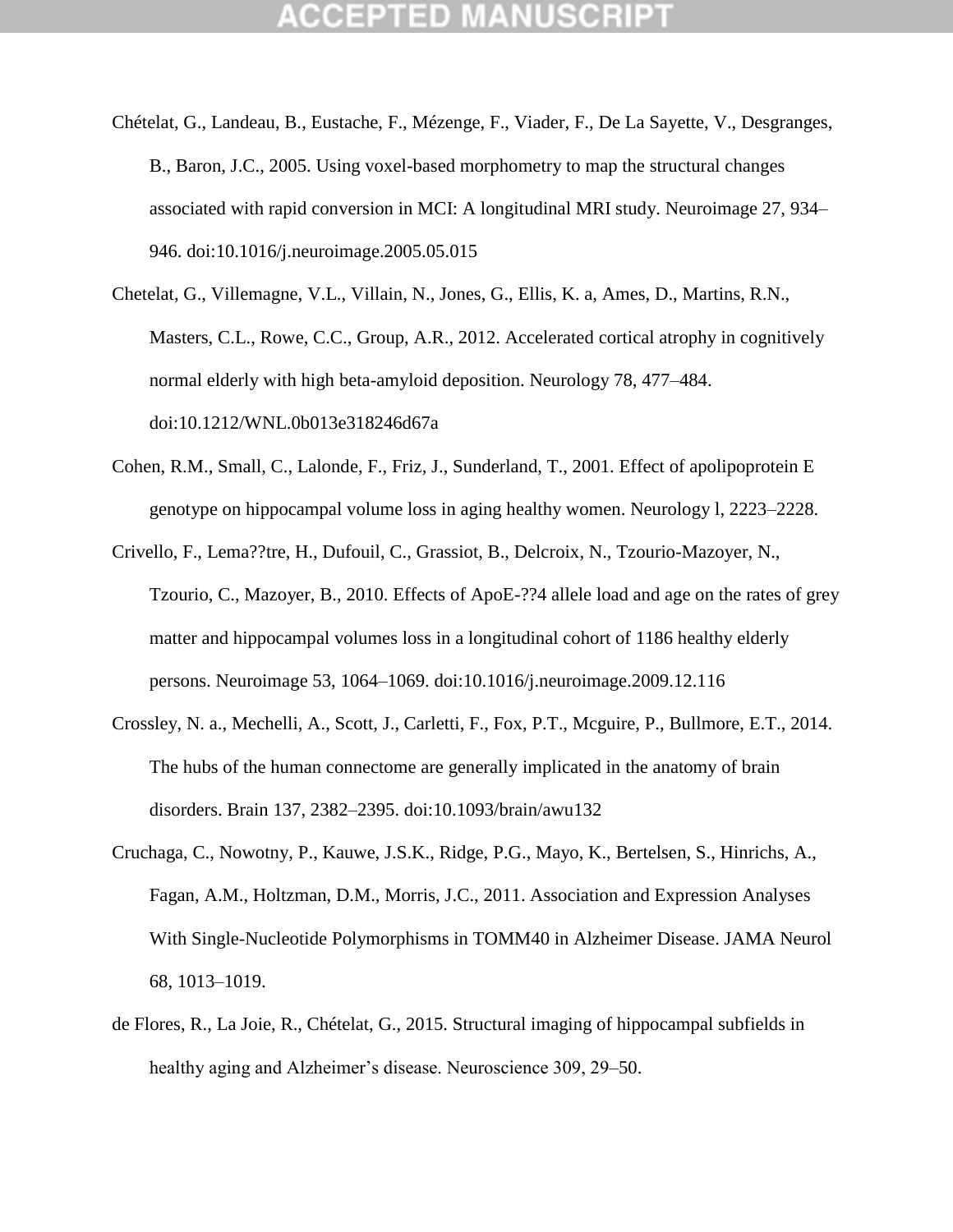doi:10.1016/j.neuroscience.2015.08.033

- Dean, D.C., Jerskey, B.A., Chen, K., Protas, H., Thiyyagura, P., Roontiva, A., O"Muircheartaigh, J., Dirks, H., Waskiewicz, N., Lehman, K., Siniard, A.L., Turk, M.N., Hua, X., Madsen, S.K., Thompson, P.M., Fleisher, A.S., Huentelman, M.J., Deoni, S.C.L., Reiman, E.M., 2014. Brain differences in infants at differential genetic risk for late-onset Alzheimer disease: a cross-sectional imaging study. JAMA Neurol. 71, 11–22. doi:10.1001/jamaneurol.2013.4544
- Debette, S., Wolf, P.A., Beiser, A., Au, R., Himali, J.J., Pikula, A., Auerbach, S., Decarli, C., Seshadri, S., 2009. Association of parental dementia with cognitive and brain MRI measures in middle-aged adults. Neurology 73, 2071–2078. doi:10.1212/WNL.0b013e3181c67833
- den Heijer, T., Oudkerk, M., Launer, L.J., van Duijn, C.M., Hofman, A., Breteler, M.M.B., 2002. Hippocampal, amygdalar, and global brain atrophy in different apolipoprotein E genotypes. Neurology 59, 746–748. doi:10.1212/WNL.59.5.746
- Desai, M.K., Sudol, K.L., Janelsins, M.C., Mastrangelo, M.A., Frazer, M.E., Bowers, W.J., 2009. Triple-transgenic Alzheimer"s disease mice exhibit region-specific abnormalities in brain myelination patterns prior to appearance of amyloid and tau pathology. Glia 57, 54– 65. doi:10.1002/glia.20734
- Desikan, R.S., McEvoy, L.K., Holland, D., Thompson, W.K., Brewer, J.B., Aisen, P.S., Andreassen, O.A., Hyman, B.T., Sperling, R.A., Dale, A.M., 2013. Apolipoprotein E epsilon4 does not modulate amyloid-beta-associated neurodegeneration in preclinical Alzheimer disease. AJNR Am J Neuroradiol 34, 505–510. doi:10.3174/ajnr.A3267

Desikan, R.S., McEvoy, L.K., Thompson, W.K., Holland, D., Rddey, J.C., Blennow, K., Aisen,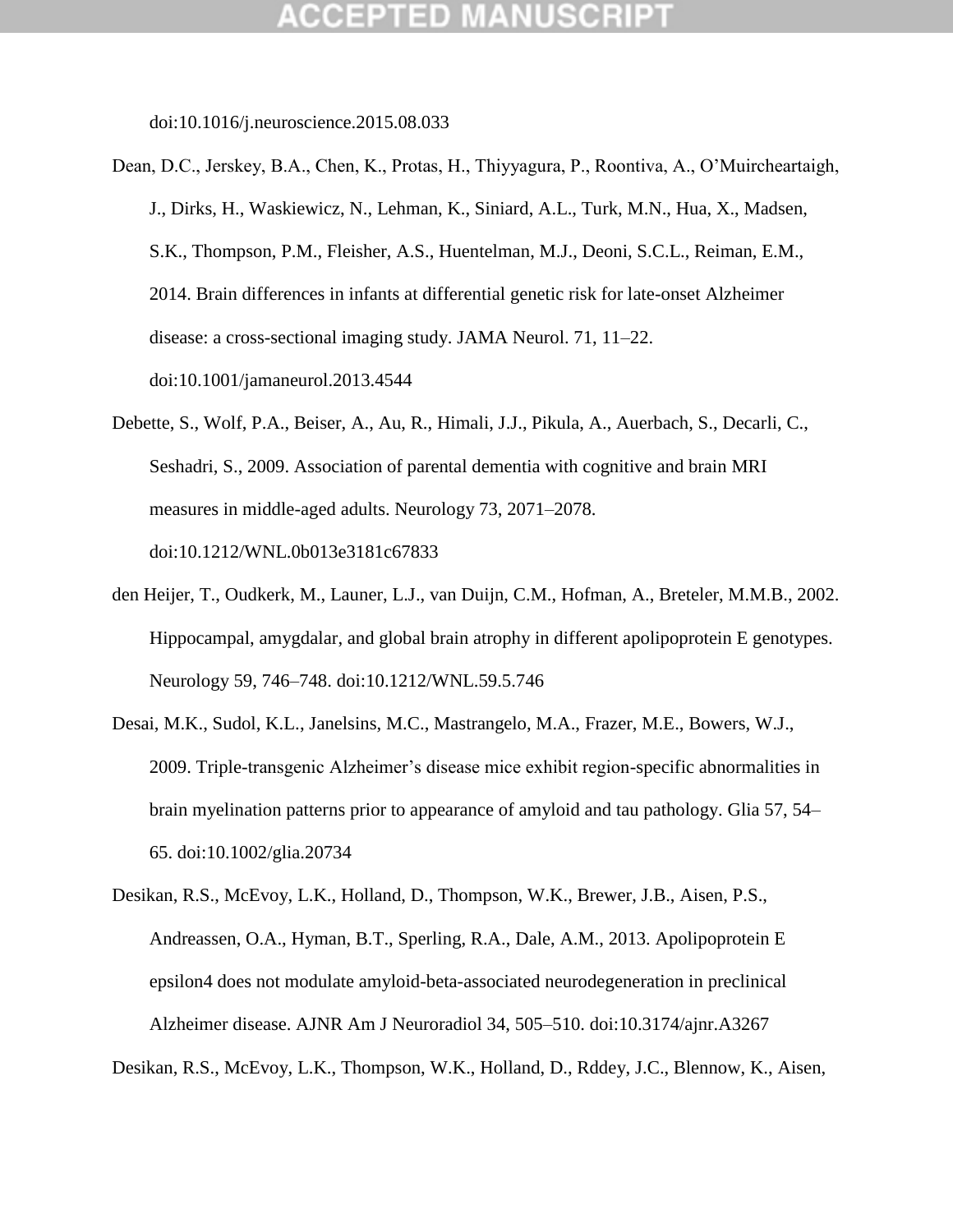P.S., Brewer, J.B., Hyman, B.T., Dale, A.M., 2011. Amyloid-?? associated volume loss occurs only in the presence of phospho-tau. Ann. Neurol. 70, 657–661. doi:10.1002/ana.22509

- Dickerson, B.C., Bakkour, A., Salat, D.H., Feczko, E., Pacheco, J., Greve, D.N., Grodstein, F., Wright, C.I., Blacker, D., Rosas, H.D., Sperling, R.A., Atri, A., Growdon, J.H., Hyman, B.T., Morris, J.C., Fischl, B., Buckner, R.L., 2009. The cortical signature of Alzheimer's disease: regionally specific cortical thinning relates to symptom severity in very mild to mild AD dementia and is detectable in asymptomatic amyloid-positive individuals. Cereb Cortex 19, 497–510. doi:10.1093/cercor/bhn113
- Doody, R.S., Thomas, R.G., Farlow, M., Iwatsubo, T., Vellas, B., Joffe, S., Kieburtz, K., Raman, R., Sun, X., Aisen, P.S., Siemers, E., Liu-Seifert, H., Mohs, R., 2014. Phase 3 trials of solanezumab for mild-to-moderate Alzheimer"s disease. N. Engl. J. Med. 370, 311–21. doi:10.1056/NEJMoa1312889
- Duara, R., Barker, W.W., Lopez-Alberola, R., Loewenstein, D.A., Grau, L.B., Gilchrist, D., Sevush, S., St George-Hyslop, S., 1996. Alzheimer's disease: interaction of apolipoprotein E genotype, family history of dementia, gender, education, ethnicity, and age of onset. Neurology 46, 1575–9.
- Edland, S.D., Silverman, J.M., Peskind, E.R., Tsuang, D., Wijsman, E., Morris, J.C., 1996. Increased risk of dementia in mothers of Alzheimer"s disease cases: Evidence for maternal inheritance. Neurology 47, 254–256. doi:10.1212/WNL.47.1.254
- Egan, M.F., Kojima, M., Callicott, J.H., Goldberg, T.E., Kolachana, B.S., Bertolino, A., Zaitsev, E., Gold, B., Goldman, D., Dean, M., Lu, B., Weinberger, D.R., 2003. The BDNF val66met polymorphism affects activity-dependent secretion of BDNF and human memory and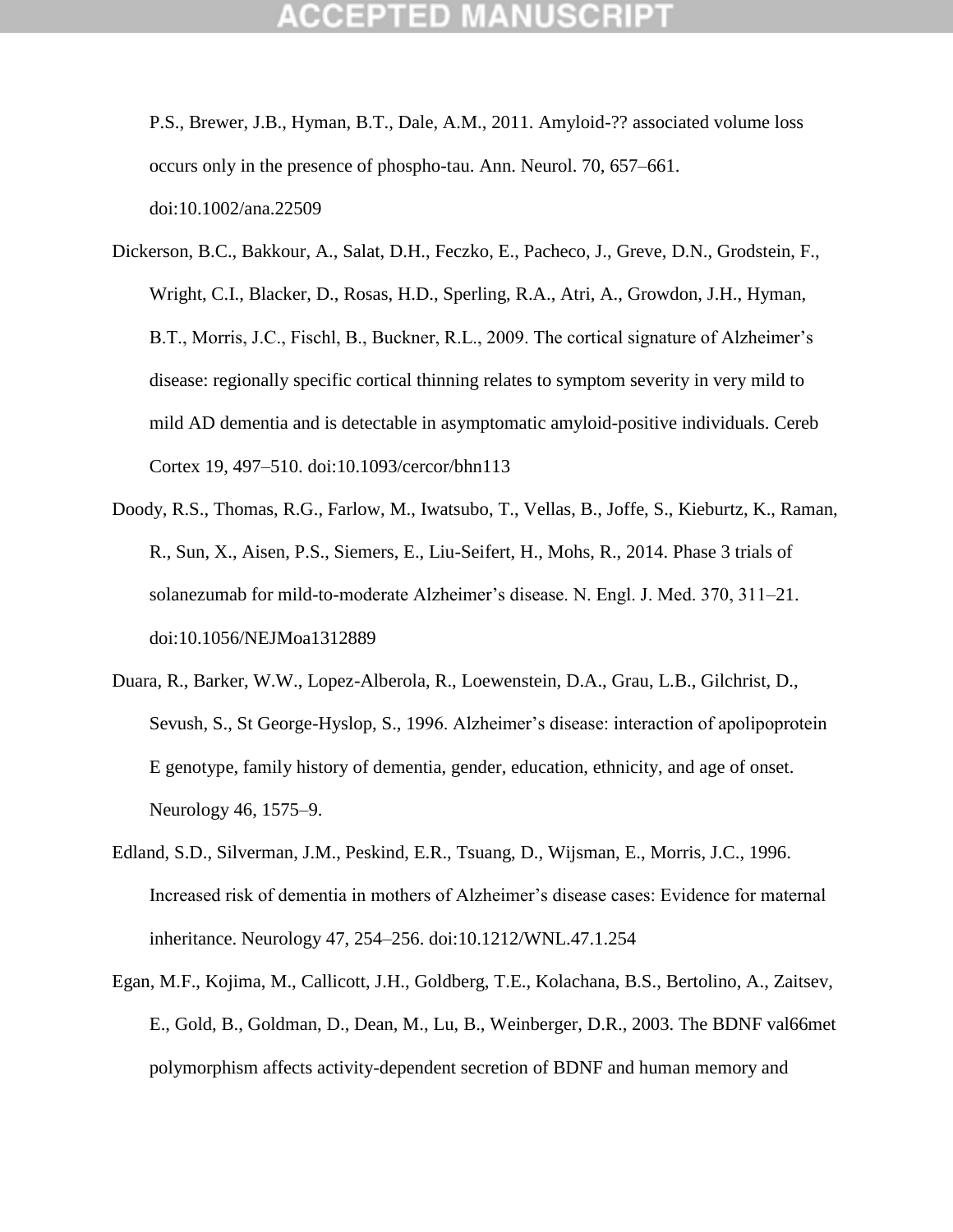hippocampal function. Cell 112, 257–69.

- Espeseth, T., Westlye, L.T., Fjell, A.M., Walhovd, K.B., Rootwelt, H., Reinvang, I., 2008. Accelerated age-related cortical thinning in healthy carriers of apolipoprotein E ??4. Neurobiol. Aging 29, 329–340. doi:10.1016/j.neurobiolaging.2006.10.030
- Ewers, M., Insel, P., Jagust, W.J., Shaw, L., Trojanowski J, J.Q., Aisen, P., Petersen, R.C., Schuff, N., Weiner, M.W., 2012. CSF biomarker and PIB-PET-derived beta-amyloid signature predicts metabolic, gray matter, and cognitive changes in nondemented subjects. Cereb. Cortex 22, 1993–2004. doi:10.1093/cercor/bhr271
- Fan, M., Liu, B., Zhou, Y., Zhen, X., Xu, C., Jiang, T., 2010. Cortical thickness is associated with different apolipoprotein E genotypes in healthy elderly adults. Neurosci. Lett. 479, 332–336. doi:10.1016/j.neulet.2010.05.092
- Farrer, L.A., 1997. Effects of Age, Sex, and Ethnicity on the Association Between Apolipoprotein E Genotype and Alzheimer Disease. JAMA 278, 1349. doi:10.1001/jama.1997.03550160069041
- Fjell, A.M., Walhovd, K.B., Fennema-Notestine, C., McEvoy, L.K., Hagler, D.J., Holland, D., Brewer, J.B., Dale, A.M., 2009. One-year brain atrophy evident in healthy aging. J. Neurosci. 29, 15223–31. doi:10.1523/JNEUROSCI.3252-09.2009
- Fjell, A.M., Westlye, L.T., Amlien, I., Espeseth, T., Reinvang, I., Raz, N., Agartz, I., Salat, D.H., Greve, D.N., Fischl, B., Dale, A.M., Walhovd, K.B., 2009. High consistency of regional cortical thinning in aging across multiple samples. Cereb. Cortex 19, 2001–2012. doi:10.1093/cercor/bhn232
- Fjell, A.M., Westlye, L.T., Grydeland, H., Amlien, I., Espeseth, T., Reinvang, I., Raz, N., Dale, A.M., Walhovd, K.B., 2014. Accelerating cortical thinning: Unique to dementia or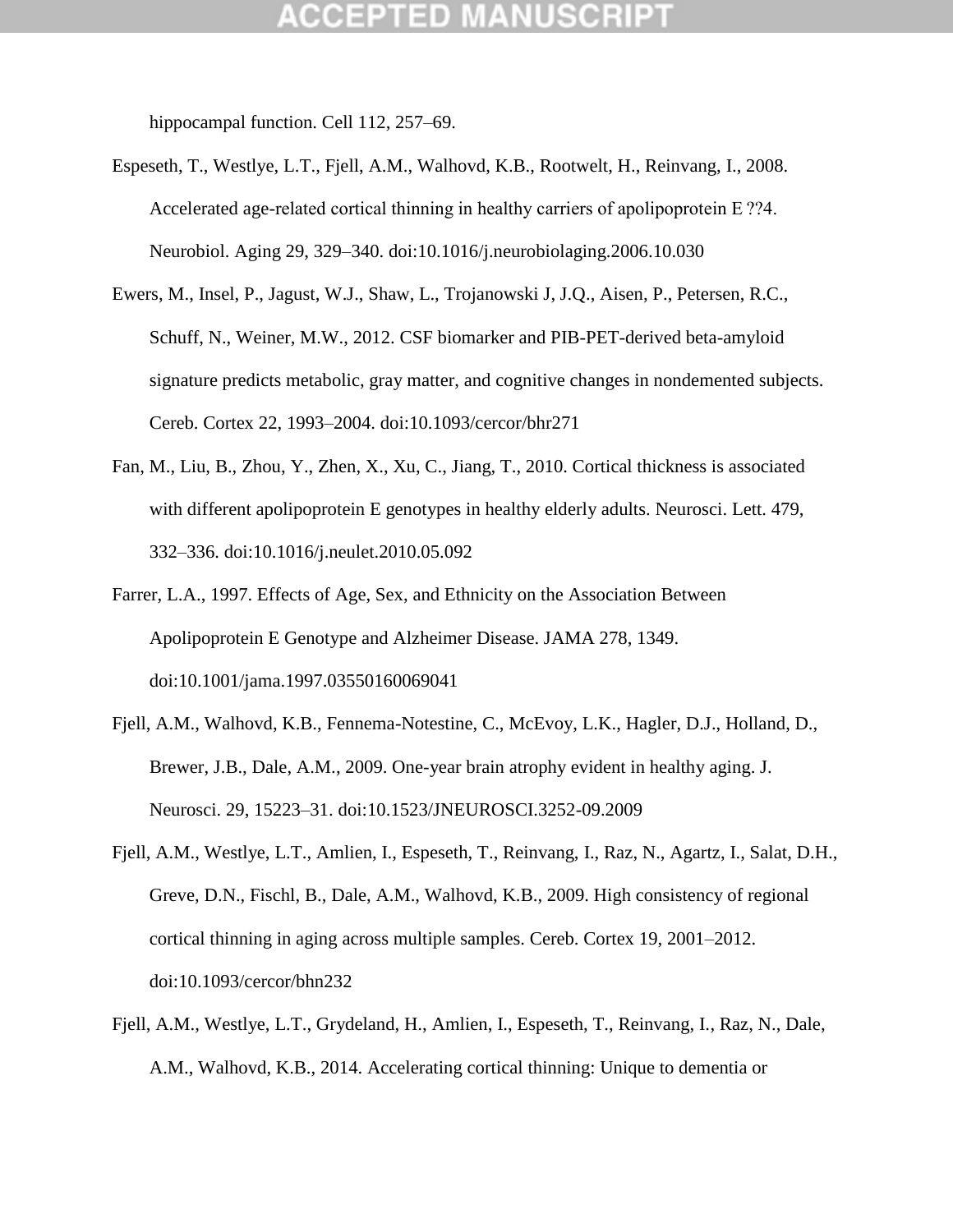universal in aging? Cereb. Cortex 24, 919–934. doi:10.1093/cercor/bhs379

- Fleisher, A.S., Chen, K., Quiroz, Y.T., Jakimovich, L.J., Gutierrez Gomez, M., Langois, C.M., Langbaum, J.B.S., Roontiva, A., Thiyyagura, P., Lee, W., Ayutyanont, N., Lopez, L., Moreno, S., Muñoz, C., Tirado, V., Acosta-Baena, N., Fagan, A.M., Giraldo, M., Garcia, G., Huentelman, M.J., Tariot, P.N., Lopera, F., Reiman, E.M., 2015. Associations between biomarkers and age in the presenilin 1 E280A autosomal dominant Alzheimer disease kindred: a cross-sectional study. JAMA Neurol. 72, 316–24. doi:10.1001/jamaneurol.2014.3314
- Forlenza, O.V., Diniz, B.S., Teixeira, A.L., Radanovic, M., Talib, L.L., Rocha, N.P., Gattaz, W.F., 2015. Lower Cerebrospinal Fluid Concentration of Brain-Derived Neurotrophic Factor Predicts Progression from Mild Cognitive Impairment to Alzheimer's Disease. Neuromolecular Med. 17, 326–32. doi:10.1007/s12017-015-8361-y
- Fortea, J., Sala-Llonch, R., Bartrés-Faz, D., Bosch, B., Lladó, A., Bargalló, N., Molinuevo, J.L., Sánchez-Valle, R., 2010. Increased cortical thickness and caudate volume precede atrophy in PSEN1 mutation carriers. J. Alzheimers. Dis. 22, 909–22. doi:10.3233/JAD-2010-100678
- Fox, N.C., Warrington, E.K., Freeborough, P.A., Hartikainen, P., Kennedy, A.M., 1996. Presymptomatic hippocampal atrophy in Alzheimer 's disease A longitudinal MRI study. Brain 2001–2007.
- Fox, N.C., Warrington, E.K., Rossor, M.N., 1999. Serial magnetic resonance imaging of cerebral atrophy in preclinical Alzheimer"s disease. Lancet 353, 2125.
- Fratiglioni, L., Ahlbom, A., Viitanen, M., Winblad, B., 1993. Risk factors for late-onset Alzheimer"s disease: a population-based, case-control study. Ann. Neurol. 33, 258–66. doi:10.1002/ana.410330306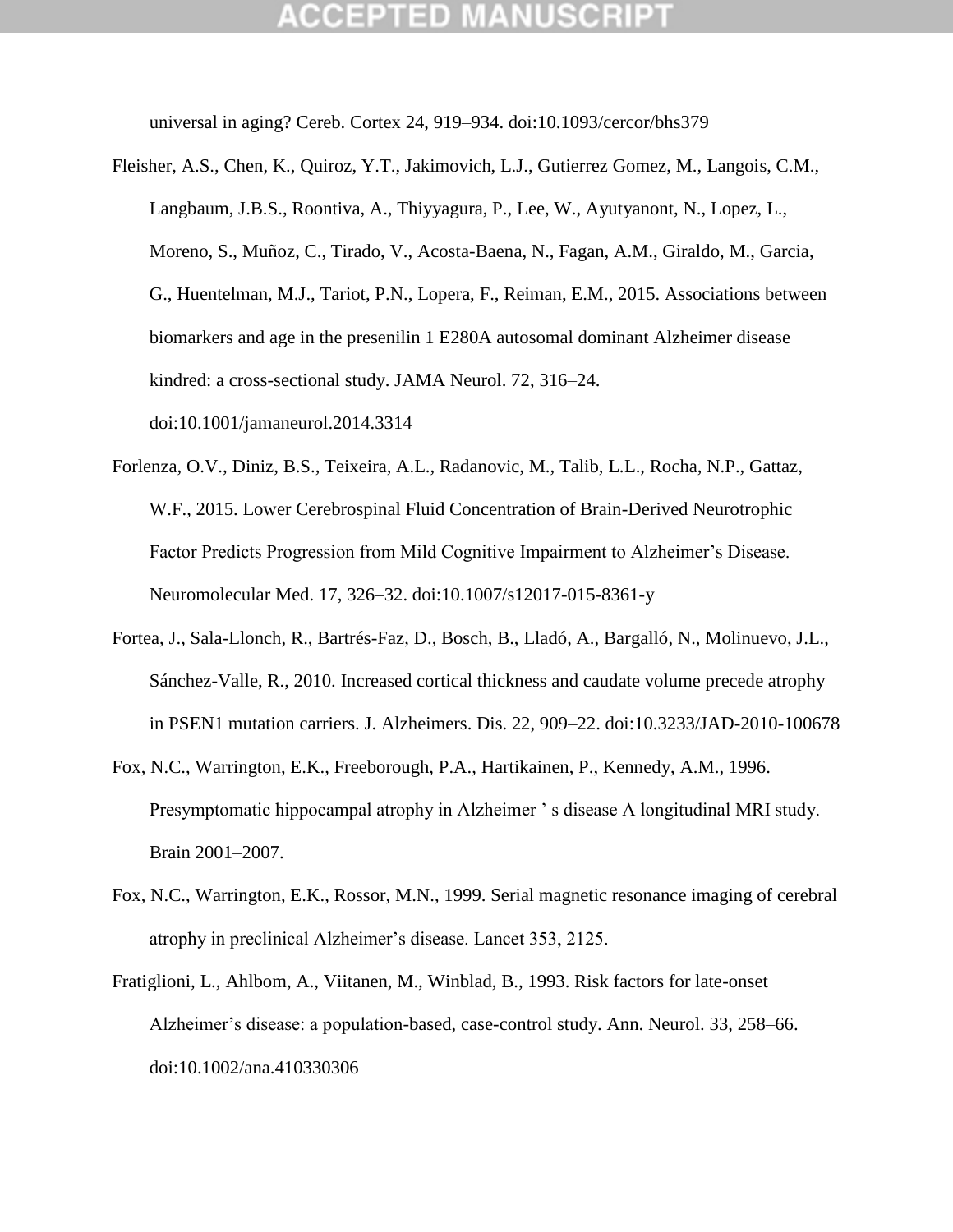- Ginestroni, A., Battaglini, M., Della Nave, R., Moretti, M., Tessa, C., Giannelli, M., Caffarra, P., Nacmias, B., Bessi, V., Sorbi, S., Bracco, L., De Stefano, N., Mascalchi, M., 2009. Early structural changes in individuals at risk of familial Alzheimer"s disease: A volumetry and magnetization transfer MR imaging study. J. Neurol. 256, 925–932. doi:10.1007/s00415- 009-5044-3
- Gold, B.T., Powell, D.K., Andersen, A.H., Smith, C.D., 2010. Alterations in multiple measures of white matter integrity in normal women at high risk for Alzheimer"s disease. Neuroimage 52, 1487–1494. doi:10.1016/j.neuroimage.2010.05.036
- Gong, G., He, Y., Chen, Z.J., Evans, A.C., 2012. Convergence and divergence of thickness correlations with diffusion connections across the human cerebral cortex. Neuroimage 59, 1239–1248. doi:10.1016/j.neuroimage.2011.08.017
- Hagmann, P., Cammoun, L., Gigandet, X., Meuli, R., Honey, C.J., Van Wedeen, J., Sporns, O., 2008. Mapping the structural core of human cerebral cortex. PLoS Biol. 6, 1479–1493. doi:10.1371/journal.pbio.0060159
- Hardy, J., Selkoe, D.J., 2002. The amyloid hypothesis of Alzheimer's disease: progress and problems on the road to therapeutics. Science 297, 353–356. doi:10.1126/science.1072994
- Harold, D., Abraham, R., Hollingworth, P., Sims, R., Hamshere, M., Pahwa, J.S., Moskvina, V., Williams, A., Jones, N., Thomas, C., Stretton, A., Lovestone, S., Powell, J., Proitsi, P., Lupton, M.K., Rubinsztein, D.C., Gill, M., Lawlor, B., Lynch, A., Brown, K., Passmore, P., Craig, D., Mcguinness, B., Todd, S., Holmes, C., Mann, D., Smith, a D., Love, S., Patrick, G., Hardy, J., Mead, S., Fox, N., Rossor, M., Collinge, J., Wichmann, H., Carrasquillo, M.M., Pankratz, V.S., 2009. Genome-wide association study identifies variants at CLU and PICALM associated with Alzheimer's disease, and shows evidence for additional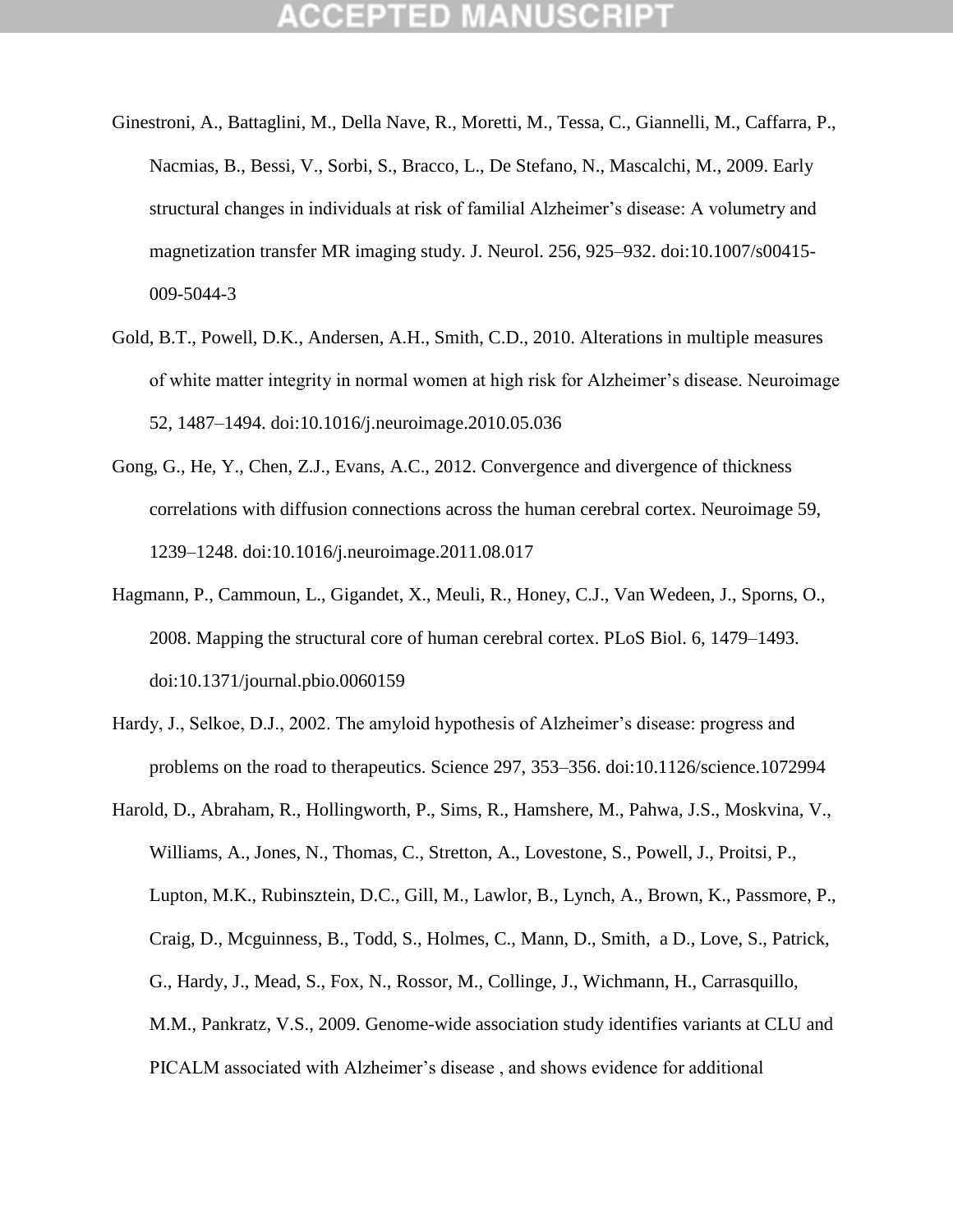susceptibility genes. Nat. Genet. 41, 1088–1093. doi:10.1038/ng.440.Genome-wide

- Hashimoto, R., Hirata, Y., Asada, T., Yamashita, F., Nemoto, K., Mori, T., Moriguchi, Y., Kunugi, H., Arima, K., Ohnishi, T., 2009. Effect of the brain-derived neurotrophic factor and the apolipoprotein E polymorphisms on disease progression in preclinical Alzheimer"s disease. Genes, Brain Behav. 8, 43–52. doi:10.1111/j.1601-183X.2008.00440.x
- Hawkins, K.M., Goyal, A.I., Sergio, L.E., 2015. Diffusion tensor imaging correlates of cognitive-motor decline in normal aging and increased Alzheimer"s disease risk. J. Alzheimer"s Dis. 44, 867–878. doi:10.3233/JAD-142079
- Hayden, K.M., Zandi, P.P., West, N. a, Tschanz, J.T., Maria, C., Corcoran, C., Breitner, J.C.S., Welsh-bohmer, K. a, 2010. Effects of Family History and APOE4 Status on Cognitive Decline in the Absence of AD: The Cache Country Study. Arch Neurol 66, 1378–1383. doi:10.1001/archneurol.2009.237.Effects
- Heise, V., Filippini, N., Ebmeier, K.P., Mackay, C.E., 2011. The APOE  $\varepsilon$ 4 allele modulates brain white matter integrity in healthy adults. Mol. Psychiatry 16, 908–916. doi:10.1038/mp.2010.90
- Honea, R.A., Swerdlow, R.H., Vidoni, E.D., Burns, J.M., 2011. Progressive regional atrophy in normal adults with a maternal history of Alzheimer disease. Neurology 76, 822–829. doi:10.1212/WNL.0b013e31820e7b74
- Honea, R.A., Swerdlow, R.H., Vidoni, E.D., Goodwin, J., Burns, J.M., 2010. Reduced gray matter volume in normal adults with a maternal family history of Alzheimer disease. Neurology 74, 113–120. doi:10.1212/WNL.0b013e3181c918cb
- Honea, R.A., Vidoni, E., Harsha, A., Burns, J.M., 2009. Impact of APOE on the healthy aging brain: a voxel-based MRI and DTI study. J. Alzheimers. Dis. 18, 553–64. doi:10.3233/JAD-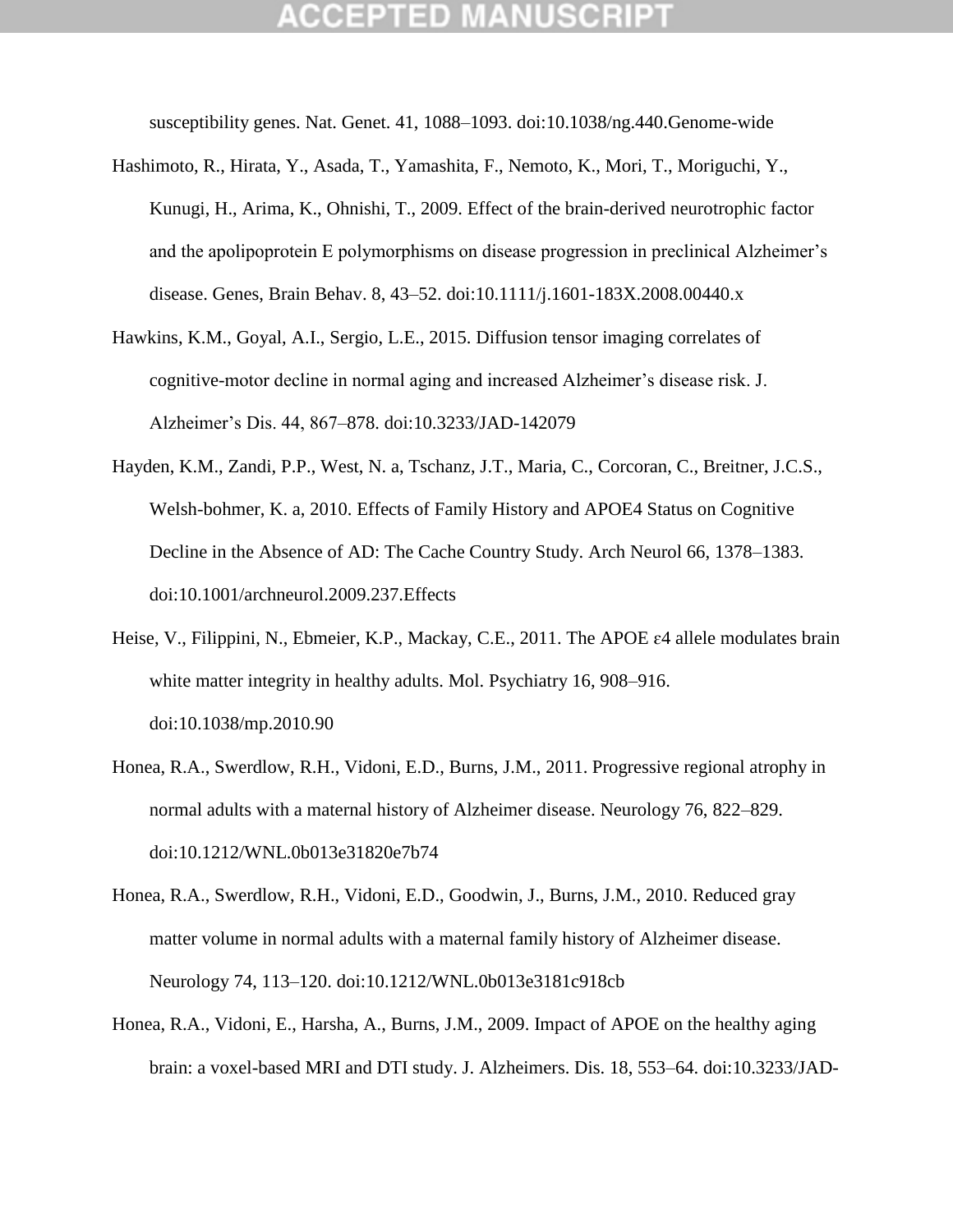## GEPTED

2009-1163

- Honea, R.A., Vidoni, E.D., Swerdlow, R.H., Burns, J.M., 2012. Maternal family history is associated with Alzheimer"s disease biomarkers. J. Alzheimer"s Dis. 31, 659–668. doi:10.3233/JAD-2012-120676
- Huang, W., Qiu, C., von Strauss, E., Winblad, B., Fratiglioni, L., 2004. APOE Genotype, Family History of Dementia, and Alzheimer Disease Risk. Arch Neurol 61, 1930–1934.
- Iglesias, J.E., Augustinack, J.C., Nguyen, K., Player, C.M., Player, A., Wright, M., Roy, N., Frosch, M.P., McKee, A.C., Wald, L.L., Fischl, B., Van Leemput, K., 2015. A computational atlas of the hippocampal formation using ex vivo, ultra-high resolution MRI: Application to adaptive segmentation of in vivo MRI. Neuroimage 115, 117–137. doi:10.1016/j.neuroimage.2015.04.042
- Jack, C.R., Hampel, H.J., Universities, S., Cu, M., Petersen, R.C., 2016. A new classification system for AD, independent of cognition  $A/T/N$ : An unbiased descriptive classification scheme for Alzheimer disease biomarkers. Neurology 0, 1–10.
- Jack, C.R., Knopman, D.S., Jagust, W.J., Petersen, R.C., Weiner, M.W., Aisen, P.S., Shaw, L.M., Vemuri, P., Wiste, H.J., Weigand, S.D., Lesnick, T.G., Pankratz, V.S., Donohue, M.C., Trojanowski, J.Q., 2013. Tracking pathophysiological processes in Alzheimer"s disease: an updated hypothetical model of dynamic biomarkers. Lancet Neurol. 12, 207– 216. doi:10.1016/S1474-4422(12)70291-0
- Jarvik, G., Larson, E.B., Goddard, K., Schellenberg, G.D., Wijsman, E.M., 1996. Influence of apolipoprotein E genotype on the transmission of Alzheimer disease in a community-based sample. Am. J. Hum. Genet. 58, 191–200.

Johnson, S.C., La Rue, A., Hermann, B.P., Xu, G., Koscik, R.L., Jonaitis, E.M., Bendlin, B.B.,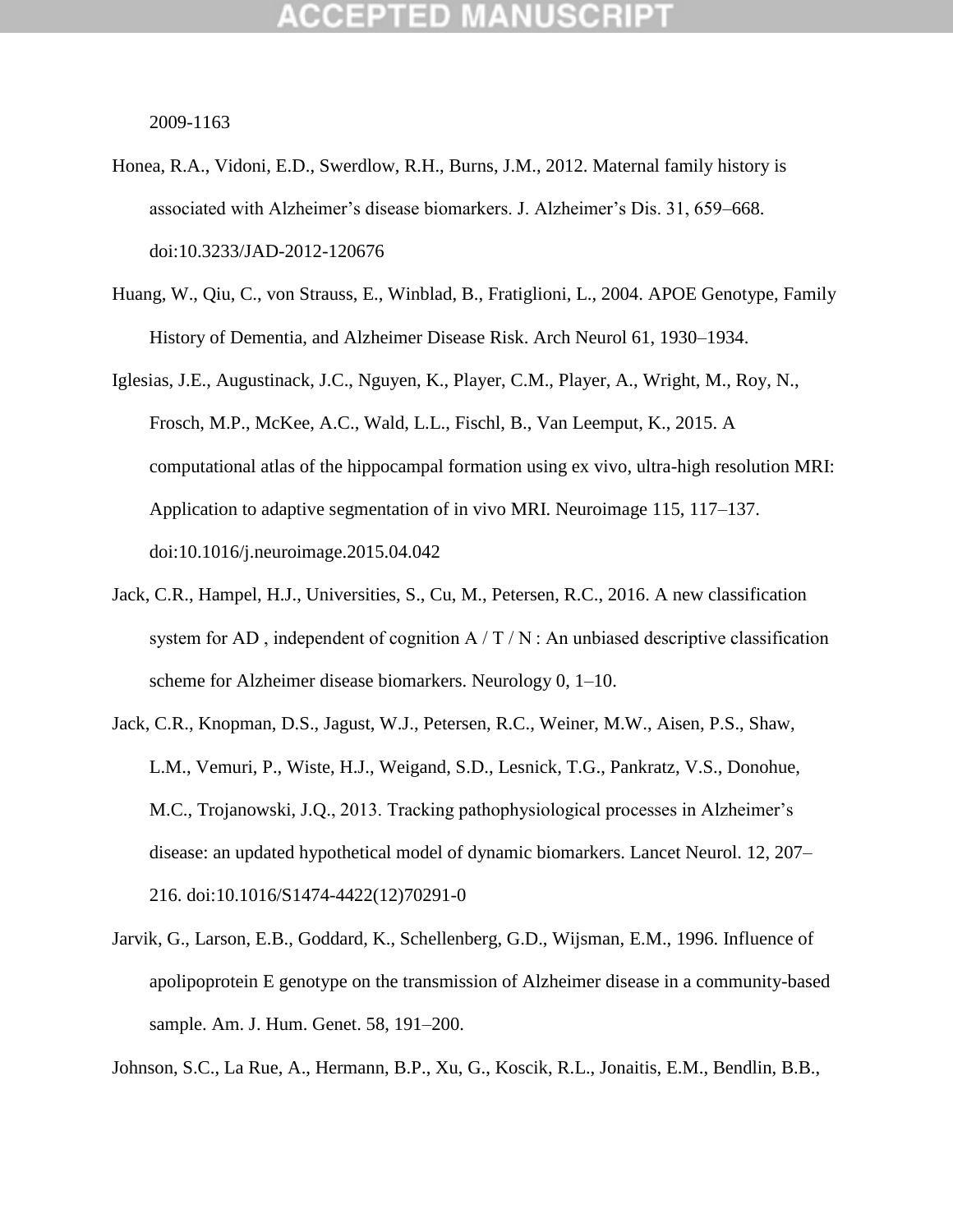Hogan, K.J., Roses, A.D., Saunders, A.M., Lutz, M.W., Asthana, S., Green, R.C., Sager, M.A., 2011. The effect of TOMM40 poly-T length on gray matter volume and cognition in middle-aged persons with APOE ??3/??3 genotype. Alzheimer"s Dement. 7, 456–465. doi:10.1016/j.jalz.2010.11.012

- Jun, G., Vardarajan, B.N., Buros, J., Yu, C.-E., Hawk, M. V, Dombroski, B.A., Crane, P.K., Larson, E.B., Mayeux, R., Haines, J.L., Lunetta, K.L., Pericak-Vance, M.A., Schellenberg, G.D., Farrer, L.A., 2012. Comprehensive search for Alzheimer disease susceptibility loci in the APOE region. Arch. Neurol. 69, 1270–9. doi:10.1001/archneurol.2012.2052
- Kantarci, K., Petersen, R.C., Boeve, B.F., David, S., Weigand, S.D., Brien, P.C.O., Shiung, M.M., Smith, G.E., Ivnik, R.J., Tangalos, E.G., Jr, C.R.J., 2005. DWI predicts future progression to Alzheimer"s disease in amnestic mild cognitive impairement. Neurology 64, 902–904. doi:10.1212/01.WNL.0000153076.46126.E9.DWI
- Khan, W., Giampietro, V., Ginestet, C., Dell"Acqua, F., Bouls, D., Newhouse, S., Dobson, R., Banaschewski, T., Barker, G.J., Bokde, A.L.W., B??chel, C., Conrod, P., Flor, H., Frouin, V., Garavan, H., Gowland, P., Heinz, A., Ittermann, B., Lema??tre, H., Nees, F., Paus, T., Pausova, Z., Rietschel, M., Smolka, M.N., Str??hle, A., Gallinat, J., Westman, E., Schumann, G., Lovestone, S., Simmons, A., 2014. No differences in hippocampal volume between carriers and non-carriers of the ApoE4 and E2 alleles in young healthy adolescents. J. Alzheimer"s Dis. 40, 37–43. doi:10.3233/JAD-131841
- Kim, W.H., Adluru, N., Chung, M.K., Okonkwo, O.C., Johnson, S.C., B. Bendlin, B., Singh, V., Bendlin, B., Singh, V., 2015. Multi-resolution statistical analysis of brain connectivity graphs in preclinical Alzheimer"s disease. Neuroimage 118, 103–117. doi:10.1016/j.neuroimage.2015.05.050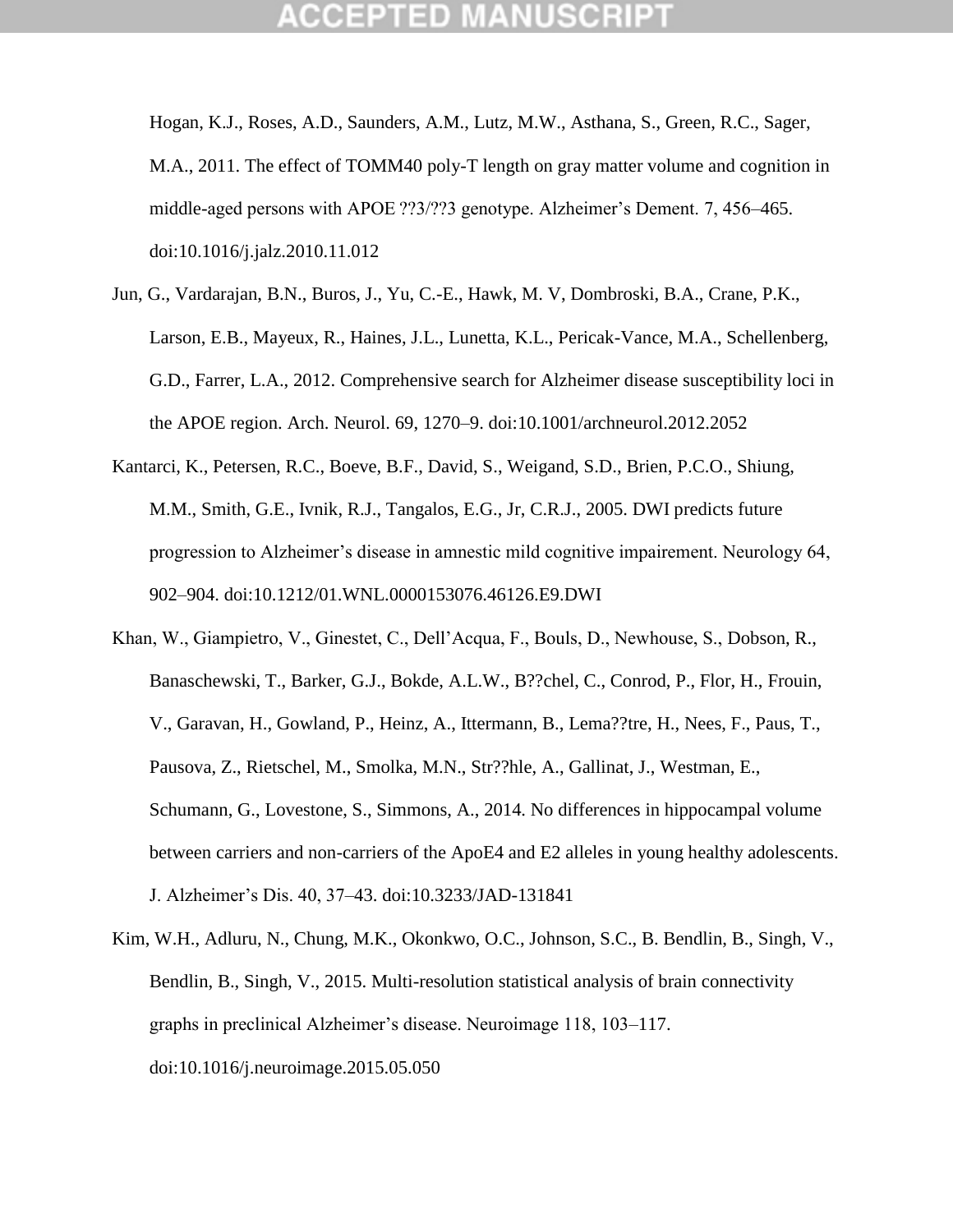- Kitamura, H.W., Hamanaka, H., Watanabe, M., Wada, K., Yamazaki, C., Fujita, S.C., Manabe, T., Nukina, N., 2004. Age-dependent enhancement of hippocampal long-term potentiation in knock-in mice expressing human apolipoprotein E4 instead of mouse apolipoprotein e. Neurosci. Lett. 369, 173–178. doi:10.1016/j.neulet.2004.07.084
- Knight, W.D., Kim, L.G., Douiri, A., Frost, C., Rossor, M.N., Fox, N.C., 2011. Acceleration of cortical thinning in familial Alzheimer"s disease. Neurobiol. Aging 32, 1765–73. doi:10.1016/j.neurobiolaging.2009.11.013
- Lambert, J.C., Araria-Goumidi, L., Myllykangas, L., Ellis, C., Wang, J.C., Bullido, M.J., Harris, J.M., Artiga, M.J., Hernandez, D., Kwon, J.M., Frigard, B., Petersen, R.C., Cumming, A.M., Pasquier, F., Sastre, I., Tienari, P.J., Frank, A., Sulkava, R., Morris, J.C., St. Clair, D., Mann, D.M., Wavrant-DeVrieze, F., Ezquerra-Trabalon, M., Amouyel, P., Hardy, J., Haltia, M., Valdivieso, F., Goate, A.M., Perez-Tur, J., Lendon, C.L., Chartier-Harlin, M.C., 2002. Contribution of APOE promoter polymorphisms to Alzheimer"s disease risk. Neurology 59, 59–66. doi:10.1212/WNL.59.1.59
- Laske, C., Stransky, E., Leyhe, T., Eschweiler, G.W., Maetzler, W., Wittorf, A., Soekadar, S., Richartz, E., Koehler, N., Bartels, M., Buchkremer, G., Schott, K., 2007. BDNF serum and CSF concentrations in Alzheimer"s disease, normal pressure hydrocephalus and healthy controls. J. Psychiatr. Res. 41, 387–394. doi:10.1016/j.jpsychires.2006.01.014
- Le Bihan, D., 2006. Looking into the functional architecture of the brain with diffusion MRI. Int. Congr. Ser. 1290, 1–24. doi:10.1016/j.ics.2006.04.006
- Lee, G.J., Lu, P.H., Medina, L.D., Rodriguez-Agudelo, Y., Melchor, S., Coppola, G., Braskie, M.N., Hua, X., Apostolova, L.G., Leow, a. D., Thompson, P.M., Ringman, J.M., 2012. Regional brain volume differences in symptomatic and presymptomatic carriers of familial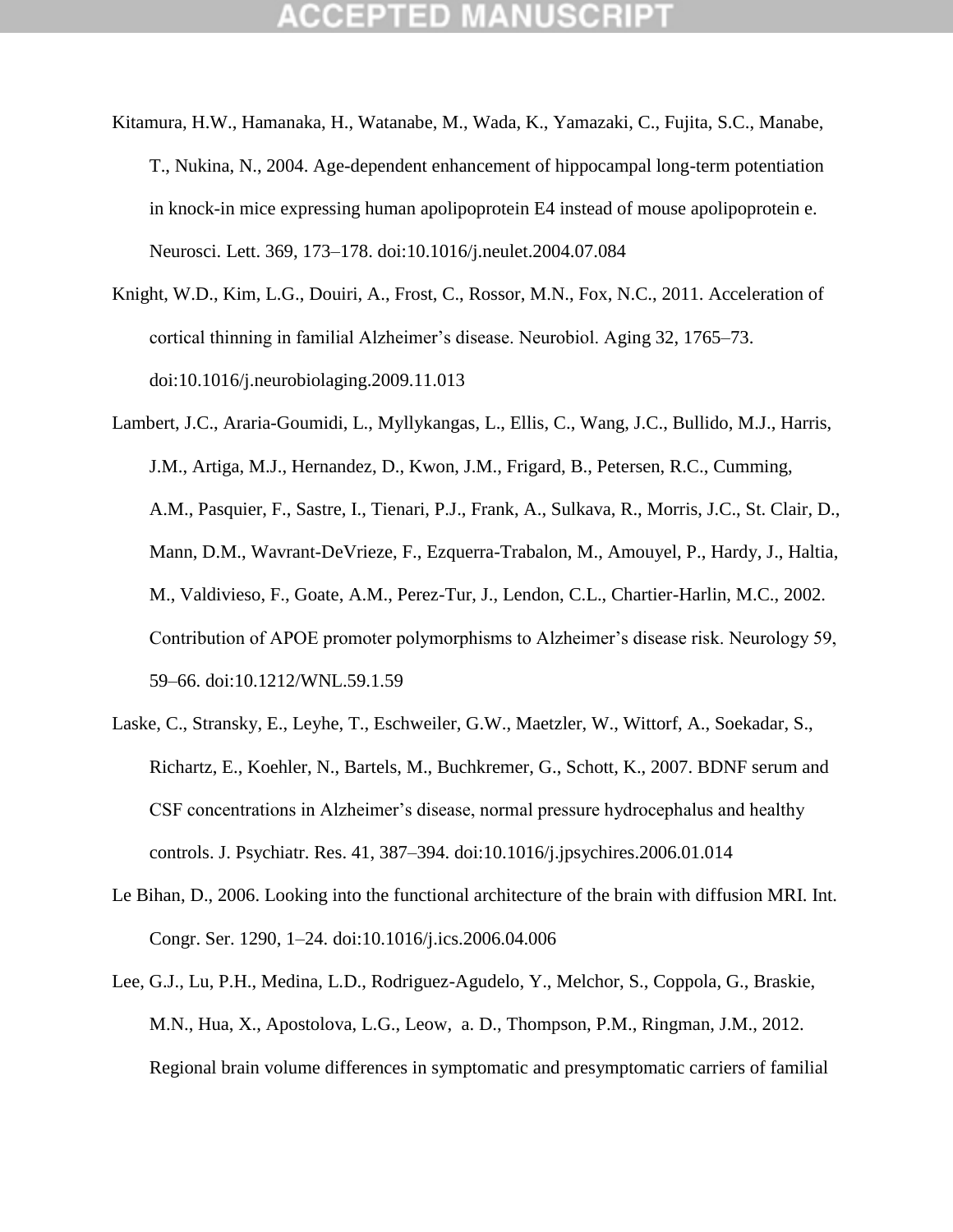## GEPTED

Alzheimer"s disease mutations. J. Neurol. Neurosurg. Psychiatry di, 154–162. doi:10.1136/jnnp-2011-302087

- Lemaître, H., Crivello, F., Dufouil, C., Grassiot, B., Tzourio, C., Alp??rovitch, A., Mazoyer, B., 2005. No ??4 gene dose effect on hippocampal atrophy in a large MRI database of healthy elderly subjects. Neuroimage 24, 1205–1213. doi:10.1016/j.neuroimage.2004.10.016
- Li, X., Westman, E., St??hlbom, A.K., Thordardottir, S., Almkvist, O., Blennow, K., Wahlund, L.O., Graff, C., 2015. White matter changes in familial Alzheimer"s disease. J. Intern. Med. 278, 211–218. doi:10.1111/joim.12352
- Lind, J., Larsson, A., Persson, J., Ingvar, M., Nilsson, L.G., Bäckman, L., Adolfsson, R., Cruts, M., Sleegers, K., Van Broeckhoven, C., Nyberg, L., 2006. Reduced hippocampal volume in non-demented carriers of the apolipoprotein E ε4: Relation to chronological age and recognition memory. Neurosci. Lett. 396, 23–27. doi:10.1016/j.neulet.2005.11.070
- Lindsay, J., Laurin, D., Verreault, R., Hébert, R., Helliwell, B., Hill, G.B., McDowell, I., 2002. Risk factors for Alzheimer"s disease: a prospective analysis from the Canadian Study of Health and Aging. Am. J. Epidemiol. 156, 445–53.
- Liu, C.-C.C.-C., Liu, C.-C.C.-C., Kanekiyo, T., Xu, H., Bu, G., 2013. Apolipoprotein E and Alzheimer disease: risk, mechanisms and therapy. Nat. Rev. Neurol. 9, 106–18. doi:10.1038/nrneurol.2012.263
- Lo, C.-Y., Wang, P.-N., Chou, K.-H., Wang, J., He, Y., Lin, C.-P., 2010. Diffusion tensor tractography reveals abnormal topological organization in structural cortical networks in Alzheimer"s disease. J. Neurosci. 30, 16876–16885. doi:10.1523/JNEUROSCI.4136- 10.2010
- Lopera, F., Ardilla, A., Martínez, A., Madrigal, L., Arango-Viana, J.C., Lemere, C.A., Arango-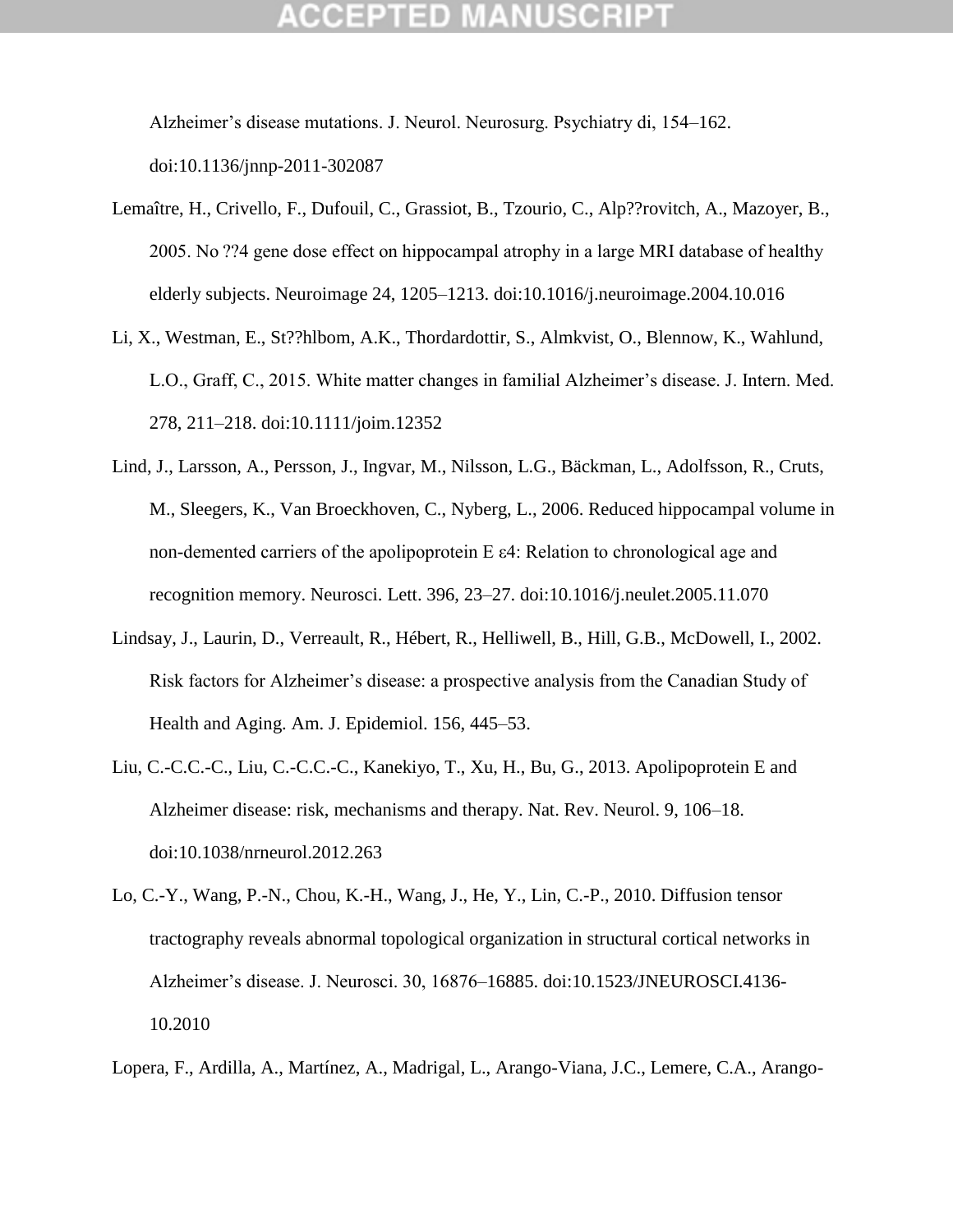Lasprilla, J.C., Hincapíe, L., Arcos-Burgos, M., Ossa, J.E., Behrens, I.M., Norton, J., Lendon, C., Goate, A.M., Ruiz-Linares, A., Rosselli, M., Kosik, K.S., 1997. Clinical features of early-onset Alzheimer disease in a large kindred with an E280A presenilin-1 mutation. JAMA 277, 793–9.

- Lopera, F., Giraldo, M., Acosta, N., Munoz, C., Moreno, S., Tirado, V., Garcia Ospina, G.P., Langbaum, J., Ho, C., Suliman, S., Cho, W., Tariot, P., Reiman, E., 2013. Alzheimer's Prevention Initiative Colombia registry in the PSEN1 E280A mutation kindred. Alzheimer"s Dement. 9, P321. doi:10.1016/j.jalz.2013.04.151
- Lupton, M.K., Strike, L., Hansell, N.K., Wen, W., Mather, K.A., Armstrong, N.J., Thalamuthu, A., McMahon, K.L., de Zubicaray, G.I., Assareh, A.A., Simmons, A., Proitsi, P., Powell, J.F., Montgomery, G.W., Hibar, D.P., Westman, E., Tsolaki, M., Kloszewska, I., Soininen, H., Mecocci, P., Velas, B., Lovestone, S., Brodaty, H., Ames, D., Trollor, J.N., Martin, N.G., Thompson, P.M., Sachdev, P.S., Wright, M.J., 2016. The effect of increased genetic risk for Alzheimer"s disease on hippocampal and amygdala volume. Neurobiol. Aging 40, 68–77. doi:10.1016/j.neurobiolaging.2015.12.023
- Lyall, D.M., Harris, S.E., Bastin, M.E., Mu??oz Maniega, S., Murray, C., Lutz, M.W., Saunders, A.M., Roses, A.D., Vald??s Hern??ndez, M. del C., Royle, N.A., Starr, J.M., Porteous, D.J., Wardlaw, J.M., Deary, I.J., 2014. Alzheimer's disease susceptibility genes APOE and TOMM40, and brain white matter integrity in the Lothian Birth Cohort 1936. Neurobiol. Aging 35, 1513.e25–1513.e33. doi:10.1016/j.neurobiolaging.2014.01.006
- Lyall, D.M., Royle, N.A., Harris, S.E., Bastin, M.E., Maniega, S.M., Murray, C., Lutz, M.W., Saunders, A.M., Roses, A.D., Del Vald??s Hern??ndez, M.C., Starr, J.M., Porteous, D.J., Wardlaw, J.M., Deary, I.J., 2013. Alzheimer's disease susceptibility genes APOE and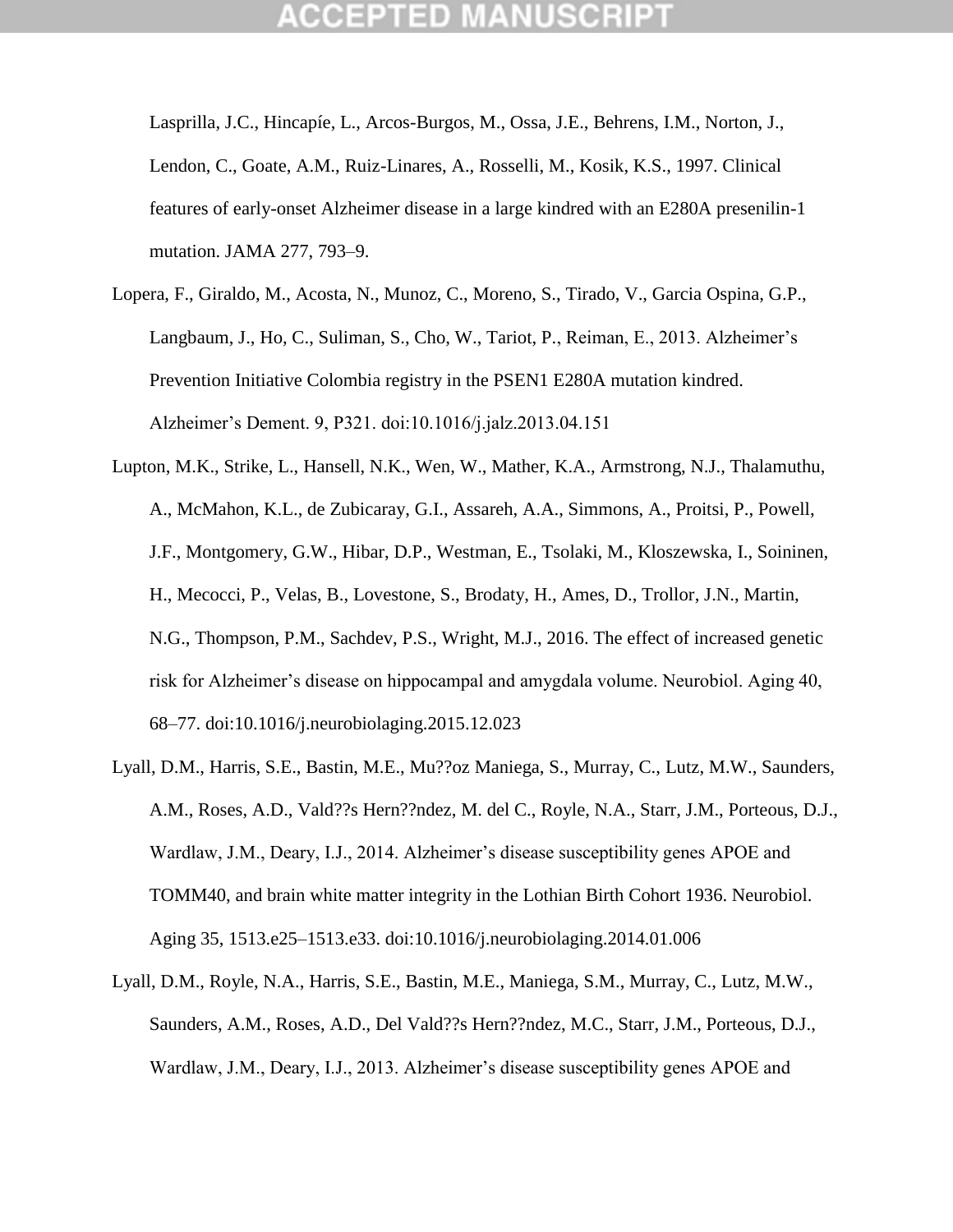TOMM40, and hippocampal volumes in the Lothian Birth Cohort 1936. PLoS One 8, 1–10. doi:10.1371/journal.pone.0080513

- Mak, E., Colloby, S.J., Thomas, A., O"Brien, J.T., 2016. The segregated connectome of late life depression: a combined cortical thickness and structural covariance analysis. Neurobiol. Aging. doi:10.1016/j.neurobiolaging.2016.08.013
- Mak, E., Su, L., Williams, G., O"Brien, J., 2014a. Neuroimaging characteristics of dementia with Lewy bodies. Alzheimers. Res. Ther. 6, 18.
- Mak, E., Su, L., Williams, G., O"Brien, J., 2015a. Neuroimaging correlates of cognitive impairment and dementia in Parkinson"s disease. Parkinsonism Relat. Disord. 862–870. doi:10.1016/j.parkreldis.2015.05.013
- Mak, E., Su, L., Williams, G.B., Watson, R., Firbank, M., Blamire, A.M., O"Brien, J.T., 2015b. Differential atrophy of hippocampal subfields: a comparative study of dementia with Lewy bodies and Alzheimer"s disease. Am. J. Geriatr. Psychiatry 24, 136–143. doi:10.1016/j.jagp.2015.06.006
- Mak, E., Zhou, J., Tan, L.C.S., Au, W.L., Sitoh, Y.Y., Kandiah, N., 2014b. Cognitive deficits in mild Parkinson"s disease are associated with distinct areas of grey matter atrophy. J. Neurol. Neurosurg. Psychiatry 85, 576–80. doi:10.1136/jnnp-2013-305805
- Moffat, S.D., Szekely, C.A., Zonderman, A.B., Kabani, N.J., Resnick, S.M., 2000. Longitudinal change in hippocampal volume as a function of apolipoprotein E genotype. Neurology 55, 134–136. doi:10.1212/WNL.55.1.134
- Mondadori, C.R.A., De Quervain, D.J.F., Buchmann, A., Mustovic, H., Wollmer, M.A., Schmidt, C.F., Boesiger, P., Hock, C., Nitsch, R.M., Papassotiropoulos, A., Henke, K., 2007. Better memory and neural efficiency in young apolipoprotein E ε4 carriers. Cereb.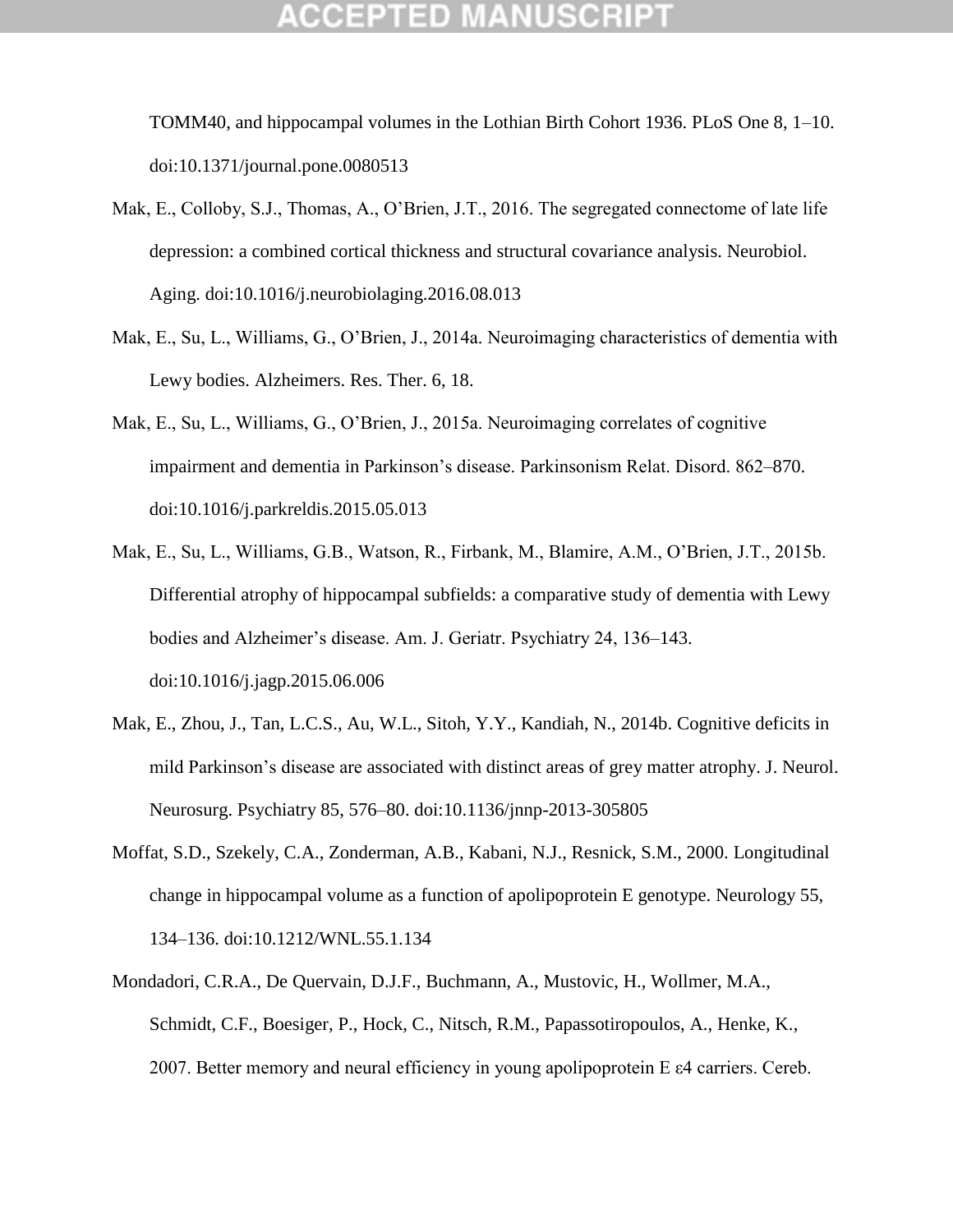Cortex 17, 1934–1947. doi:10.1093/cercor/bhl103

- Mora, F., Segovia, G., del Arco, A., 2007. Aging, plasticity and environmental enrichment: Structural changes and neurotransmitter dynamics in several areas of the brain. Brain Res. Rev. 55, 78–88. doi:10.1016/j.brainresrev.2007.03.011
- Mosconi, L., de Leon, M., Murray, J., E, L., Lu, J., Javier, E., McHugh, P., Swerdlow, R.H., 2011. Reduced mitochondria cytochrome oxidase activity in adult children of mothers with Alzheimer"s disease. J. Alzheimers. Dis. 27, 483–90. doi:10.3233/JAD-2011-110866
- Mosconi, L., Mistur, R., Switalski, R., Brys, M., Glodzik, L., Rich, K., Pirraglia, E., Tsui, W., De Santi, S., de Leon, M.J., 2009. Declining brain glucose metabolism in normal individuals with a maternal history of Alzheimer disease. Neurology 72, 513–20. doi:10.1212/01.wnl.0000333247.51383.43
- Mosconi, L., Murray, J., Tsui, W.H., Li, Y., Spector, N., Goldowsky, A., Williams, S., Osorio, R., McHugh, P., Glodzik, L., Vallabhajosula, S., De Leon, M.J., 2014. Brain imaging of cognitively normal individuals with 2 parents affected by late-onset AD. Neurology 82, 752–760. doi:10.1212/WNL.0000000000000181
- Neeper, S.A., Gómez-Pinilla, F., Choi, J., Cotman, C., 1995. Exercise and brain neurotrophins. Nature 373, 109. doi:10.1038/373109a0
- Nierenberg, J., Pomara, N., Hoptman, M.J., Sidtis, J.J., Ardekani, B. a, Lim, K.O., 2005. Abnormal white matter integrity in healthy apolipoprotein E epsilon4 carriers. Neuroreport 16, 1369–72. doi:00001756-200508220-00022
- O"Dwyer, L., Lamberton, F., Matura, S., Tanner, C., Scheibe, M., Miller, J., Rujescu, D., Prvulovic, D., Hampel, H., 2012. Reduced Hippocampal Volume in Healthy Young ApoE4 Carriers: An MRI Study. PLoS One 7. doi:10.1371/journal.pone.0048895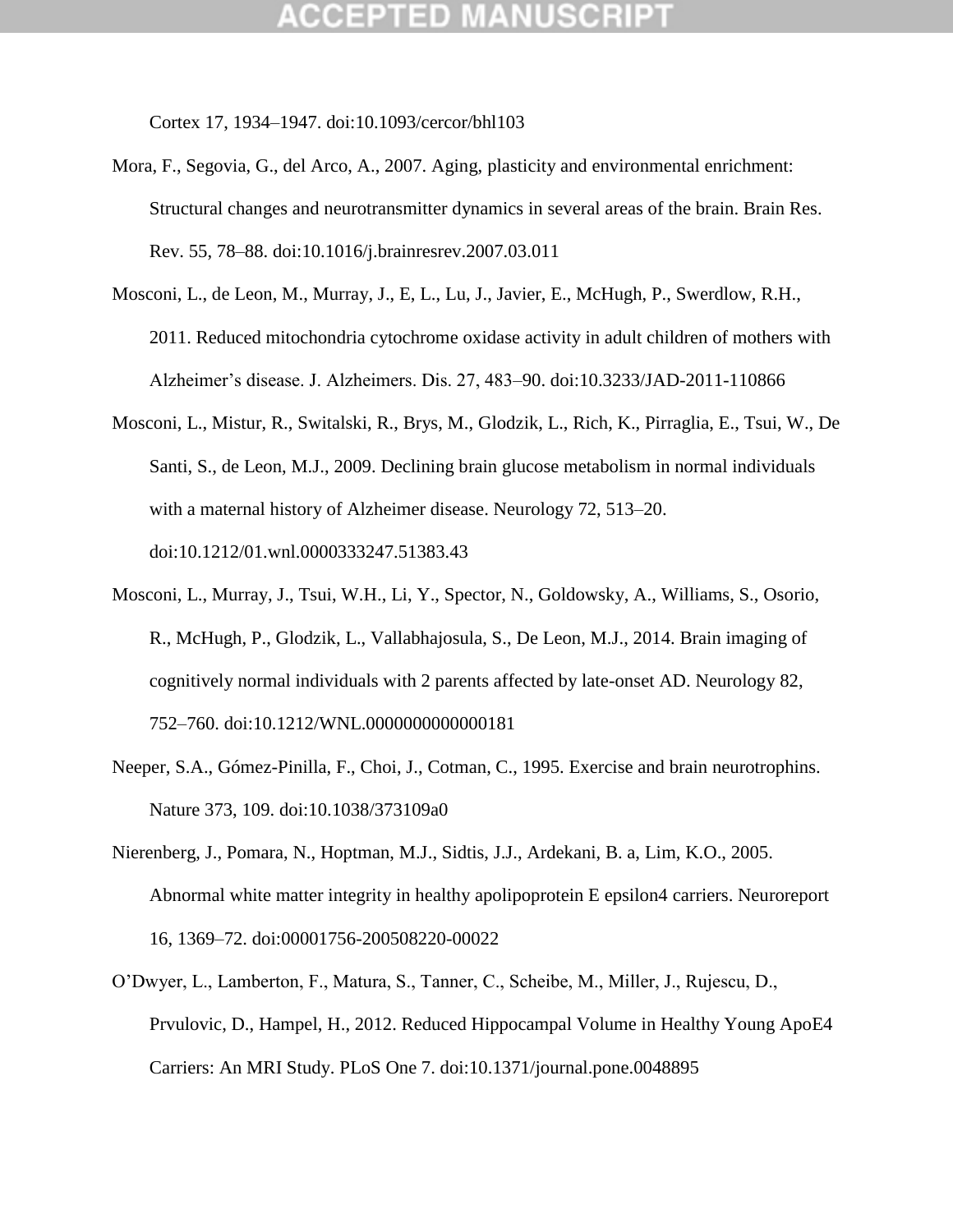- Okonkwo, O.C., Xu, G., Dowling, N.M., Bendlin, B.B., Larue, a, Hermann, B.P., Koscik, R., Jonaitis, E., Rowley, H.A., Carlsson, C.M., Asthana, S., Sager, M.A., Johnson, S.C., 2012. Family history of Alzheimer disease predicts hippocampal atrophy in healthy middle-aged adults. Neurology 78, 1769–76. doi:10.1212/WNL.0b013e3182583047
- Oría, R.B., Patrick, P.D., Zhang, H., Lorntz, B., De Castro Costa, C.M., Brito, G.A.C., Barrett, L.J., Lima, A.A.M., Guerrant, R.L., 2005. APOE4 protects the cognitive development in children with heavy diarrhea burdens in Northeast Brazil. Pediatr. Res. 57, 310–316. doi:10.1203/01.PDR.0000148719.82468.CA
- Parra, M.A., Saarimäki, H., Bastin, M.E., Londoño, A.C., Pettit, L., Lopera, F., Della Sala, S., Abrahams, S., 2015. Memory binding and white matter integrity in familial Alzheimer"s disease. Brain 138, 1355–69. doi:10.1093/brain/awv048
- Persson, J., Lind, J., Larsson, A., Ingvar, M., Cruts, M., Van Broeckhoven, C., Adolfsson, R., Nilsson, L.-G., Nyberg, L., 2006. Altered brain white matter integrity in healthy carriers of the APOE epsilon4 allele: a risk for AD? Neurology 66, 1029–33. doi:10.1212/01.wnl.0000204180.25361.48
- Phillips, D.J., McGlaughlin, A., Ruth, D., Jager, L.R., Soldan, A., 2015. Graph theoretic analysis of structural connectivity across the spectrum of Alzheimer"s disease: The importance of graph creation methods. NeuroImage Clin. 7, 377–390. doi:10.1016/j.nicl.2015.01.007
- Phillips, H.S., Hains, J.M., Armanini, M., Laramee, G.R., Johnson, S.A., Winslow, J.W., 1991. BDNF mRNA is decreased in the hippocampus of individuals with Alzheimer"s disease. Neuron 7, 695–702. doi:10.1016/0896-6273(91)90273-3
- Protas, H.D., Chen, K., Langbaum, J.B., Fleisher, a S., Alexander, G.E., Lee, W., Bandy, D., de Leon, M.J., Mosconi, L., Buckley, S., Truran-Sacrey, D., Schuff, N., Weiner, M.W.,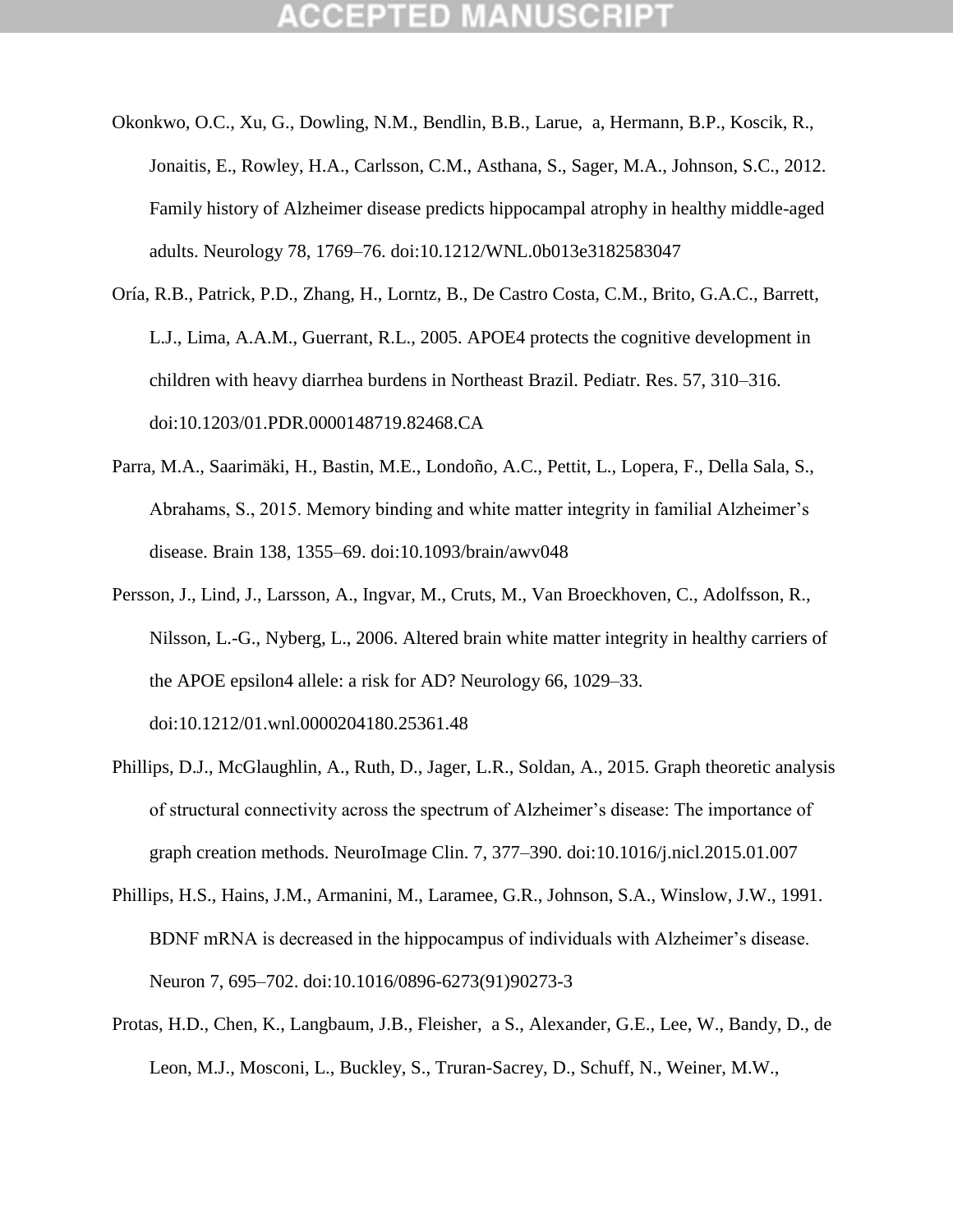Caselli, R.J., Reiman, E.M., 2013. Posterior cingulate glucose metabolism, hippocampal glucose metabolism, and hippocampal volume in cognitively normal, late-middle-aged persons at 3 levels of genetic risk for Alzheimer disease. JAMA Neurol 70, 320–325. doi:10.1001/2013.jamaneurol.286

- Quiroz, Y.T., Schultz, A.P., Chen, K., Protas, H.D., Brickhouse, M., Fleisher, A.S., Langbaum, J.B., Thiyyagura, P., Fagan, A.M., Shah, A.R., Muniz, M., Arboleda-Velasquez, J.F., Munoz, C., Garcia, G., Acosta-Baena, N., Giraldo, M., Tirado, V., Ramírez, D.L., Tariot, P.N., Dickerson, B.C., Sperling, R. a, Lopera, F., Reiman, E.M., 2015. Brain Imaging and Blood Biomarker Abnormalities in Children With Autosomal Dominant Alzheimer Disease: A Cross-Sectional Study. JAMA Neurol. 02114, 1–8. doi:10.1001/jamaneurol.2015.1099
- Quiroz, Y.T., Stern, C.E., Reiman, E.M., Brickhouse, M., Ruiz, A., Sperling, R. a, Lopera, F., Dickerson, B.C., 2013. Cortical atrophy in presymptomatic Alzheimer"s disease presenilin 1 mutation carriers. J. Neurol. Neurosurg. Psychiatry 84, 556–561. doi:10.1136/jnnp-2012-303299
- Ready, R.E., Baran, B., Chaudhry, M., Schatz, K., Gordon, J., Spencer, R.M.C., 2011. Apolipoprotein E-e4, processing speed, and white matter volume in a genetically enriched sample of midlife adults. Am. J. Alzheimers. Dis. Other Demen. 26, 463–8. doi:10.1177/1533317511421921

Reiman, E.M., Quiroz, Y.T., Fleisher, A.S., Chen, K., Velez-Pardo, C., Jimenez-Del-Rio, M., Fagan, A.M., Shah, A.R., Alvarez, S., Arbelaez, A., Giraldo, M., Acosta-Baena, N., Sperling, R.A., Dickerson, B., Stern, C.E., Tirado, V., Munoz, C., Reiman, R.A., Huentelman, M.J., Alexander, G.E., Langbaum, J.B.S., Kosik, K.S., Tariot, P.N., Lopera, F., 2012. Brain imaging and fluid biomarker analysis in young adults at genetic risk for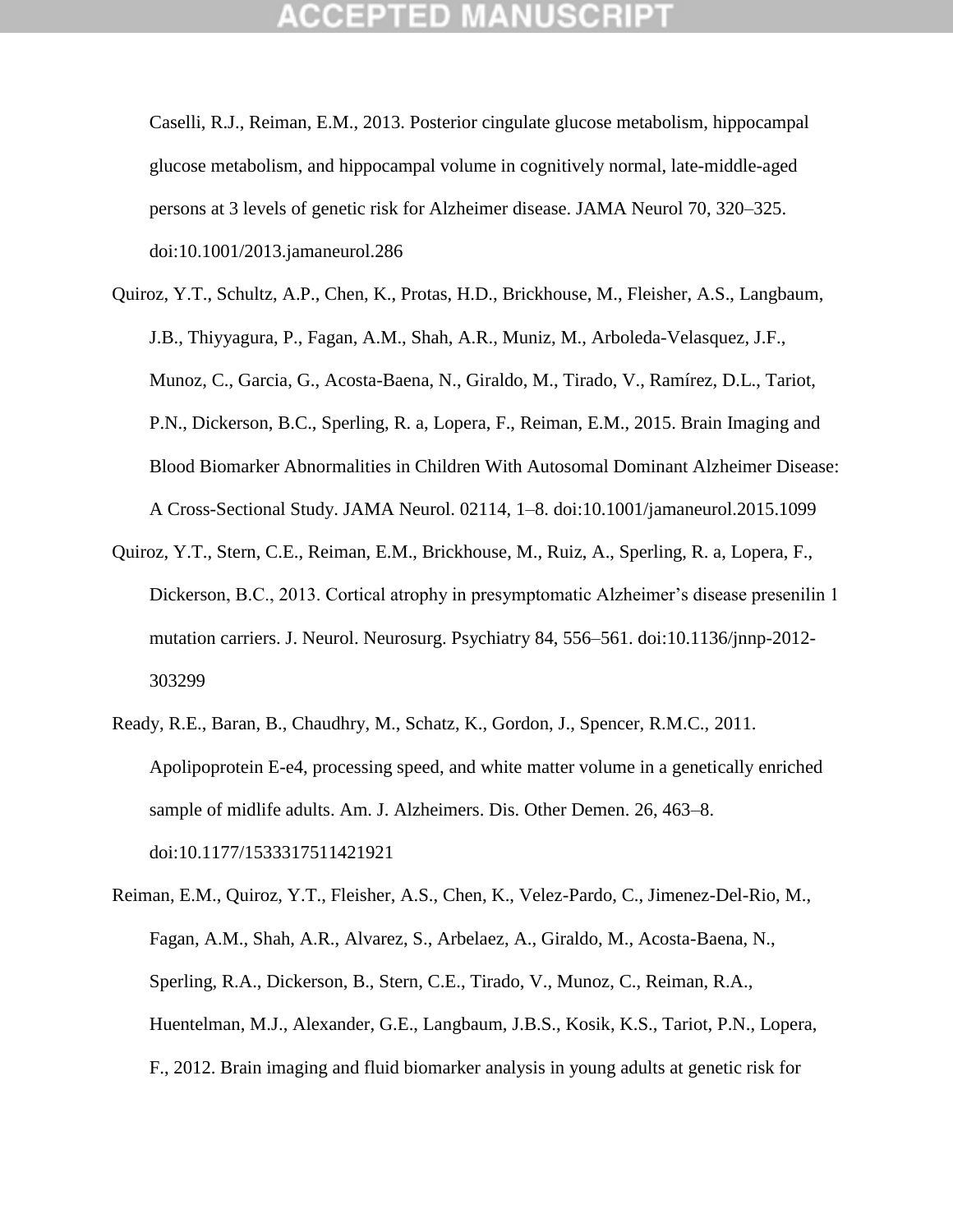autosomal dominant Alzheimer"s disease in the presenilin 1 E280A kindred: A case-control study. Lancet Neurol. 11, 1048–1056. doi:10.1016/S1474-4422(12)70228-4

- Richter-Schmidinger, T., Alexopoulos, P., Horn, M., Maus, S., Reichel, M., Rhein, C., Lewczuk, P., Sidiropoulos, C., Kneib, T., Perneczky, R., Doerfler, A., Kornhuber, J., 2011. Influence of brain-derived neurotrophic-factor and apolipoprotein E genetic variants on hippocampal volume and memory performance in healthy young adults. J. Neural Transm. 118, 249–257. doi:10.1007/s00702-010-0539-8
- Ridha, B.H., Anderson, V.M., Barnes, J., Boyes, R.G., Price, S.L., Rossor, M.N., Whitwell, J.L., Jenkins, L., Black, R.S., Grundman, M., Fox, N.C., 2008. Volumetric MRI and cognitive measures in Alzheimer disease : comparison of markers of progression. J. Neurol. 255, 567– 74. doi:10.1007/s00415-008-0750-9
- Ridha, B.H., Barnes, J., Bartlett, J.W., Godbolt, A., Pepple, T., Rossor, M.N., Fox, N.C., 2006. Tracking atrophy progression in familial Alzheimer"s disease: a serial MRI study. Lancet Neurol. 5, 828–834. doi:10.1016/S1474-4422(06)70550-6
- Ringman, J.M., 2005. What the study of persons at risk for familial Alzheimer"s disease can tell us about the earliest stages of the disorder: a review. J. Geriatr. Psychiatry Neurol. 18, 228– 233. doi:10.1177/0891988705281878
- Ringman, J.M., O"Neill, J., Geschwind, D., Medina, L., Apostolova, L.G., Rodriguez, Y., Schaffer, B., Varpetian, A., Tseng, B., Ortiz, F., Fitten, J., Cummings, J.L., Bartzokis, G., 2007. Diffusion tensor imaging in preclinical and presymptomatic carriers of familial Alzheimer"s disease mutations. Brain 130, 1767–1776. doi:10.1093/brain/awm102
- Risacher, S.L., Shen, L., West, J.D., Kim, S., McDonald, B.C., Beckett, L.A., Harvey, D.J., Jack, C.R., Weiner, M.W., Saykin, A.J., 2010. Longitudinal MRI atrophy biomarkers: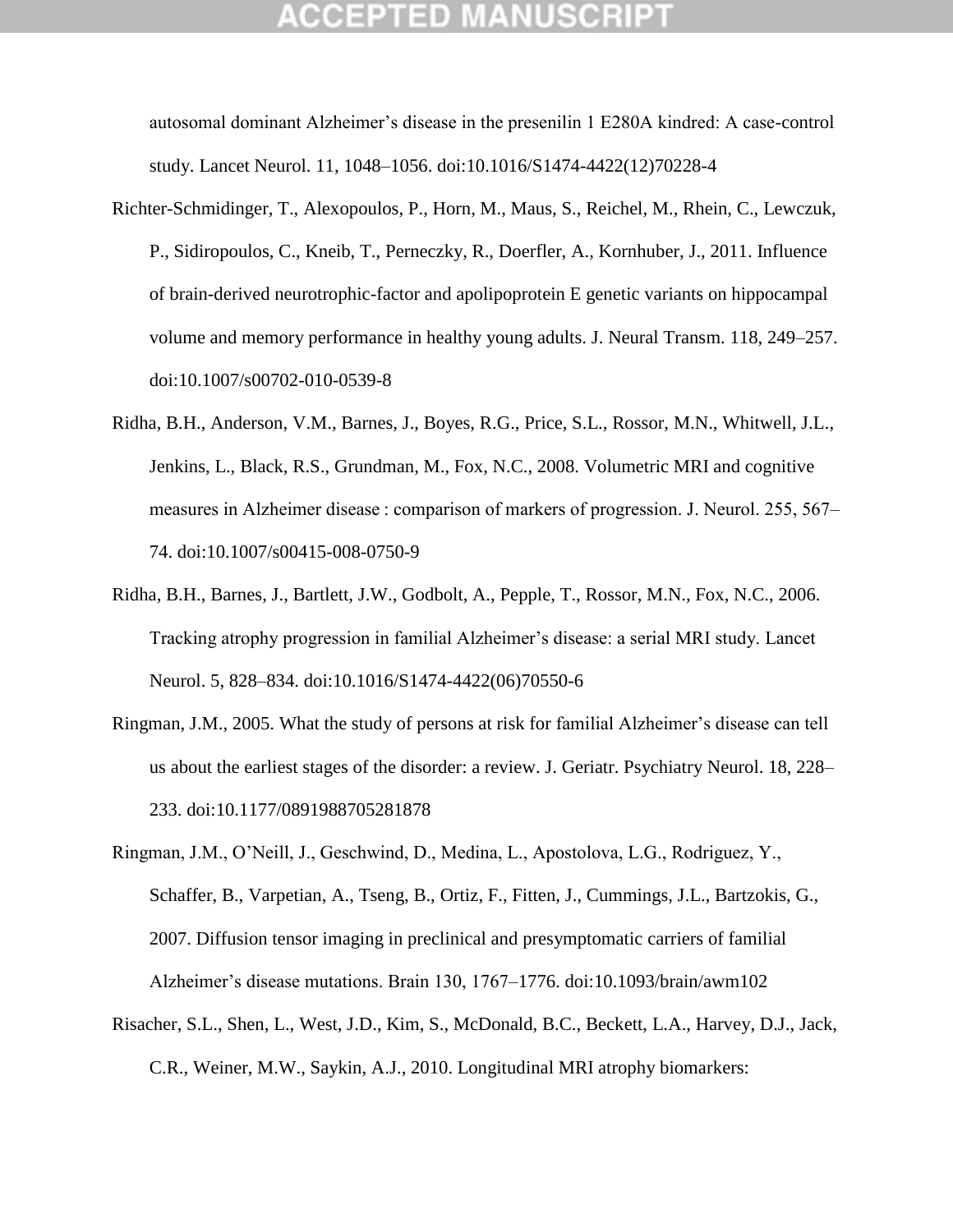## :CEPTED M

relationship to conversion in the ADNI cohort. Neurobiol. Aging 31, 1401–18. doi:10.1016/j.neurobiolaging.2010.04.029

- Ritchie, C.W., Molinuevo, J.L., Truyen, L., Satlin, A., Van der Geyten, S., Lovestone, S., 2015. Development of interventions for the secondary prevention of Alzheimer"s dementia: the European Prevention of Alzheimer's Dementia (EPAD) project. The Lancet Psychiatry 3, 179–186. doi:10.1016/S2215-0366(15)00454-X
- Ritchie, K., Carrière, I., Berr, C., Amieva, H., Dartigues, J.-F., Ancelin, M.-L., Ritchie, C.W., 2016. The clinical picture of alzheimer"s disease in the decade before diagnosis: clinical and biomarker trajectories. J. Clin. Psychiatry 77, e305–11. doi:10.4088/JCP.15m09989
- Ritchie, K., Guilhem, de R., Ritchie, C.W., Alain, B., Vanessa, P., Artero, S., Marie-Laure, A., 2014. COGNITO: Computerized Assessment of Information Processing. J. Psychol. Psychother. 04. doi:10.4172/2161-0487.1000136
- Roses, A.D., Lutz, M.W., Amrine-Madsen, H., Saunders, A.M., Crenshaw, D.G., Sundseth, S.S., Huentelman, M.J., Welsh-Bohmer, K.A., Reiman, E.M., 2010. A TOMM40 variable-length polymorphism predicts the age of late-onset Alzheimer's disease. Pharmacogenomics J. 10, 375–84. doi:10.1038/tpj.2009.69
- Rossor, M.N., Fox, N.C., Mummery, C.J., Schott, J.M., Warren, J.D., 2010. The diagnosis of young-onset dementia. Lancet Neurol. 9, 793–806. doi:10.1016/S1474-4422(10)70159-9
- Rubinov, M., Sporns, O., 2010. Complex network measures of brain connectivity: Uses and interpretations. Neuroimage 52, 1059–1069. doi:10.1016/j.neuroimage.2009.10.003
- Ryan, L., Walther, K., Bendlin, B.B., Lue, L.-F., Walker, D.G., Glisky, E.L., 2011. Age-related differences in white matter integrity and cognitive function are related to APOE status. Neuroimage 54, 1565–77. doi:10.1016/j.neuroimage.2010.08.052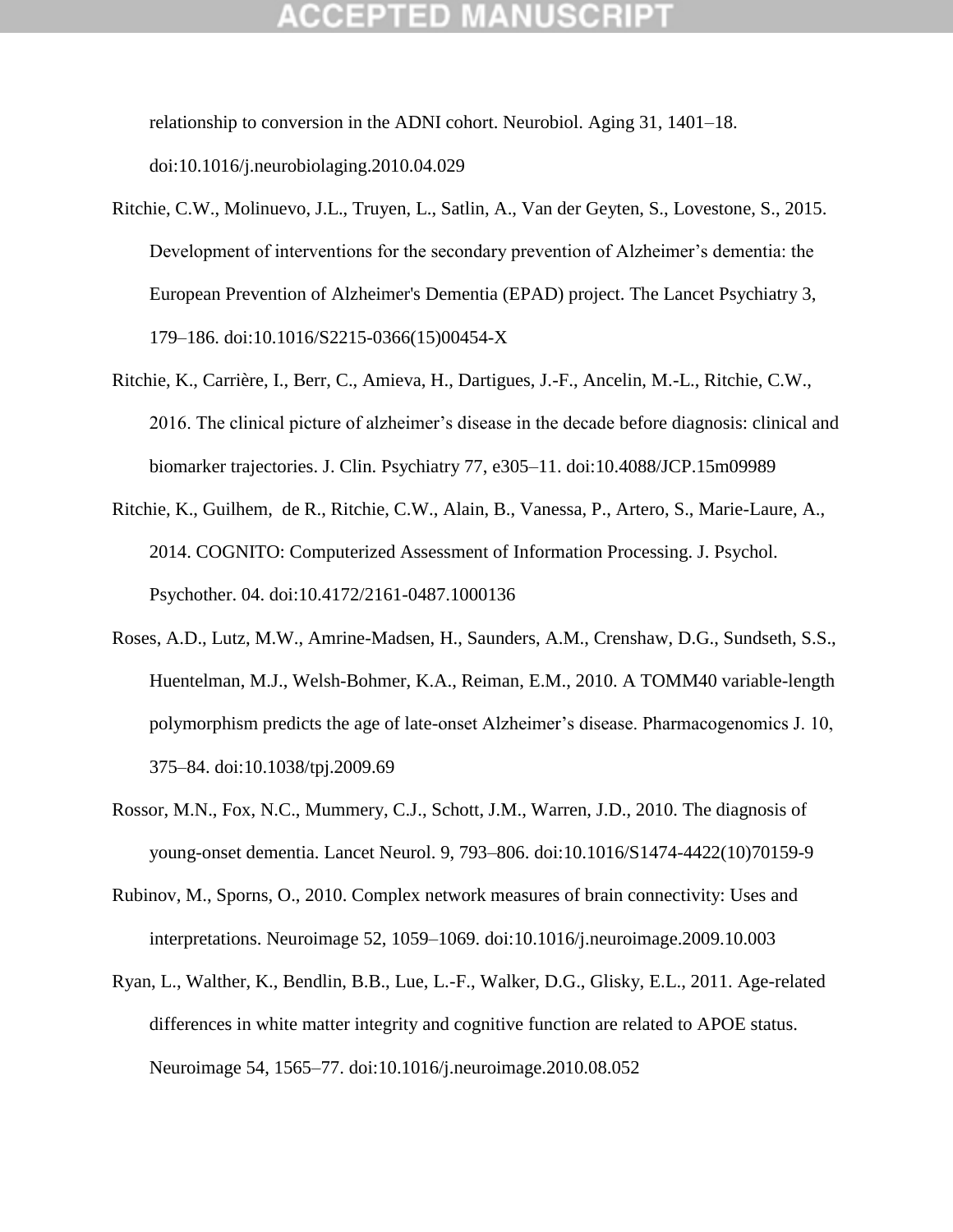- Ryan, N.S., Keihaninejad, S., Shakespeare, T.J., Lehmann, M., Crutch, S.J., Malone, I.B., Thornton, J.S., Mancini, L., Hyare, H., Yousry, T., Ridgway, G.R., Zhang, H., Modat, M., Alexander, D.C., Rossor, M.N., Ourselin, S., Fox, N.C., 2013. Magnetic resonance imaging evidence for presymptomatic change in thalamus and caudate in familial Alzheimer"s disease. Brain 136, 1399–1414. doi:10.1093/brain/awt065
- Sánchez-Valle, R., Monté, G.C., Sala-Llonch, R., Bosch, B., Fortea, J., Lladó, A., Antonell, A., Balasa, M., Bargalló, N., Molinuevo, J.L., 2016. White Matter Abnormalities Track Disease Progression in PSEN1 Autosomal Dominant Alzheimer"s Disease. J. Alzheimers. Dis. doi:10.3233/JAD-150899
- Schiepers, O.J.G., Harris, S.E., Gow, a J., Pattie, a, Brett, C.E., Starr, J.M., Deary, I.J., 2012. APOE E4 status predicts age-related cognitive decline in the ninth decade: longitudinal follow-up of the Lothian Birth Cohort 1921. Mol. Psychiatry 17, 315–324. doi:10.1038/mp.2010.137
- Schott, J.M., Bartlett, J.W., Fox, N.C., Barnes, J., 2010. Increased brain atrophy rates in cognitively normal older adults with low cerebrospinal fluid Aβ1-42. Ann. Neurol. 68, 825– 34. doi:10.1002/ana.22315
- Schott, J.M., Fox, N.C., Frost, C., Scahill, R.I., Janssen, J.C., Chan, D., Jenkins, R., Rossor, M.N., 2003. Assessing the onset of structural change in familial Alzheimer"s disease. Ann. Neurol. 53, 181–188. doi:10.1002/ana.10424
- Seltzer, B., 2016. Comparison of Clinical Features in Early- and Late-Onset Primary Degenerative Dementia.
- Shaw, P., Lerch, J.P., Pruessner, J.C., Taylor, K.N., Rose, A.B., Greenstein, D., Clasen, L., Evans, A., Rapoport, J.L., Giedd, J.N., 2007. Cortical morphology in children and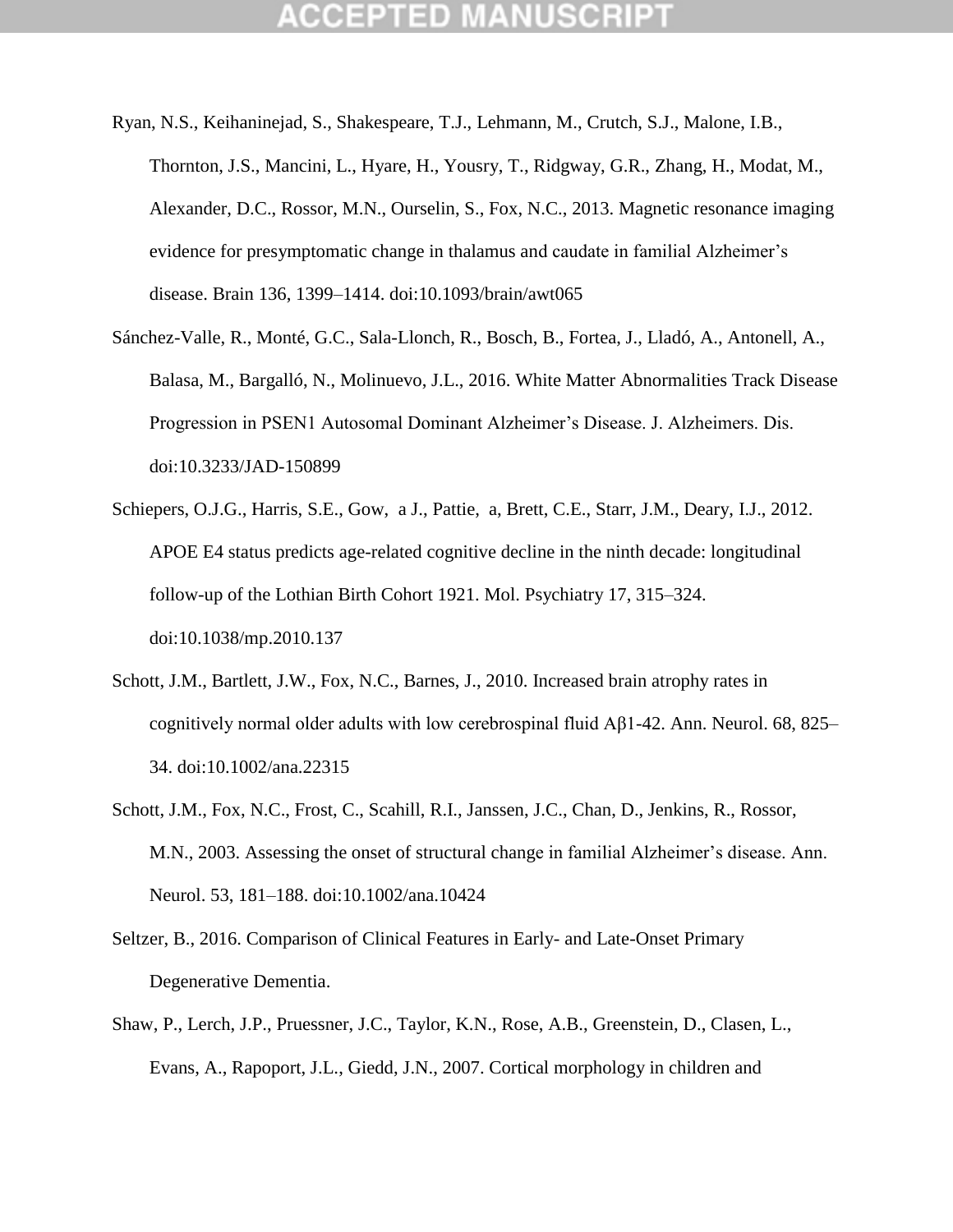## GEPTED

adolescents with different apolipoprotein E gene polymorphisms: an observational study. Lancet Neurol. 6, 494–500. doi:10.1016/S1474-4422(07)70106-0

- Shi, F., Liu, B., Zhou, Y., Yu, C., Jiang, T., 2009. Hippocampal volume and asymmetry in mild cognitive impairment and Alzheimer's disease: Meta-analyses of MRI studies. Hippocampus 19, 1055–1064. doi:10.1002/hipo.20573
- Sluimer, J.D., van der Flier, W.M., Karas, G.B., van Schijndel, R., Barnes, J., Boyes, R.G., Cover, K.S., Olabarriaga, S.D., Fox, N.C., Scheltens, P., Vrenken, H., Barkhof, F., 2009. Accelerating regional atrophy rates in the progression from normal aging to Alzheimer"s disease. Eur. Radiol. 19, 2826–33. doi:10.1007/s00330-009-1512-5
- Smith, C.D., Chebrolu, H., Andersen, A.H., Powell, D.A., Lovell, M.A., Xiong, S., Gold, B.T., 2010. White matter diffusion alterations in normal women at risk of Alzheimer"s disease. Neurobiol. Aging 31, 1122–1131. doi:10.1016/j.neurobiolaging.2008.08.006
- Sperling, R.A., Aisen, P.S., Beckett, L.A., Bennett, D.A., Craft, S., Fagan, A.M., Iwatsubo, T., Jack, C.R., Kaye, J., Montine, T.J., Park, D.C., Reiman, E.M., Rowe, C.C., Siemers, E., Stern, Y., Yaffe, K., Carrillo, M.C., Thies, B., Morrison-Bogorad, M., Wagster, M. V, Phelps, C.H., 2011. Toward defining the preclinical stages of Alzheimer's disease: Recommendations from the National Institute on Aging and the Alzheimer's Association workgroup. Alzheimer"s Dement. 1–13. doi:10.1016/j.jalz.2011.03.005
- Swerdlow, R.H., Burns, J.M., Khan, S.M., 2010. The Alzheimer's disease mitochondrial cascade hypothesis. J. Alzheimer" s Dis. 20, S265–79. doi:10.3233/JAD-2010-100339
- Tapia-Arancibia, L., Aliaga, E., Silhol, M., Arancibia, S., 2008. New insights into brain BDNF function in normal aging and Alzheimer disease. Brain Res. Rev. 59, 201–220. doi:10.1016/j.brainresrev.2008.07.007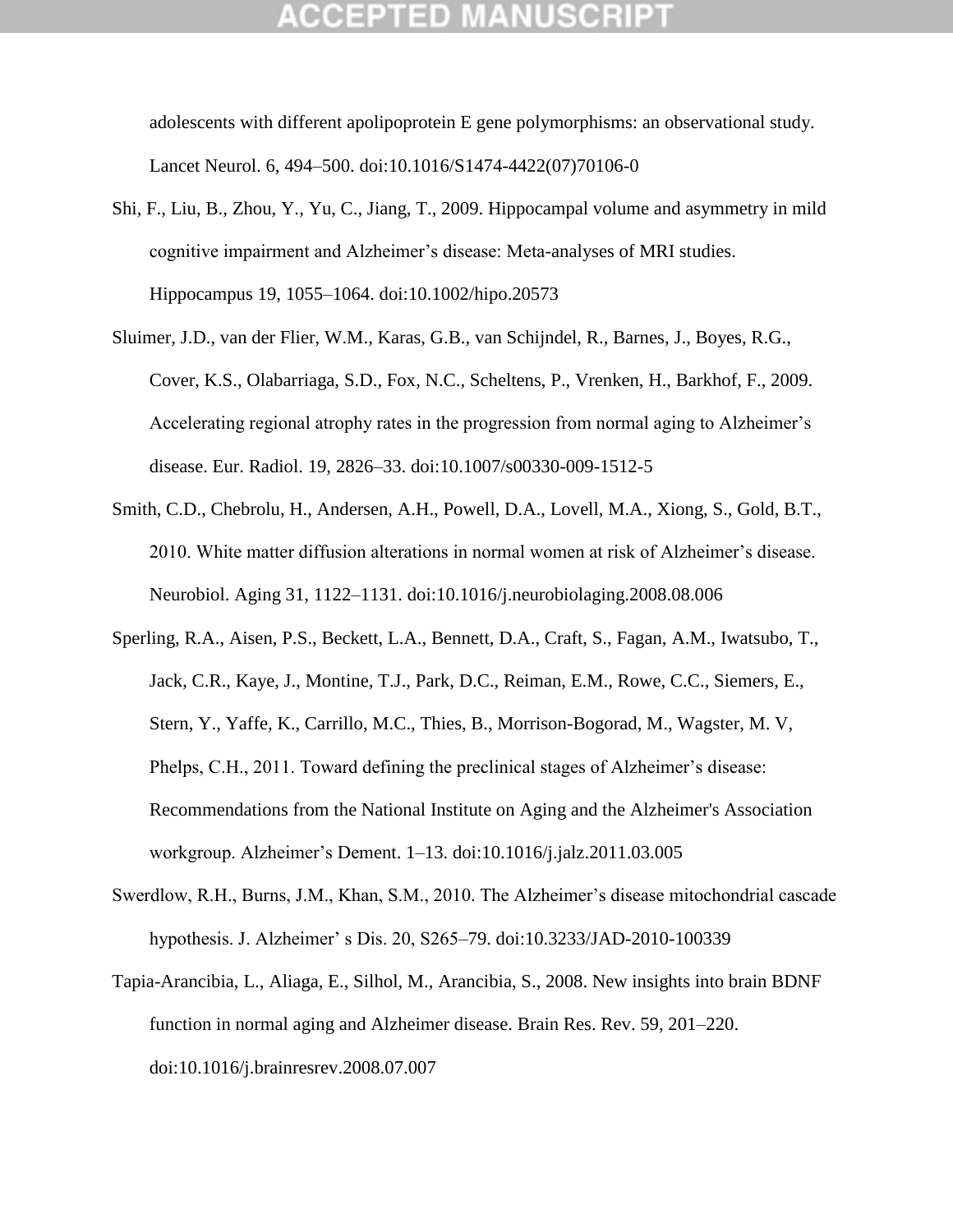- Ten Kate, M., Sanz-arigita, E.J., Tijms, B.M., Meije, A., Garcia-sebastian, M., Izagirre, A., Ecay-torres, M., Estanga, A., Villanua, J., Vrenken, H., Jelle, P., Martinez-lage, P., Barkhof, F., 2016. Neurobiology of Aging Impact of APOE- 3 4 and family history of dementia on gray matter atrophy in cognitively healthy middle-aged adults. Neurobiol. Aging 38, IFC– IFC. doi:10.1016/j.neurobiolaging.2015.10.018
- Thordardottir, S., Ståhlbom, A.K., Ferreira, D., Almkvist, O., Westman, E., Zetterberg, H., Eriksdotter, M., Blennow, K., Graff, C., St, A.K., 2015. Preclinical Cerebrospinal Fluid and Volumetric Magnetic Resonance Imaging Biomarkers in Swedish Familial Alzheimer " s Disease. J. Alzheimer´s Dis. 43, 1393–1402. doi:10.3233/JAD-140339
- Tijms, B.M., Möller, C., Vrenken, H., Wink, A.M., de Haan, W., van der Flier, W.M., Stam, C.J., Scheltens, P., Barkhof, F., 2013a. Single-Subject Grey Matter Graphs in Alzheimer"s Disease. PLoS One 8, 1–9. doi:10.1371/journal.pone.0058921
- Tijms, B.M., Seris, P., Willshaw, D.J., Lawrie, S.M., 2012. Similarity-based extraction of individual networks from gray matter MRI scans. Cereb. Cortex 22, 1530–1541. doi:10.1093/cercor/bhr221
- Tijms, B.M., Wink, A.M., de Haan, W., van der Flier, W.M., Stam, C.J., Scheltens, P., Barkhof, F., 2013b. Alzheimer"s disease: connecting findings from graph theoretical studies of brain networks. Neurobiol. Aging 34, 2023–2036. doi:10.1016/j.neurobiolaging.2013.02.020
- Tohgi, H., Takahashi, S., Kato, E., Homma, A., Rie Niina, Sasaki, K., Yonezawa, H., Sasaki, M., 1997. Reduced size of right hippocampus in 39- to 80-year-old normal subjects carrying the apolipoprotein E ??4 allele. Neurosci. Lett. 236, 21–24. doi:10.1016/S0304-3940(97)00743- X

Trojanowski, J.Q., Vandeerstichele, H., Korecka, M., Clark, C.M., Aisen, P.S., Petersen, R.C.,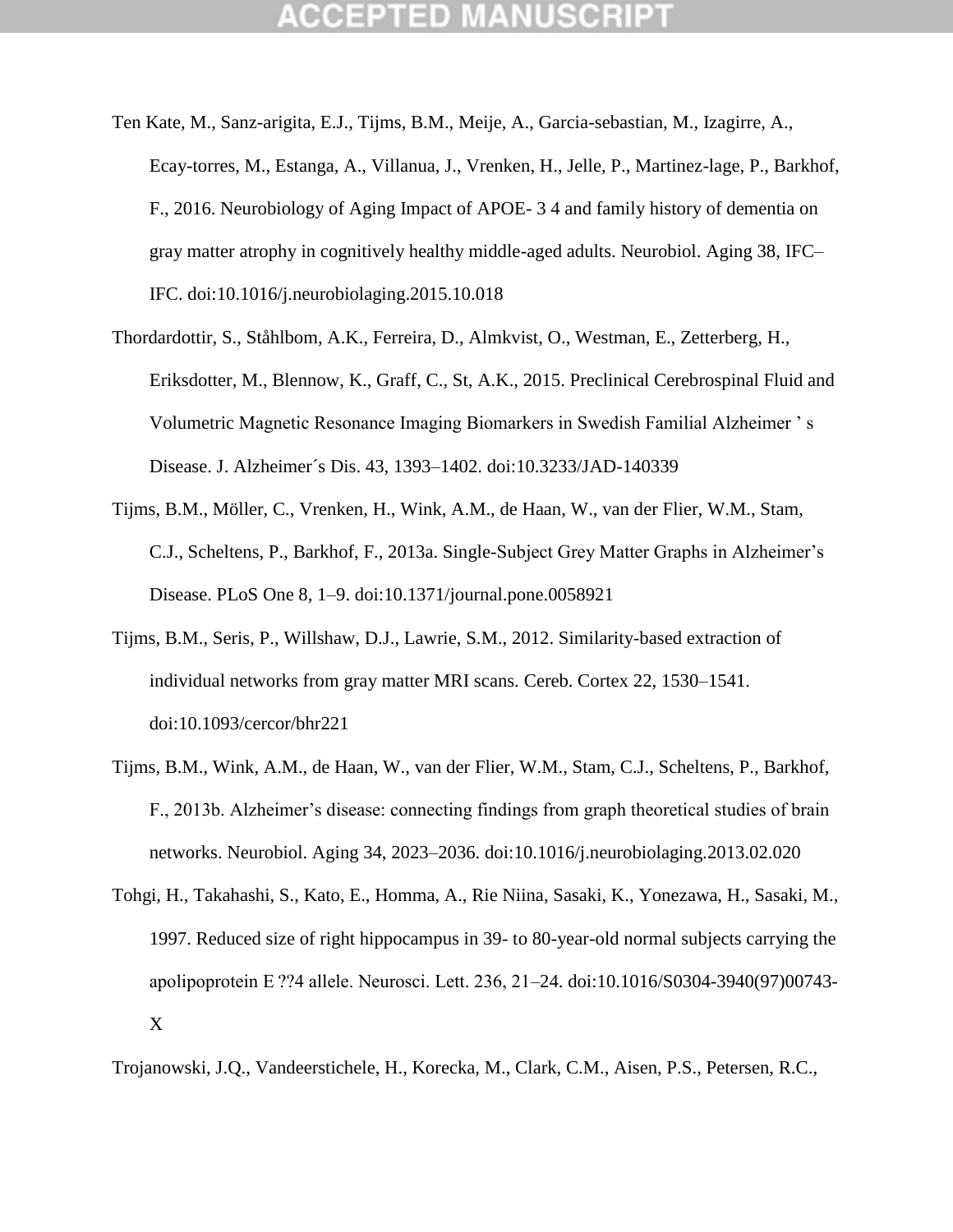Blennow, K., Soares, H., Simon, A., Lewczuk, P., Dean, R., Siemers, E., Potter, W.Z., Weiner, M.W., Jack, C.R., Jagust, W., Toga, A.W., Lee, V.M.Y., Shaw, L.M., 2010. Update on the biomarker core of the Alzheimer"s Disease Neuroimaging Initiative subjects. Alzheimer"s Dement. 6, 230–238. doi:10.1016/j.jalz.2010.03.008

- Tsuchiya, K., Kosaka, K., 1990. Neuropathological study of the amygdala in presenile Alzheimer"s disease. J. Neurol. Sci. 100, 165–73.
- Tyas, S.L., Manfreda, J., Strain, L.A., Montgomery, P.R., 2001. Risk factors for Alzheimer"s disease: a population-based, longitudinal study in Manitoba, Canada. Int. J. Epidemiol. 30, 590–7.
- van den Heuvel, M.P., Sporns, O., 2013. Network hubs in the human brain. Trends Cogn. Sci. 17, 683–696. doi:10.1016/j.tics.2013.09.012
- Villemagne, V.L., Ataka, S., Mizuno, T., Brooks, W.S., Wada, Y., Kondo, M., Jones, G., Watanabe, Y., Mulligan, R., Nakagawa, M., Miki, T., Shimada, H., O"Keefe, G.J., Masters, C.L., Mori, H., Rowe, C.C., 2009. High striatal amyloid beta-peptide deposition across different autosomal Alzheimer disease mutation types. Arch. Neurol. 66, 1537–44. doi:10.1001/archneurol.2009.285
- Wishart, H.A., Saykin, A.J., McAllister, T.W., Rabin, L.A., McDonald, B.C., Flashman, L.A., Roth, R.M., Mamourian, A.C., Tsongalis, G.J., Rhodes, C.H., 2006. Regional brain atrophy in cognitively intact adults with a single APOE ??4 allele. Neurology 67, 1221–1224. doi:10.1212/01.wnl.0000238079.00472.3a
- Yau, W.-Y.W., Tudorascu, D.L., McDade, E.M., Ikonomovic, S., James, J.A., Minhas, D., Mowrey, W., Sheu, L.K., Snitz, B.E., Weissfeld, L., Gianaros, P.J., Aizenstein, H.J., Price, J.C., Mathis, C.A., Lopez, O.L., Klunk, W.E., 2015. Longitudinal assessment of